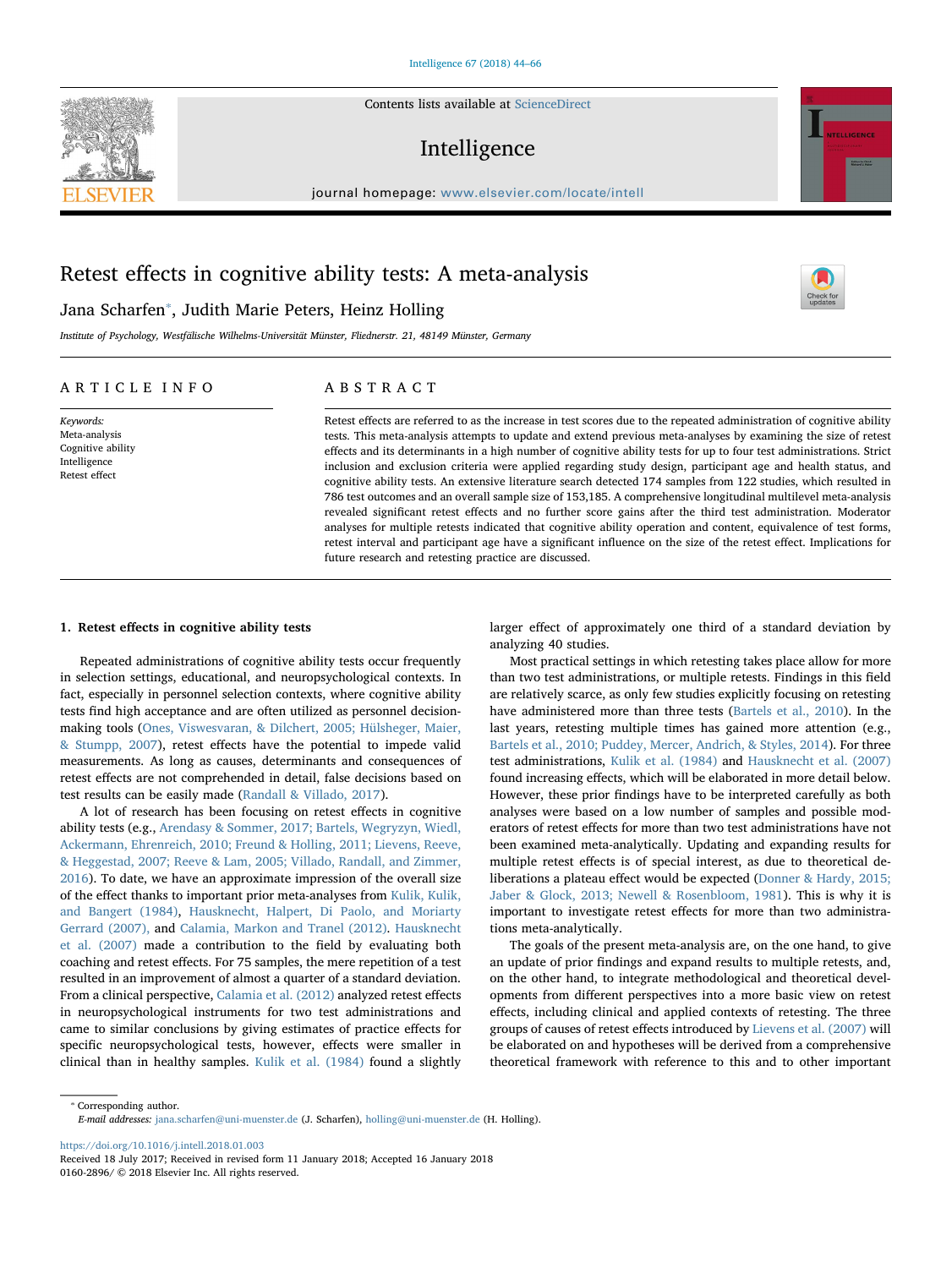theoretical deliberations and prior research (e.g., [Arendasy & Sommer,](#page-20-0) [2017; Freund & Holling, 2011; Randall & Villado, 2017; te Nijenhuis,](#page-20-0) [van Vianen, & van der Flier, 2007\)](#page-20-0). This approach will base this metaanalysis on a profound theoretical basis, possibly leading to new insights on underlying mechanisms that cause retest effects and pointing out relevant questions for future research. One major contribution of the current meta-analysis will be the differentiation between cognitive abilities according to the Berlin Model of Intelligence Structure (BIS; [Jäger, 1982](#page-21-5)) and suggesting explanations for the disparity or similarity of retest effects between cognitive abilities.

Due to a forward and backward search of numerous important publications and an additional extensive literature search, it was possible to gather the potentially highest number of healthy and cognitively fully developed samples evaluated on this topic to date (122 studies and 174 samples), to extend findings to four test administrations and to investigate the influence of theoretically relevant determinants. Also, methodological shortcomings of prior works were addressed by, e.g., applying very strict inclusion and exclusion criteria, considering publication bias and not aggregating effect sizes for different cognitive ability domains if they were reported for the same sample, which was achieved by a comprehensive multilevel meta-analysis (e.g., [Musekiwa,](#page-21-6) [Manda, Mwambi, & Chen, 2016; Salanti, Higgins, Ades, & Ioannidis,](#page-21-6) [2008; Viechtbauer, 2010\)](#page-21-6). All in all, this approach allowed us to expect new insights on the topic. Accordingly, this meta-analysis will update and expand prior findings, that is to say it will reliably summarize the current status of knowledge about the size of retest effects in cognitive ability tests and its determinants in healthy and cognitively fully developed samples for multiple retests on the basis of a profound theoretical framework.

### 1.1. The retest effect

The retest effect is defined as the change in test scores as a result of retaking the same or alternate cognitive ability test under comparable conditions [\(Lievens et al., 2007](#page-21-4)). It is also referred to as testing effect ([Roediger & Butler, 2011](#page-22-1)), retest bias ([Villado et al., 2016](#page-20-3)) or practice effect [\(Hausknecht et al., 2007](#page-21-2)). Although there is a broad acknowledgement of the existence of retest effects, not all of its determinants have been examined extensively, nor have the reasons for its occurrence and its impact on the psychometric quality of cognitive ability tests been fully understood [\(Lievens et al., 2007; Randall & Villado, 2017\)](#page-21-4).

Three categories of causes of retest effects have been summarized by [Lievens et al. \(2007\)](#page-21-4). Firstly, it is argued that the latent construct that is measured by the test could be enhanced by retesting, which leads to higher scores in repeated measurements. This explanation is seized in the research field of the so called testing effect. It is assumed that learning is enforced by test-taking, because retrieval practice might activate mnemonic enhancement (e.g., [Roediger & Butler, 2011;](#page-22-1) [Roediger & Karpicke, 2006](#page-22-1)). Indeed, if the latent construct was enhanced by retesting, taking a test several times would not have an effect on the validity of the test. However, several studies contradict this view and imply that validity changes as a consequence of retesting (e.g., [Hausknecht et al., 2002; Lievens et al., 2005; te Nijenhuis et al., 2007](#page-21-7)), which speaks against this first cause that might lead to retest effects. Generally, as cognitive ability is defined as a stable construct, an improvement due to retesting is seen critically.

Secondly, retest effects could be explained by the reduction of distorting and construct-irrelevant factors ([Lievens et al., 2007; Matton,](#page-21-4) [Vautier, & Raufaste, 2009; Freund & Holling, 2011\)](#page-21-4). Participants' test anxiety, lack of understanding, or lack of familiarity are assumed to decrease when retested, which in turn leads to an increase in test scores. A variation in motivation might also affect the size of retest effects ([Randall & Villado, 2017](#page-22-0)). It is argued that a person who is, e.g., less anxious about a test, or who understands the test fully, can probably show better results compared to when they were firstly confronted with the test. For example, it can be assumed that cognitive capacity is restricted when anxiety is high [\(Eysenck, Derakshan, Santos, & Calvo,](#page-21-8) [2007; Ng & Lee, 2015](#page-21-8)). When taking into account decreasing test anxiety due to repeated stimulus presentation, e.g., following the concept of habituation [\(Lader & Wing, 1964; Grissom & Bhatnagar, 2009\)](#page-21-9), a higher amount of cognitive capacity might be available when retested. Studies investigating the causal relationship between these constructirrelevant variables and retest effects, such as [Anastasi \(1981\),](#page-20-4) [Matton](#page-21-10) [et al. \(2009\)](#page-21-10), [Reeve and Lam \(2005\),](#page-20-5) and [Reeve, Heggestad, & Lievens,](#page-22-2) [\(2009\)](#page-22-2) find evidence that they contribute to causing the effect.

Lastly, the development and application of test-taking strategies or test-specific skills could also lead to an improvement of test scores ([Lievens et al., 2007; te Nijehuis et al., 2007\)](#page-21-4). Strategies are likely to be developed due to test taking, which might facilitate a better test performance when retested. This idea generally serves as a basis for several test coaching programs, as elaborated by, e.g., [Allalouf and Ben-Shakar](#page-20-6) [\(1998\)](#page-20-6) and [Messick and Jungeblut \(1981\)](#page-21-11), and which are often based on strategies of test-wiseness ([Millman, Bishop, & Ebel, 1965\)](#page-21-12). Empirical evidence suggests strategies are indeed developed when retesting takes place and that the use of strategies increases test scores ([Allalouf & Ben-Shakar, 1998; Arendasy & Sommer, 2017; Hayes,](#page-20-6) [Petrov & Sederberg, 2015; Messick & Jungeblut, 1981\)](#page-20-6).

These three causes of retest effects form a theoretical basis from which hypotheses of retest effects will be developed in the following. Generally, there is a high approval of retest effects in cognitive ability tests, as most of the causes elaborated above find theoretical and empirical support (e.g., Arendasy [& Sommer, 2017; Matton et al., 2009;](#page-20-0) [Lievens et al., 2007; te Nijehuis et al., 2007; Reeve and Lam, 2005,](#page-20-0) [Reeve et al., 2009\)](#page-20-0), and retest effects are a stable finding from previous primary and meta-analytic studies ([Calamia et al., 2012; Hausknecht](#page-20-1) [et al., 2007; Kulik et al., 1984](#page-20-1)).

<span id="page-1-0"></span>Hypothesis 1. a. Retaking a cognitive ability test leads to higher test scores.

b. Retest effects between consecutive tests decrease with the number of test administrations.

### 1.2. Number of test administrations

Retest effects for three administrations have been summarized by [Hausknecht et al. \(2007\)](#page-21-2) who found an effect of Cohen's  $d = 0.51$  from the first to third test for 15 samples, without evaluating retest effects for further repetitions. [Kulik et al. \(1984\)](#page-21-1) found retest effects of Cohen's  $d = 0.53$  from the first to third test and of *Cohen's*  $d = 0.69$  from the first to fourth test, assuming a linear improvement. Following theoretical assumptions above, a linear improvement seems implausible. Since 1984, several new studies investigating retest effects administering more than two tests appeared (e.g., [Albers & Höft, 2009; Bartels et al.,](#page-20-7) [2010; Dunlop, Morrison & Cordery, 2011; Puddey et al., 2014\)](#page-20-7), whose results mostly describe a large score gain from first to second test and retest effects becoming smaller with the number of tests, rather suggesting a non-linear progression.

From a theoretical view, the widely acknowledged power law of practice describes the assumption that learning curves show diminishing gains over time ([Donner & Hardy, 2015; Jaber & Glock, 2013; Newell &](#page-21-3) [Rosenbloom, 1981](#page-21-3)). After a first phase of improvement, no further gains are observed. As [Newell and Rosenbloom \(1981\)](#page-21-13) state, this theory should hold for "all types of mental ability" (p. 33), and thus it can be applied to retest effects in cognitive ability tests when multiple tests are administered. According to the power law of practice, retest effects will decrease with the number of test administrations.

It can be assumed that for all of the three causes of retest effects outlined above, their influence decreases when the participant is retested multiple times. Their role is expected to be greater in the first repetitions of the test, with mechanisms described above leveling off after a first or second test experience. For example, after test-specific strategies have been developed and applied within first test session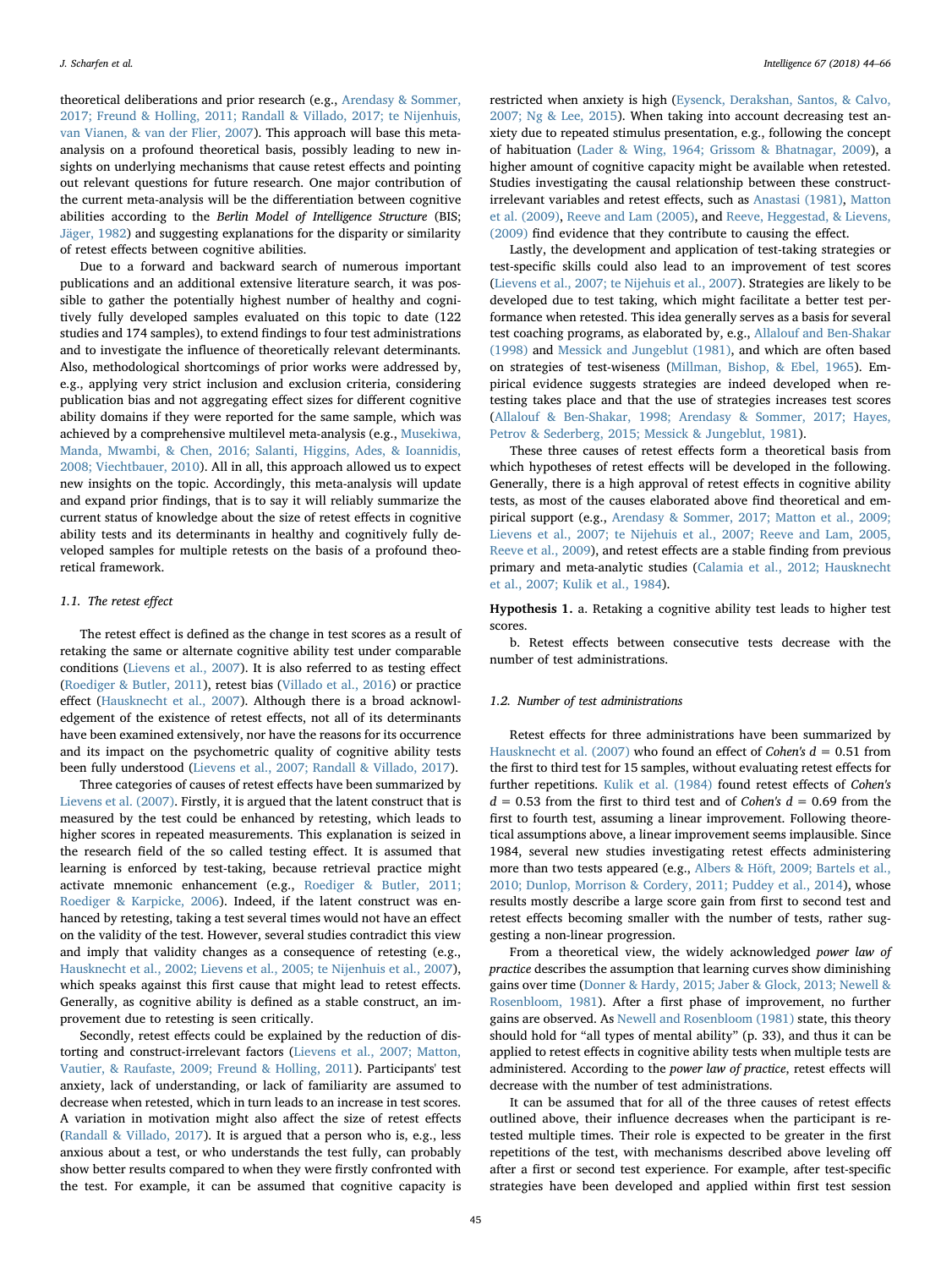([Hayes et al., 2015; Messick & Jungeblut, 1981](#page-21-14)), there might be smaller gains in strategy-development in further tests. Similarly, a reduction of construct-irrelevant factors, such as anxiety and rule comprehension, has been found to take place from the first to second test (e.g., [Matton](#page-21-10) [et al., 2009\)](#page-21-10). It can be assumed that after this first reduction, a smaller decrease of these factors takes place. For example, rule comprehension should be achieved almost fully after the first test, with smaller changes in the further sessions. This suggests a growth of test scores reaching a plateau after a few tests.

### 1.3. Moderators

There are numerous factors influencing retest effects that can be deduced from the three causes and that supposedly foster or reduce retest effects [\(Randall & Villado, 2017](#page-22-0)). In this meta-analytic study, hypotheses for those moderators for which data was reported most commonly in primary studies were formulated and investigated for several test administrations. Also, generalized methods of assessment of moderating variables had to exist that make it possible to give standardized values that are comparable between samples,

### 1.3.1. Cognitive ability operation

[Hausknecht et al. \(2007\)](#page-21-2) differentiated between cognitive operations according to Carroll's three stratum model [\(Bors, 1993\)](#page-20-8) and found no difference in retest effects between verbal, quantitative and analytical subfacets. Still, differences between cognitive abilities have been found by several primary [\(Dunlop et al., 2011; Maerlender, Masterson,](#page-20-9) [James, Beckwith, & Brolinson, 2016; Puddey et al., 2014\)](#page-20-9) and also meta-analytic studies [\(Calamia et al., 2012\)](#page-20-1). Thus, a moderating effect of cognitive abilities on the retest effect seems plausible. This might not have been carried through by Hausknecht et al.'s results, because they have averaged estimates across operations if they were given for the same sample.

For the current meta-analysis, an approach of differentiation between cognitive operations was chosen that is distinct from those of prior meta-analyses. Cognitive abilities were categorized by means of the BIS ([Jäger, 1982\)](#page-21-5) because of its integrative approach. Following the BIS, cognitive abilities can be defined on two dimensions as illustrated in [Fig. 1](#page-2-0). The first dimension clusters cognitive abilities on an operational level. Four cognitive operations can be differentiated:processing speed, divergent thinking, memory and reasoning abilities. The second dimension focuses contents of cognitive ability tests: figural, numerical, and verbal contents can be distinguished from each other [\(Kubinger &](#page-21-15) [Jäger, 2003; Jäger, 1982](#page-21-15)).

Within this model, processing speed is defined as a measure of concentration, working speed and ease of perception. This ability is especially important for easy tasks. Memory is defined as active memorizing and reproduction or recognizing. Divergent thinking means the flexible and innovative production of new ideas that considers many views and opinions and deploys them to find problem-centered solutions. Finally, reasoning is defined as the processing of complex information in difficult tasks that require the integration of pre-existing knowledge and formal logical thinking. The second dimension of the BIS incorporates the three content domains. Figural contents can be any kind of images, objects, abstract or spatial material. Numerical contents typically consist of numbers, and verbal contents can be letters, words, sentences or stories. All operations and contents can be combined with each other, leading to twelve different performance domains, which altogether represent general mental ability, or general intelligence ([Jäger, 1982\)](#page-21-5). Most cognitive ability tests can be categorized into one of these twelve performance domains. For example, Ravens matrices can be categorized as figural reasoning tests, whereas digit span tasks would be numerical memory tasks (see [Table A2](#page-17-0)).

Differences in retest effects and their progression over several repetitions between the cognitive operations are hypothesized. Here, the complexity of the operations plays a key role. According to their

<span id="page-2-0"></span>

Fig. 1. Berlin Model of Intelligence Structure (BIS) according to [Jäger \(1982\).](#page-21-5)  $PS = processing \text{ speed}; M = memory; DT = divergent thinking; R = Reasoning;$  $F =$  figural;  $N =$  numerical;  $V =$  verbal.

definitions ([Jäger, 1982; Kubinger & Jäger, 2003](#page-21-5)), processing speed tasks consist of the lowest and reasoning tasks of the highest complexity, whereas memory and divergent thinking can be considered comparably complex. The complexity of a task is determined by the number of cognitive operations that have to be conducted in order to solve a task. When solving reasoning tasks, for example, several cognitive steps have to be passed [\(Carpenter, Just & Shell, 1990](#page-20-10)). Reasoning has been found to be highly correlated or even dependent on working memory ([Buehner, Krumm & Pick, 2005; Kyllonen & Christal,](#page-20-11) [1990; Süß, Oberauer, Wittmann, Wilhelm, & Schulze, 2002](#page-20-11)), which stresses the complexity of this ability. In contrast, in processing speed tasks, one simply has to react fast without having to pass several cognitive processes.

For easier tasks, it is assumed that a lower reduction of distorting factors takes place, because there are less in number. For example, participants can generally be more anxious of difficult tasks than of easy tasks (e.g., [Sarason & Palola, 1960\)](#page-22-3). For example, when being confronted for the first time with a complex reasoning task, such as figural matrices or mental rotation, participants might be intimidated. When retested, this anxiety can be reduced, because they have learned in a previous test that they are in fact able to solve the task and understand how it works. Thus, in easy tasks, test anxiety cannot be reduced as much as in difficult tasks because it can be assumed to be lower from the beginning. The same applies, for example, for rule incomprehension. This suggests smaller retest effects in processing speed tests compared to more complex tasks, as found by, e.g., [Maerlender et al.](#page-21-16) [\(2016\).](#page-21-16) [Randall and Villado \(2017\)](#page-22-0) also claim that factors such as anxiety play a smaller role in processing speed tasks. For the same reasons, when retested with processing speed tasks, a plateau is expected to be reached more quickly.

A similar argumentation can be put forward for the third cause of retest effects: Fewer possible solving strategies exist for easier tasks than for more complex tasks. [Randall and Villado \(2017\)](#page-22-0) argue that speeded tests are less prone to retest effects and that distortion by the use of tests-specific skills is less probable ([Arthur, Glaze, Villado, &](#page-20-12) [Taylor, 2010](#page-20-12)). This can be explained by speeded tests allowing less strategy use than power tests of higher order operations, like reasoning.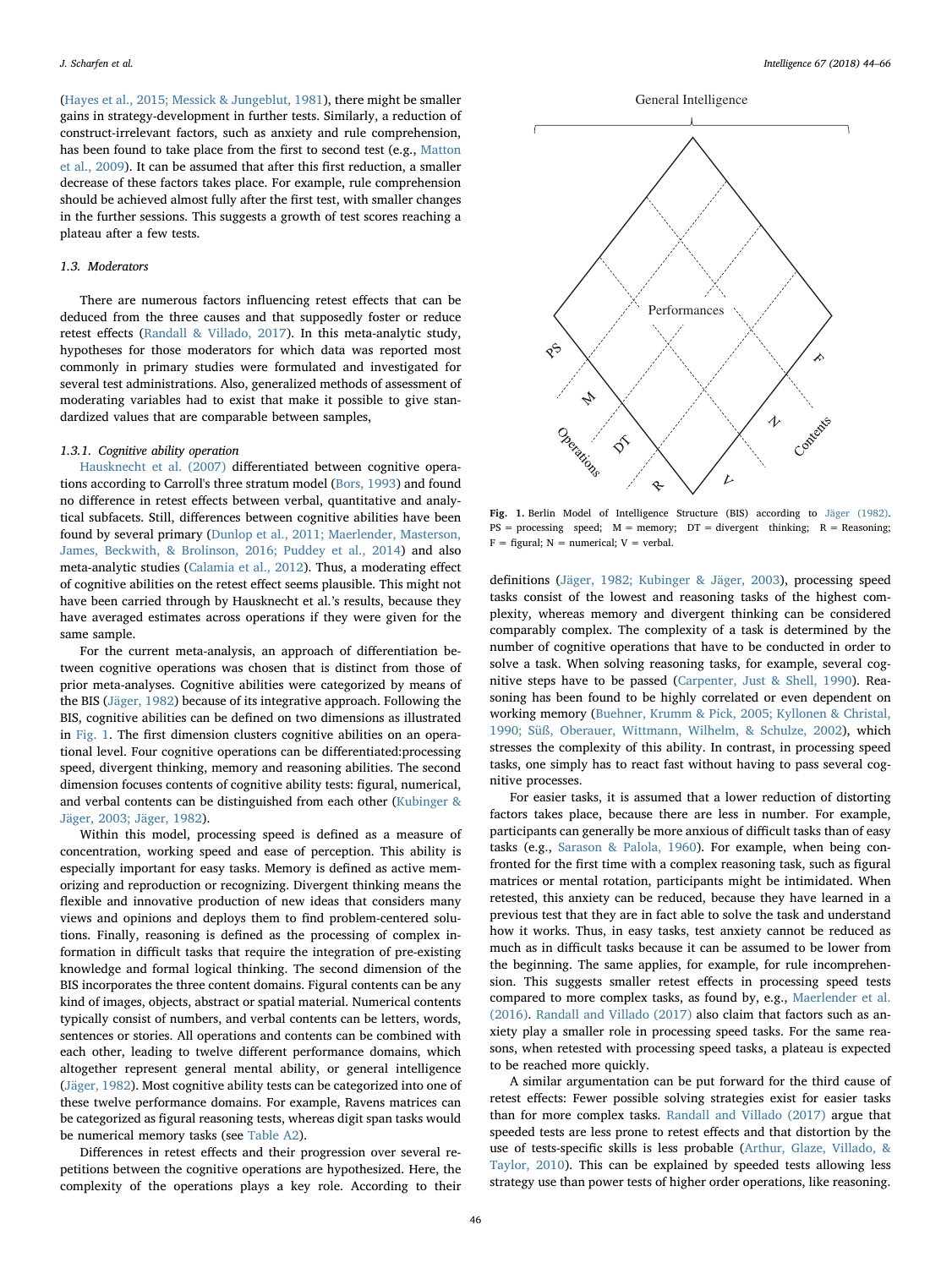For easier tasks, these mechanisms would lead to smaller retest effects that also arrive at a plateau more quickly.

<span id="page-3-0"></span>Hypothesis 2. a. The size of the retest effect will differ between cognitive operations: Processing speed tests will exhibit smaller retest effects than memory and divergent thinking tests, which will show smaller effects than reasoning tests.

b. The number of administrations needed to reach a plateau differs between cognitive abilities: Retest effects in processing speed tasks will reach a plateau first, followed by divergent thinking and memory, and lastly by reasoning tasks.

### 1.3.2. Test form

A seemingly robust result from the previous meta-analyses of [Calamia et al. \(2012\),](#page-20-1) [Hausknecht et al. \(2007\),](#page-21-2) and [Kulik et al. \(1984\)](#page-21-1), is the difference between retest effects depending on whether the same or an alternate test form was used for retesting. [Cook and Campbell](#page-20-13) [\(1979\)](#page-20-13) argued that taking the exact same test twice can lead to larger retest effects, because participants are likely to remember their answers and errors from the last test and use less capacity when recalling these answers than solving items anew (as cited in [Hausknecht et al. 2007](#page-21-2)). Free capacity can, for example, be used to solve more difficult items within the same test that could not have been solved during a prior test. This procedure of recalling answers from a previous test can be considered a test-specific strategy, as suggested by the third group of causes of retest effects [\(Lievens et al., 2007; Nevo, 1976](#page-21-4)). It is inapplicable for alternate test forms, because items appearing differently are prevented from such item-specific memory effects. However, there is evidence for retest effects due to implicit memory effects as well [\(Hasegawa, 1997](#page-21-17)).

Also, according to the second group of causes of retest effects ([Lievens et al., 2007\)](#page-21-4), distorting and construct-irrelevant factors, such as test anxiety, rule comprehension and low familiarity with the first test, might decrease faster when taking an identical compared to an alternate test version. The recognition of identical items can increase familiarity with the test and lower test anxiety ([Anasasi, 1981;](#page-20-4) [Arendasy & Sommer, 2017\)](#page-20-4). Because the rules of alternate test versions are the same, rule comprehension can be increased due to retesting in alternate forms as well. Though, when being presented with the exact same test, distorting factors would decrease to a higher degree, which would lead to smaller retest effects in alternate test forms.

Prior meta-analyses have focused on moderators of retest effects from the first to second test administration. Though, [Kulik et al. \(1984\)](#page-21-1) differentiated between test forms when analyzing multiple retest effects. However, their analysis for more than two administrations was based on eleven samples only and several new studies using both identical and alternate test forms have been published since then. The influence of test equivalence on retest effects may seem a stable result, but it has not been meta-analyzed extensively and based on an efficiently high number of studies yet, whether the effect remains stable over more than two test administrations.

<span id="page-3-1"></span>Hypothesis 3. Retest effects will be larger for identical than for alternate test forms.

### 1.3.3. Test-retest interval

A negative influence of the amount of time between tests on the size of retest effects has been found by, e.g. [Calamia et al. \(2012\)](#page-20-1), [Hausknecht et al. \(2007\)](#page-21-2) and [Salthouse, Schroeder and Ferrer \(2004\)](#page-22-4). Regarding the specific test-retest interval after which retest effects diminish, results vary between two and thirteen years. The longer the test-retest interval, the less test-specific skills (e.g., strategies, rules of the test, correct answers to items), can be recalled. For example, the test-retest interval between the measurements directly corresponds with item-specific memory effects, which can lead to larger retest effects as argued above. Consequently, they would be larger if the retest interval is shorter ([Hausknecht et al., 2007; Salthouse et al., 2004](#page-21-2)). A longer test-retest interval between administrations might also lead to a decrease in familiarity and rule comprehension, which are examples for the second cause of retest effects ([Lievens et al., 2007\)](#page-21-4), because participants are less likely to remember the test in order to feel familiar with it, its rules and their comprehension thereof. Even if the latent cognitive ability was advanced by retesting, as suggested by the first cause according to [Lievens et al. \(2007\)](#page-21-4), time would also have a negative effect on the retest effect, because it is not probable that retesting has sustainable consequences on this stable latent construct. Again, this moderator has not been investigated in the case of retesting multiple times by prior meta-analyses. For the current meta-analysis, the effect of test-retest interval on the retest effect will therefore be investigated for more than two test administrations as well.

<span id="page-3-2"></span>Hypothesis 4. Retest effects will decline with a longer test-retest interval between administrations.

### 1.3.4. Age

Evidence is mixed with regard to whether age has an influence on retest effects. For example, Calamia [et al. \(2012\),](#page-20-1) [Lo, Humphreys, Byrne](#page-20-14) [and Pachana \(2012\)](#page-20-14), [Schleicher, Van Iddekinge, Morgeson, and](#page-22-5) [Campion \(2010\)](#page-22-5), [van Eersel et al. \(2015\)](#page-21-18), and [Van Iddekinge,](#page-22-6) [Morgeson, Schleicher, and Campion \(2011\)](#page-22-6) found a lowering effect of age on retest effects, whereas [Sanches de Oliveira, Trezza, Busse and](#page-22-7) [Jocob-Filho \(2014\)](#page-22-7) and [Bartels et al. \(2010\)](#page-20-2) did not. The moderating effect of age on the retest effect was not investigated by [Hausknecht](#page-21-2) [et al. \(2007\)](#page-21-2) and [Kulik et al. \(1984\)](#page-21-1) and none of the prior meta-analyses tested its influence for more than two test administrations.

Generally, fluid intelligence decreases with age ([Cattell, 1987\)](#page-20-15) and this influences the ability to learn from test experiences ([Van Iddekinge](#page-22-6) [et al., 2011](#page-22-6)). [Braver and Barch \(2002\)](#page-20-16) found an age-related decrease in the ability to represent, maintain and update context information in healthy adults. It might, thus, be easier for younger people to develop test-specific strategies and maintain them from one administration to the other, than for older people. More specifically, item-specific memory effects, which can account for higher scores in subsequent tests as outlined above, could be smaller in older participants. Declining memory ability with age might therefore lead to smaller retest effects.

<span id="page-3-3"></span>Hypothesis 5. Retest effects will decline with age.

#### 1.3.5. Intelligence

Although [Kulik et al. \(1984\),](#page-21-1) [Arendasy and Sommer \(2013\),](#page-20-17) and [Randall, Villado, and Zimmer \(2016\)](#page-20-18) found a positive relationship between general intelligence and retest effects, results are inconsistent, as, e.g., [Bartels et al. \(2010\)](#page-20-2) did not find any association. Neither of the more recent meta-analyses investigated the influence of general intelligence on the size of the retest effect [\(Hausknecht et al., 2007;](#page-21-2) [Calamia et al., 2012](#page-21-2)), and for multiple retests, no meta-analytic results were reported.

[Randall & Villado \(2017\)](#page-22-0) argue that higher general intelligence provides testees with the ability to learn more from the first test than less intelligent people. General intelligence can thus also be seen as representing learning ability [\(Randall et al., 2016; Guthke & Beckmann,](#page-20-18) [2001\)](#page-20-18), and the ability to develop and maintain test-specific skills and strategies, and therefore enhancing retest effects from one test to the next. Additionally, item-specific memory effects can be expected to be larger for more intelligent people, because memory can be defined as a facet of intelligence, e.g., according to [Jäger \(1982\).](#page-21-5)

<span id="page-3-4"></span>Hypothesis 6. Retest effect will increase with higher intelligence.

#### 1.4. Methodology of prior meta-analyses

Main results of prior meta-analyses ([Calamia et al., 2012;](#page-20-1) [Hausknecht et al., 2007; Kulik et al., 1984](#page-20-1)) have been referred to above.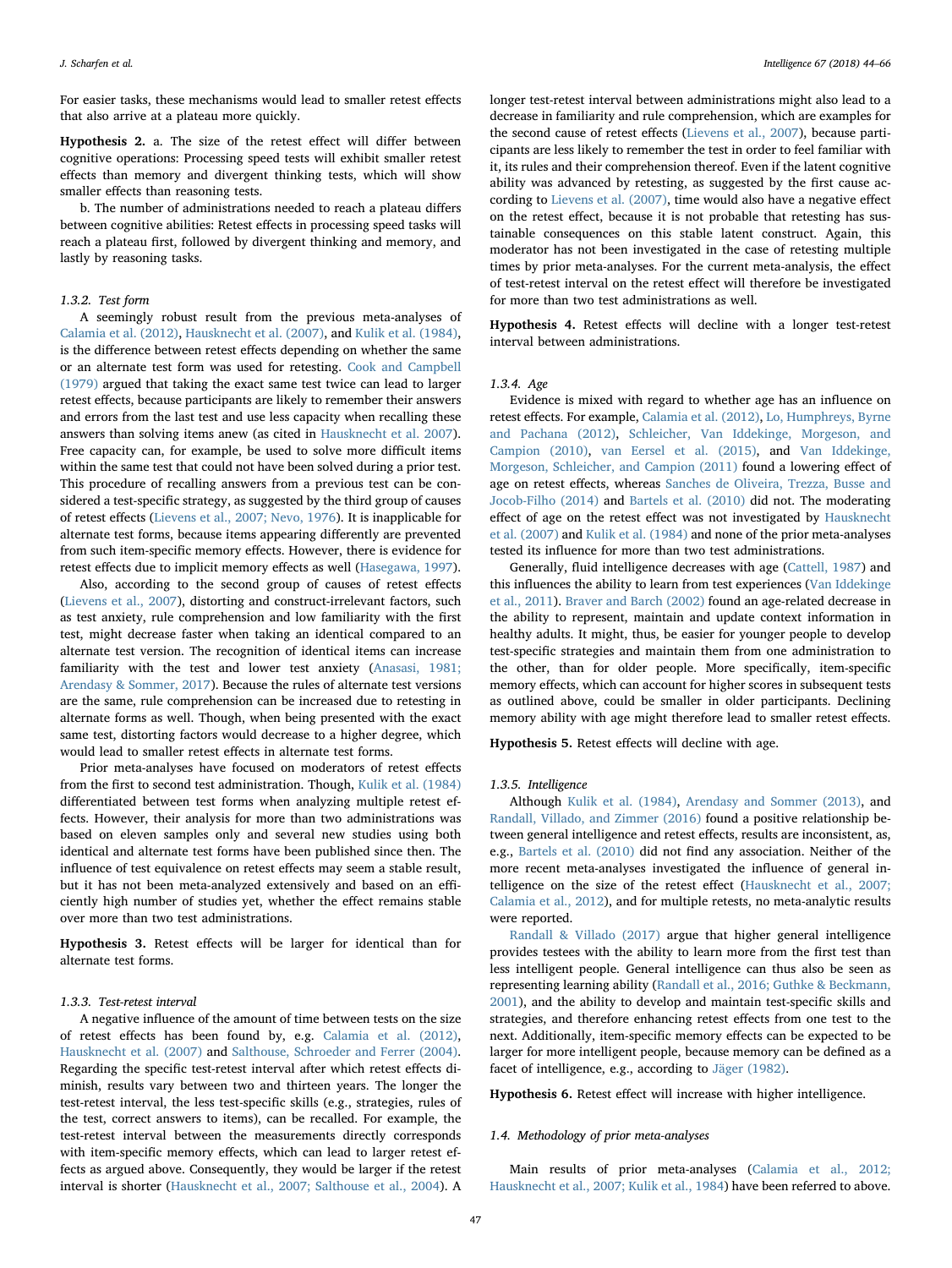With respect to the influential findings from these prior works, a few shortcomings have to be admitted. From a methodological perspective, it has to be mentioned that publication bias was not addressed in any of the analyses. Also, [Kulik et al. \(1984\)](#page-21-1) and [Hausknecht et al. \(2007\)](#page-21-2) aggregated effect sizes for different cognitive ability domains if they were reported for the same sample into one effect size, which made a comparison between cognitive abilities difficult. In contrast, [Calamia](#page-20-1) [et al. \(2012\)](#page-20-1) reported retest effects for specific neuropsychological tests and did not cluster them according to a comprehensive model of intelligence. Unfortunately, [Calamia et al. \(2012\)](#page-20-1) and [Hausknecht et al.](#page-21-2) [\(2007\)](#page-21-2) did not check the influence of intelligence on the size of retest effects, although [Kulik et al. \(1984\)](#page-21-1) found it to be significant. Importantly, these prior works applied rather loose inclusion and exclusion criteria concerning sample characteristics, allowed activities between measurements and varying difficulties of test forms, which questions the reliability of their results. Further, new studies have been published in the last years that have not been meta-analyzed yet and not all of the previous meta-analyses considered studies from earlier ones, which signals a lack of completeness. All in all, these methodological limitations and the high number of new studies questions the reliability and generalizability of the currently available meta-analyses on the topic.

For these reasons, the current meta-analysis builds on previous ones by extending the focus of retesting to multiple test administrations and thereby investigating a non-linear development of retest effects. Also, a high number of moderator analyses are conducted and cognitive ability tests are differentiated on a highly resolved level. By applying strict eligibility criteria, longitudinal meta-analytic methods and including a high number of new studies, this meta-analysis gives a reliable and comprehensive summary on the current knowledge about retest effects in cognitive ability tests.

### 2. Methods

### 2.1. Inclusion and exclusion criteria

Studies were identified as eligible if they met the following inclusion and exclusion criteria. Inclusion criteria were the following: (a) The same or an alternate but equally difficult version of a cognitive ability test was administered. [Hausknecht et al. \(2007\)](#page-21-2) included studies that used different test forms for retesting that were actually not equally difficult (e.g., [Lane, Penn, & Fischer, 1966; Spielberger, 1959; Woehlke](#page-21-19) [& Wilder, 1963](#page-21-19)). This may distort the gain in test scores that are exclusively due to retesting, which is why, in this analysis, studies were excluded if the eligible study reported that alternate test forms were not equally difficult. (b) The test was administered at least twice within the same sample under comparable conditions. (c) The test used in the study had to measure at least one cognitive ability as defined in the BIS by Jäger [\(1982\)](#page-21-5) or general intelligence. (d) The samples' mean age had to be between 12 and 70 years. In contrast to [Hausknecht et al. \(2007\)](#page-21-2), who did not set up age restrictions, we included only subjects, for which the latent cognitive ability can be considered relatively stable within the test-retest interval. As change in the latent variable is one of the three causes of retest effects ([Lievens et al., 2007](#page-21-4)), it was controlled for differences between mechanisms that cause retest effects between samples in order to be able to conclude about the causes without making differences between age groups. For example, it is more probable to observe retest effects in a 10-year old caused by latent change due to cognitive development, compared to a 40-year-old, for whom other mechanisms are more probable to be causing retest effects. Thus, different mechanisms that lead to retest effects might take place in age groups for which a change in the latent variable can be expected due to reasons other than retesting. A change in the latent variable due to cognitive development is more probable to occur in age groups above 70 and below 12 than in others [\(Cattell, 1987; Holling, Preckel, & Vock,](#page-20-15) 2004; Shaff[er & Kipp, 2010](#page-20-15)). Below the age of 12 and above the age of 70, retest effects might therefore reflect changes in the latent ability that are due to cognitive development, and not due to retesting. Including these age groups would therefore have made a theoretical discussion very difficult. (e) Furthermore, participants had to be neither mentally nor physically challenged. (f) Finally, the effect size had to be given or its calculation had to be possible with the given information.

Studies were excluded if the following exclusion criteria applied: (a) If any systematic activity, such as a video game intervention, test coaching, or a medical treatment, was administered in the samples between test administrations samples were excluded. A systematic activity between tests can deter the score gain that is exclusively due to retesting and thus could contaminate the retest effect. (b) Neuropsychological tests that differentiate in the clinically relevant area of cognitive ability only, e.g., Mini-Mental State Examination, were excluded. The relevant population for this meta-analysis, which are healthy and cognitively fully developed samples, achieve maximum scores in these tests (as they are mostly administered for the purpose of diagnoses in clinical samples), which prohibits the observation of score gains. (c) Tasks that have been shown to mainly measure working memory or other executive functions, such as N-back tasks, complex span or inhibition tasks, were excluded because they measure different cognitive functions than those defined by the BIS. (d) General knowledge or vocabulary tasks (e.g., WISC information and vocabulary subtests, SAT-V) were excluded due to the BIS definition of intelligence and their high dependence on education and culture. Also, different retesting mechanisms can be assumed for these kinds of tests (e.g., [Halford, Cowan & Andrews, 2007\)](#page-21-20). (e) In addition, studies that exclusively report reaction times were not included. [Ackerman \(1987\)](#page-20-19) suggests considering reaction times and score outcomes in separate analyses, and previous studies have found differences between practice effects regarding scores compared to reaction times (e.g., [Enge et al.,](#page-20-20) [2014\)](#page-20-20). (f) Finally, outcomes that showed ceiling effects were excluded (e.g., [Bartels et al., 2010:](#page-20-2) figure and line copy and list recognition tasks from the RBANS).

### 2.2. Literature search

For a flow chart of the literature search and study selection process following Moher, Liberati, Tetzlaff[, Altman, & Group \(2009\)](#page-21-21), see [Fig. 2](#page-5-0). Because [Hausknecht et al. \(2007\)](#page-21-2) ended their search in 2005, we conducted an extensive database literature search for studies published between 2005 and December 2016. Abstracts and key words of studies were searched for the terms test\*, assess\*, cognit\*, intelligen\*, aptitude test, achievement test, IQ, reasoning, logical thinking, analytical thinking, inductive thinking, processing speed, mental speed, divergent thinking, memory, recall, retest\*, repeat\*, repetit\*, practice, retak\*, train\*, and coach\*. The databases PsycARTICLES, Academic Search Premier, Business Source Premier, PsycINFO and PSYNDEX and – to obtain a higher number of unpublished studies - ProQuest Dissertation & Theses were used. The search was limited to studies published in the English or German language. This search yielded  $m = 34,313$  studies that were screened for eligibility by scanning titles and abstracts.

In addition, we conducted a forward and backward search based on meta-analyses focusing on retest effects and on training or coaching effects in cognitive ability tests, which allowed us to find relevant studies published before 2005 [\(Au et al., 2015; Ball, Edwards, & Ross,](#page-20-21) [2007; Becker, 1990; DerSimonian & Laird, 1983; Hausknecht et al.,](#page-20-21) [2007; Karch, Albers, Renner, Lichtenauer, & Kries, 2013; Kelly et al.,](#page-20-21) [2014; Klauer, 2014; Klauer & Phye, 2008; Kulik et al., 1984; Lampit,](#page-20-21) [Hallock, & Valenzuela, 2014; Powers, Brooks, Aldrich, Palladino, &](#page-20-21) Alfi[eri, 2013; Schuerger & Witt, 1989; Scott, Leritz, & Mumford, 2004;](#page-20-21) [te Nijenhuis et al., 2007; Toril, Reales, & Ballesteros, 2014; Uttal et al.,](#page-20-21) [2013; Wang et al., 2016; Zehnder, Martin, Altgassen, & Clare, 2009](#page-20-21)). Training and coaching intervention studies were taken into account because of passive control groups fitting our criteria. This search revealed an additional  $m = 657$  potentially relevant studies.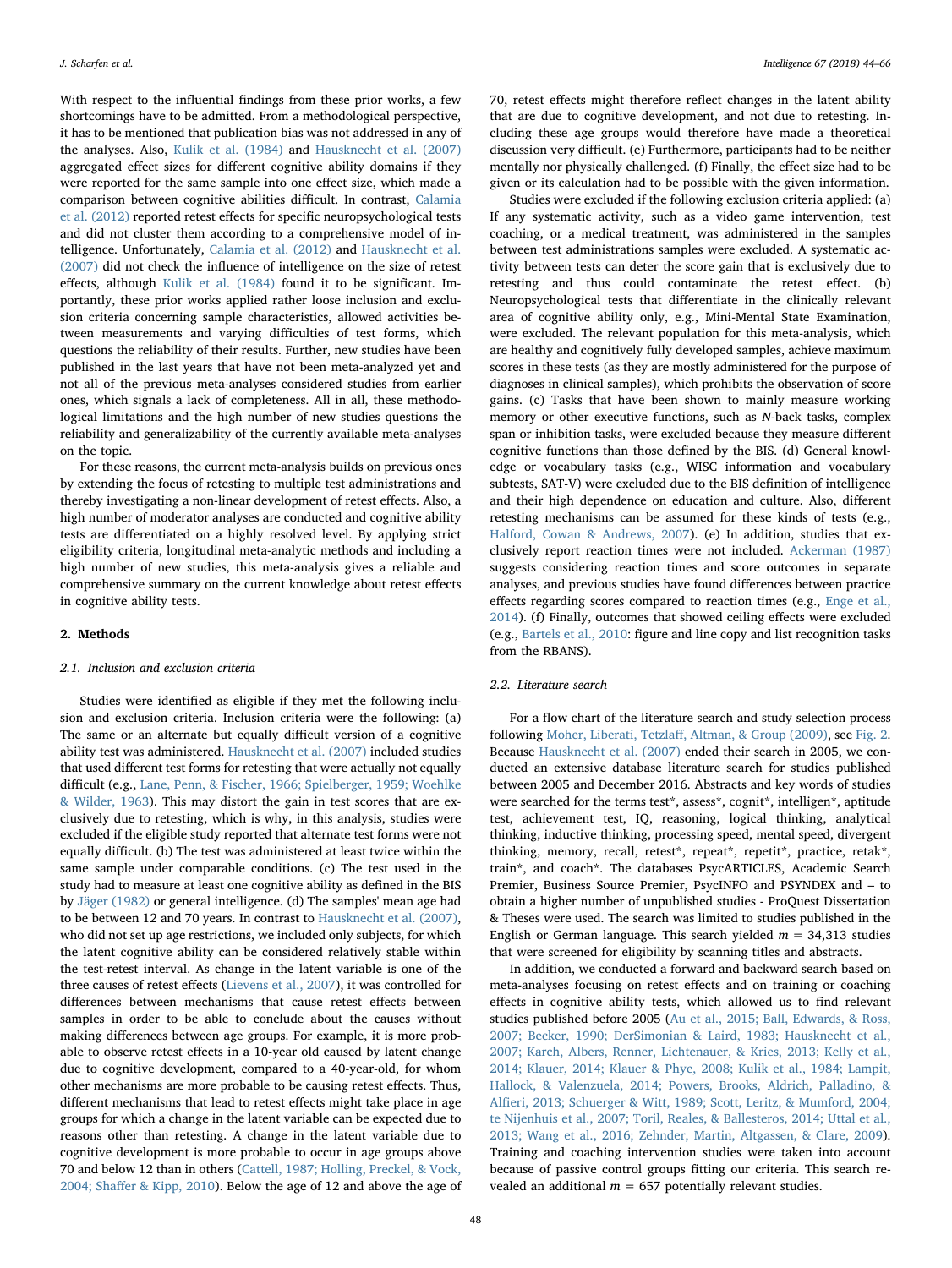<span id="page-5-0"></span>

Fig. 2. PRISMA Flow Diagram ([Moher et al., 2009\)](#page-21-21) illustrating the search and selection process.  $m =$  number of studies;  $WM = working$  memory;  $RT = reaction$  time;  $o =$  number of outcomes.

In all,  $m = 34,628$  studies were screened, of which  $m = 1170$  were checked for eligibility in detail by applying the inclusion and exclusion criteria described above. Finally,  $m = 122$  eligible studies containing  $k = 174$  samples were identified. Reasons for exclusion and estimates of the excluded number of studies per criteria are illustrated in [Fig. 2](#page-5-0). The most common reasons for exclusion were the age of the sample (inclusion criteria (e)), retesting did not take place as defined in inclusion criteria (b), and activity between administrations, such as active control groups of intervention studies (exclusion criteria (a)). Note that studies could fail to fulfill more than one criteria and given values for reasons for exclusion are estimates of the number of studies. This is because the exclusion of studies was based on a failure to fulfill one or two criteria, and no further detailed inspection of other unfulfilled criteria in already excluded studies took place.

### 2.3. Coding procedure

A very definite coding scheme incorporating all relevant information about the studies was utilized, which is provided in the Appendix ([Table](#page-16-0) [A1](#page-16-0)). All studies were coded by two of the authors and finally every single study was carefully double-checked for coding errors. Any cases of insecurity and inconsistencies were discussed and corrected. It was not applicable to evaluate neither study quality [\(Cooper, 2017\)](#page-20-22) nor risk of bias [\(Moher et al., 2009\)](#page-21-21), because the strict inclusion and exclusion criteria already set the quality of included studies to a very high standard. For this meta-analysis, no protocol had been registered [\(Moher et al., 2009](#page-21-21)).

Several variables were coded, such as if the study had been published or not, and the study context (field vs. research) etc. These variables primarily served to describe characteristics of eligible studies, samples and tests used in retesting studies and represent categories of information that was given by most eligibly studies. For these variables, no hypotheses were developed a priori and no significant differences in retest effects due to these variables were expected. However, as retest effects are not yet fully understood, and also as these variables might give insight into further moderating variables, we exploratively tested their influence as control variables. For example, [Hausknecht et al.](#page-21-2) [\(2007\)](#page-21-2) analyzed differences between the field and research context and did not find a significant moderating effect, which is why in this analysis, it was included as a control variable but without a corresponding hypothesis.

As mentioned above, cognitive ability tests were categorized by means of the BIS [\(Jäger, 1982;](#page-21-5) [Fig. 1](#page-2-0)). Cognitive ability operations were coded as processing speed, memory, divergent thinking, reasoning tasks, or, if the test measured more than one of these operations, as general intelligence. Contents used by the cognitive ability test were coded as figural, numerical, verbal, or, for the case that more than one content was used, it was coded as several. See [Table A2](#page-17-0) in the Appendix for a categorization of tests into the BIS.

In longitudinal meta-analyses as the current one, contrast variables are used to specify the comparison of test administrations and later included in the model (e.g., [Salanti et al., 2008\)](#page-22-8). In this case, we were able to analyze retest effects up to four test administrations. Thus, three contrast variables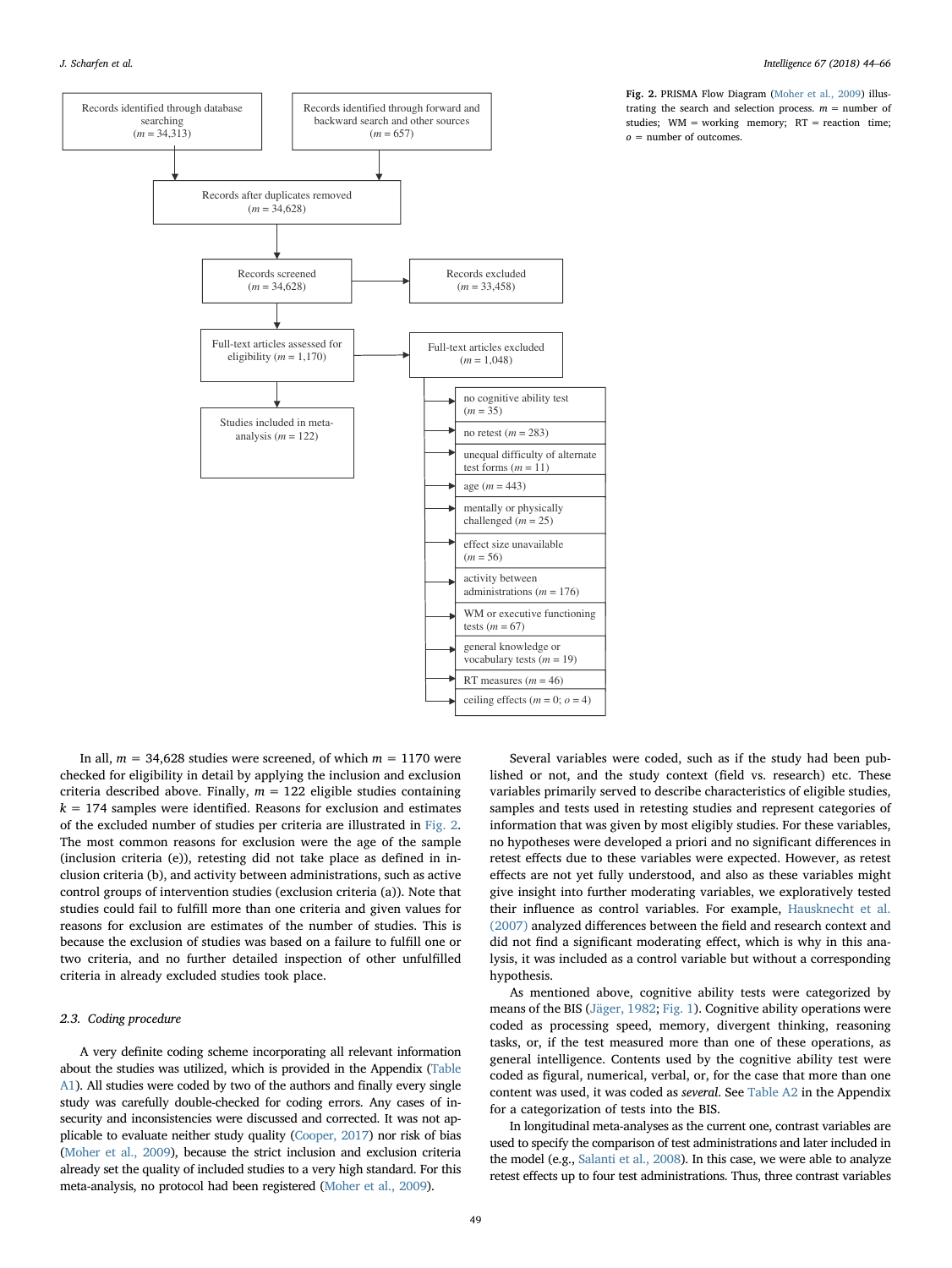#### <span id="page-6-0"></span>Table 1

Test, study and sample characteristics.

| No. of administrations | Level       | Variable                           | $\boldsymbol{M}$ | $\cal SD$ | Min     | Max       | NA (%) |
|------------------------|-------------|------------------------------------|------------------|-----------|---------|-----------|--------|
| $\mathbf{2}$           | Outcome     | $SMCR_{1.2}$                       | 0.29             | 0.37      | $-0.84$ | 1.99      | 0.00   |
|                        | $(o = 566)$ | Test form (% alternate)            | 27.56            |           |         |           | 0.00   |
|                        |             | Test-retest interval (weeks)       | 38.60            | 71.04     | 0.00    | 312.90    | 3.01   |
|                        |             | Rule explanation (%)               | 15.28            |           |         |           | 74.55  |
|                        |             | Practice items (%)                 | 28.89            |           |         |           | 68.19  |
|                        | Study       | Published (%)                      | 95.08            |           |         |           | 0.00   |
|                        | $(k = 174)$ | Year of publication                | 2000             | 20.36     | 1921    | 2016      | 0.00   |
|                        |             | Post hoc analyses (%)              | 11.48            |           |         |           | 0.00   |
|                        |             | Field studies (%)                  | 13.93            |           |         |           | 0.00   |
|                        |             | No. of tests                       | 2.43             | 1.12      | 2.00    | 10.00     | 0.00   |
|                        | Sample      | Samples size                       | 890.6            | 5137.98   | 5.0     | 61,500.00 | 0.00   |
|                        | $(m = 122)$ | Age (years)                        | 28.92            | 16.31     | 12.30   | 67.35     | 4.94   |
|                        |             | Intelligence $(z)$                 | 0.69             | 0.57      | $-0.92$ | 1.80      | 72.44  |
|                        |             | Gender (% male)                    | 44.70            | 17.01     | 0.00    | 100.00    | 13.4   |
|                        |             | Control group (%)                  | 43.26            |           |         |           | 0.00   |
|                        |             | Dropouts (%)                       | 26.46            | 43.32     | 0.00    | 96.86     | 28.6   |
| 3                      | Outcome     | $SMCR_{1.3}$                       | 0.33             | 0.44      | $-0.66$ | 1.97      |        |
|                        | $(o = 181)$ | Test form (% alternate)            | 27.78            |           |         |           | 0.00   |
|                        |             | Test-retest interval (t1.3, weeks) | 95.33            | 150.67    | 0.00    | 388.50    | 0.00   |
|                        |             | Rule explanation (%)               | 26.87            |           |         |           | 61.75  |
|                        |             | Practice items (%)                 | 30.86            |           |         |           | 54.64  |
|                        | Study       | Published (%)                      | 96.77            |           |         |           | 0.00   |
|                        | $(k = 31)$  | Year of publication                | 2002             | 22.12     | 1921    | 2016      | 0.00   |
|                        |             | Post hoc analyses (%)              | 9.68             |           |         |           | 0.00   |
|                        |             | Field studies (%)                  | 16.13            |           |         |           | 0.00   |
|                        |             | No. of tests                       | 3.74             | 1.65      | 3.00    | 10.00     | 0.00   |
|                        | Sample      | Sample size                        | 479.50           | 1337.35   | 9.00    | 6369.00   | 0.00   |
|                        | $(m = 50)$  | Age (years)                        | 24.12            | 13.79     | 12.30   | 67.35     | 1.10   |
|                        |             | Intelligence $(z)$                 | 0.94             | 0.38      | 0.27    | 1.80      | 65.75  |
|                        |             | Gender (% male)                    | 53.60            | 22.39     | 0.00    | 100.00    | 7.18   |
|                        |             | Control group (%)                  | 0.91             | 10.45     |         |           | 0.00   |
|                        |             | Dropouts (%)                       | 7.03             | 18.38     | 0.00    | 96.47     | 3.31   |
| 4                      | Outcome     | SMCR <sub>1.4</sub>                | 0.49             | 0.52      | $-0.40$ | 2.45      |        |
|                        | $(o = 39)$  | Test form (% alternate)            | 17.95            |           |         |           | 0.00   |
|                        |             | Test-retest interval (t1.4, weeks) | 25.36            | 21.66     | 0.00    | 51.79     | 0.00   |
|                        |             | Rule explanation (%)               | 50.00            |           |         |           | 53.84  |
|                        |             | Practice items (%)                 | 50.00            |           |         |           | 53.84  |
|                        | Study       | Published (%)                      | 90.00            |           |         |           | 0.00   |
|                        | $(k = 10)$  | Year of publication                | 2000             | 19.61     | 1949    | 2014      | 0.00   |
|                        |             | Post hoc analyses (%)              | 10.00            |           |         |           | 0.00   |
|                        |             | Field studies (%)                  | 30.00            |           |         |           | 0.00   |
|                        |             | no. of tests                       | 5.4              | 2.17      | 4.00    | 10.00     | 0.00   |
|                        | Sample      | Samples size                       | 118.50           | 157.20    | 9.00    | 545.00    | 0.00   |
|                        | $(m = 12)$  | Age (years)                        | 43.17            | 19.03     | 15.41   | 64.80     | 2.56   |
|                        |             | Intelligence $(z)$                 | 1.23             | 0.52      | 1.00    | 1.80      | 51.28  |
|                        |             | Gender (% male)                    | 83.51            | 0.28      | 0.00    | 100       | 5.13   |
|                        |             | Control group (%)                  | 4.75             |           |         |           | 0.00   |
|                        |             | Dropouts (%)                       | 18.39            | 12.86     | 0.00    | 60.87     | 5.13   |

Note.  $o =$  number of outcomes;  $m =$  number of studies;  $k =$  number of samples;  $Min =$  minimum;  $Max =$  maximum; NA (%) = proportion of unavailable data; SMCR = standardized mean change with raw score standardization.

(t2, t3, t4) were coded, which described the comparisons between administrations that the data referred to. For example, the identifying variable t2 was coded as 1 if the data reported compared the first to the second test, and it was coded as 0 for any other comparison ( $t3 = 1$  for first to third test,  $t3 = 0$  for other comparisons;  $t4 = 1$  for first to fourth test,  $t4 = 0$  for other comparisons).

Average intelligence of the sample was coded as a z-standardized estimate to reach comparability between samples. If standardized estimates were not reported by eligible studies but standardization was possible, e.g., if values reported were given on the IQ scale, they were transformed into z-scale metric. In most studies, however, it was not possible to standardize values if they were not given, as reflected in the high percentage of missing values for this moderator (72%, see [Table 1\)](#page-6-0).

### 2.4. Extraction of effect sizes

This meta-analysis and the calculation of effect sizes were conducted by means of the program R (Version 3.4.2; [R Core Team, 2015\)](#page-22-9) using the package metafor [\(Viechtbauer, 2010](#page-22-10)). As outcomes from the same sample were compared between two test administrations, bias corrected standardized mean change with raw score standardization (SMCR) was chosen as the meta-analytic effect size [\(Becker, 1988;](#page-20-23) [Gibbons, Hedeker, & Davis, 1993; Viechtbauer, 2010](#page-20-23)). The following formula was used to calculate effect sizes for all outcomes:  $SMCR_{1,t} = J \times \frac{m_t - m_1}{sd_1}$ , where *J* is the correction coefficient accounting for bias,  $m_t$  is the mean score at the respective  $t =$  second, third or fourth test,  $m_1$  is the mean score at the first test, and  $sd_1$  is the standard deviation of the mean score of the first test. Note that  $sd_1$  was used, because a pooled standard deviation would have led to inconsistent results between comparisons of test administrations and resulting effect sizes can be considered less affected by bias compared to a standardization using the pooled standard deviation [\(Morris & DeShon, 2002](#page-21-22)). Also, retesting might have an influence not only on the size of the test scores but also on their variance ([Ackerman, 1987](#page-20-19)), which was controlled using the standardization by  $sd_1$ . The sampling variance was computed asvar  $(SMCR_{1,t}) = \frac{2 \times (1 - r_{1,t})}{n_t} + \frac{SMC_{1,t}}{2 \times n_t}$  $S_{1,t}$ ) =  $\frac{2 \times (1 - r_{1,t})}{n_t} + \frac{SMCR_{1,t}^2}{2 \times n_t}$ , where  $r_{1,t}$  is the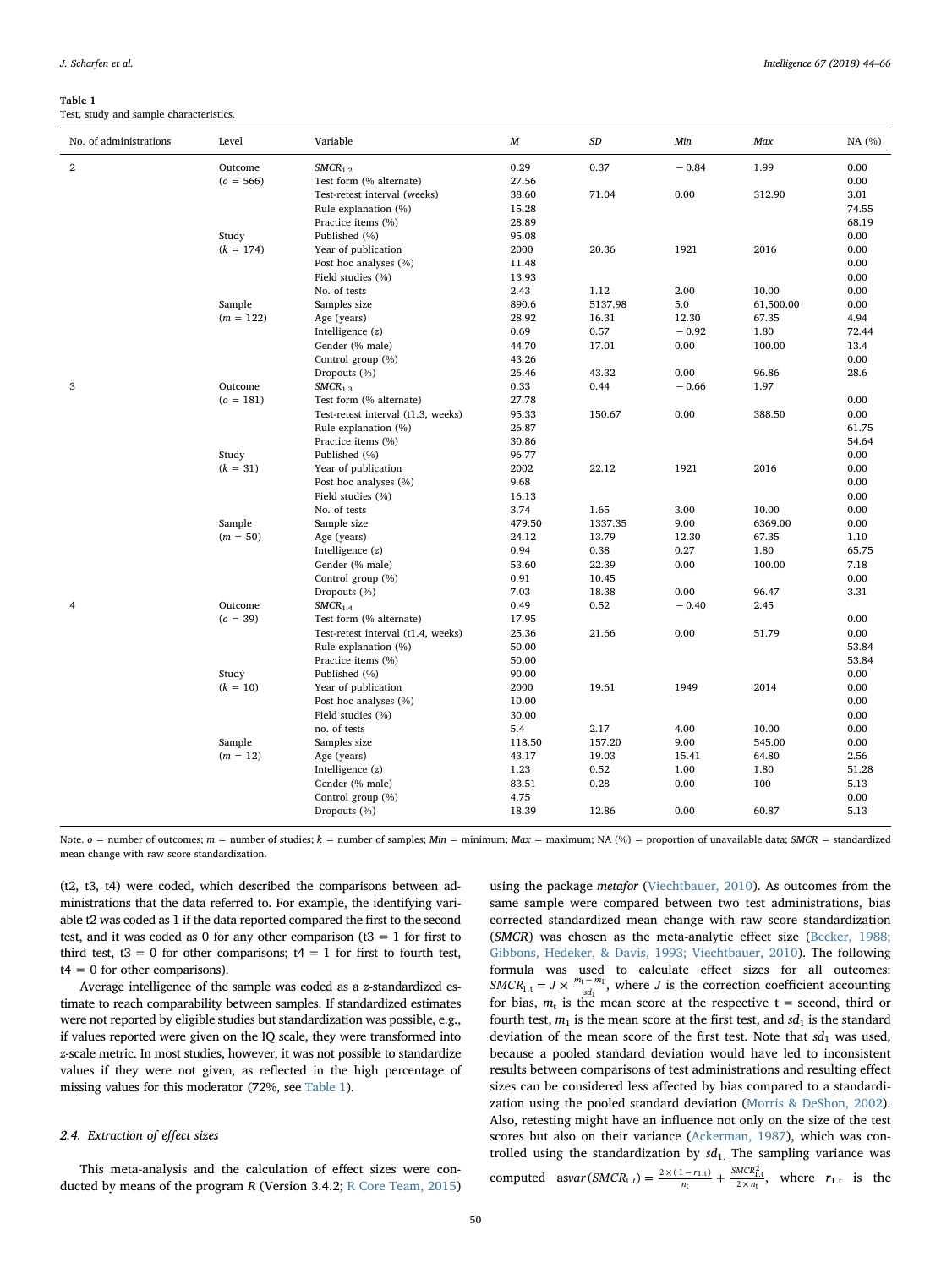Pearson's correlation between outcomes of the first and the respective t administration, and  $n_t$  is the sample size at the respective t administration. These formulas according to [Becker \(1988\)](#page-20-23) are used by the escalc() function in metafor, when SMCR is chosen as the effect size ([Viechtbauer, 2010\)](#page-22-10). Generally, if several outcome values were reported for a sample, effect sizes were not aggregated but calculated for each outcome.

To be able to calculate  $var(SMCR_{1,t})$ , if  $r_{1,t}$  was not given by the eligible study, it had to be estimated. For  $o = 93$  outcomes, test-retest correlations were reported by eligible studies. Thus, for the rest of the outcomes,  $r_{1,t}$  had to be estimated. According to [Calamia, Markon, and](#page-20-24) [Tranel \(2013\),](#page-20-24) who meta-analyzed test-retest correlations of neuropsychological tests,  $r_{1,t}$  decreases with the length of the test-retest interval, increases with participant age, and is smaller for alternate than for identical test forms. A linear model predicting Fisher-z transformed correlations ( $z_{r1,t}$ ) from relevant variables ( $z_{r1,t} \sim \text{time}_{1,t}$  + test form + age) was calculated based on the 93 given correlations. Then, this model was used to predict missing  $z_{r1,t}$ , which were, as a last step, retransformed into Pearson's correlations. Resulting  $r_{1,t}$  had a mean of  $M_{r1,t}$  = 0.66 and a standard deviation of  $SD_{r1,t}$  = 0.09.

Finally, the following corrections for unreliability of cognitive ability tests were applied for effect sizes and variances by the formula of [Hunter and Schmidt \(2004\):](#page-21-23) *SMCR*<sub>1.t\_corrected</sub> = *SMCR*<sub>1.t\_uncorrected  $\times \frac{1}{\sqrt{rel}}$ ,</sub> using the reported Cronbach's  $\alpha$  of cognitive ability tests as an indicator of reliability (rel). Sampling variances of the effect sizes were corrected by *var*  $(SMCR_{1,t})_{\text{corrected}} = var(SMCR_{1,t})_{\text{uncorrected}} \times \frac{1}{rel}$ . For 89% of the outcomes,  $\alpha$  was not reported by the studies. In these cases, it was estimated as  $rel = 0.83$ , which was the mean of all reported values.

#### 2.5. Analysis

A comprehensive random effects meta-analysis was conducted. The following meta-analytic model was applied:

$$
y_{ijc} = \mu_c + u_{ic} + w_{ijc} + \varepsilon_{ijc}
$$

where, for each comparison of administrations c (1.2, 1.3, or 1.4),  $y_{\text{ric}}$  is the jth effect size from the ith study,  $\mu_c$  is the true SMCR,  $u_{ic}$  is a random effect at the level of studies,  $w_{ijc}$  is a random effect at the level of samples, and  $\varepsilon_{ijc}$  is the sampling error (e.g., [Bryk & Raudenbush, 1988;](#page-20-25) [Konstantopoulos, 2011](#page-20-25)).

In longitudinal meta-analyses, effects can show autoregressive correlations, meaning the correlation between true effects becomes smaller with the number of administrations. This can be modeled as autoregressive or heteroscedastic random effects [\(Ishak, Platt, Joseph,](#page-21-24) [Hanley, & Caro, 2007; Trikalinos & Olkin, 2012; Musekiwa et al., 2016;](#page-21-24) [Viechtbauer, 2010\)](#page-21-24) and was resolved by specifications for the variance structure in the meta-analytical model. The chosen specification of the model admits autoregressive and heteroscedastic variances, which allows decreasing and different amounts of variance between comparisons. When tested against models with autoregressive structures only and models without specifications of the variance structure by model comparisons, the best fit was indicated for the model applying both heteroscedastic and autoregressive structures ( $p < 0.001$ ). This model was used for all further analyses.

Further, covariances between sampling errors are not accounted for by multilevel modeling, which leads to unreliable standard errors. Thus, cluster-robust methods as described by [Hedges, Tipton, and](#page-21-25) [Johnson \(2010\)](#page-21-25) were applied, using studies as clusters.

According to the hypotheses, linear hypotheses were specified by the use of the contrast variables t2, t3, and t4 to test retest effects between administrations (1.2, 1.3, 1.4, 2.3, 3.4) and also between these comparisons of administrations (1.2 vs 2.3, 2.3 vs 3.4; e.g., [Salanti](#page-22-8) [et al., 2008\)](#page-22-8)). Subgroup analyses and meta-regressions were conducted by adding moderators into the model by interaction terms of the moderator and contrast variables indicating the comparison of

administrations. Moderators were tested by one separate model each. Control variables, for which no significant effects were expected, were analyzed exploratively and analogously to moderators. As meta-analysis relies on data from eligible studies, moderators can be confounded, if characteristics of eligible studies happen to co-occur. Associations between moderators were calculated to become aware of possible confounding. Note that from associations, no causal relationship between moderators can be deduced, as they only describe co-occurrences of characteristics of eligible studies.

Generally, for directed hypotheses, one-sided p-values will be reported. A significance level of  $\alpha = 0.05$  was applied and type-1 error was controlled for by Bonferroni-Holm corrections [\(Holm, 1979;](#page-21-26) [Holland & DiPonzio Copenhaver, 1988](#page-21-26)). The  $\alpha$ -level was adjusted for significance tests that were related to the same moderator, or related to connected hypotheses (such as [Hypothesis 1](#page-1-0)a and b).

To date, methods that indicate publication bias for complex multilevel models have not yet been derived. Nonetheless, funnel plots were inspected to obtain an impression of a possible publication bias ([Cooper, Hedges, & Valentine, 2009\)](#page-20-26). The funnel plot has to be interpreted carefully, because it neglects multilevel structures. Nonetheless, a possible relationship between effect sizes and standard errors can be monitored. In addition, it was tested if published studies showed larger effects than unpublished ones.

### 3. Results

### 3.1. Sample, study, and outcome characteristics

This meta-analysis contains  $k = 174$  samples from  $m = 122$  studies,  $o = 786$  outcomes and an overall sample size of  $N = 153,185$ . [Table 1](#page-6-0) provides detailed descriptive information about sample, study and outcome characteristics for up to four test administrations.

Eligible studies appeared between 1921 and 2016 and only 5% were unpublished studies. It is worth noting that the overall sample consists of people of comparably low age (e.g.,  $M_{1,2} = 28.92$  years) and of general intelligence above average (e.g.,  $M_{1,2} = 0.69$  standard deviations). Identical test forms were administered almost twice as often as alternate ones, and information on rule explanation and practice items was provided only rarely by eligible studies. Also, standardized general intelligence of the sample was unavailable from most of the studies (72%). Interestingly, almost half of the samples were control groups from intervention studies. A few studies with large sample sizes were included in the analysis, which explains the high standard deviation of this variable.

Cognitive ability tests that were used by the studies and the categorization of outcomes into the BIS model [\(Jäger, 1982](#page-21-5)) are presented in the Appendix [\(Table A2\)](#page-17-0). For the  $o = 786$  outcomes, 137 different tests or test batteries were observed. The five tests most commonly administered were the Wechsler Adult Intelligence Scale (WAIS; [Wechsler, 1958;](#page-22-11) 12.90%), the Wechsler Memory Scale (WMS; [Wechsler,](#page-22-12) [1987;](#page-22-12) 8.30%), different versions of Raven's Matrices [\(Raven, 1936;](#page-22-13) [Raven, 1962a; Raven, 1962b;](#page-22-13) 5.10%), the Differential Aptitude Test (DAT; [Bennett, Seashore, & Wesman, 1990](#page-20-27); 3.36%) and the Repeatable Battery for the Assessment of Neuropsychological Status (RBANS; [Randolph, Tierney, Mohr, & Chase, 1998;](#page-22-14) 3.00%). All eligible studies, along with their main features, tests and resulting effect sizes, are available in Online Supplement 1.

### 3.2. The retest effect

[Table 1](#page-6-0) encloses descriptive values for observed effects sizes. One outcome was excluded from the analysis because it was identified as an outlier by influence diagnostics and visual data inspection  $(SMCR_{1,2} = -3.06; Buschkühl, 2007)$  $(SMCR_{1,2} = -3.06; Buschkühl, 2007)$ . The main results changed only marginally due to the exclusion, as this study contained  $n = 8$  participants only.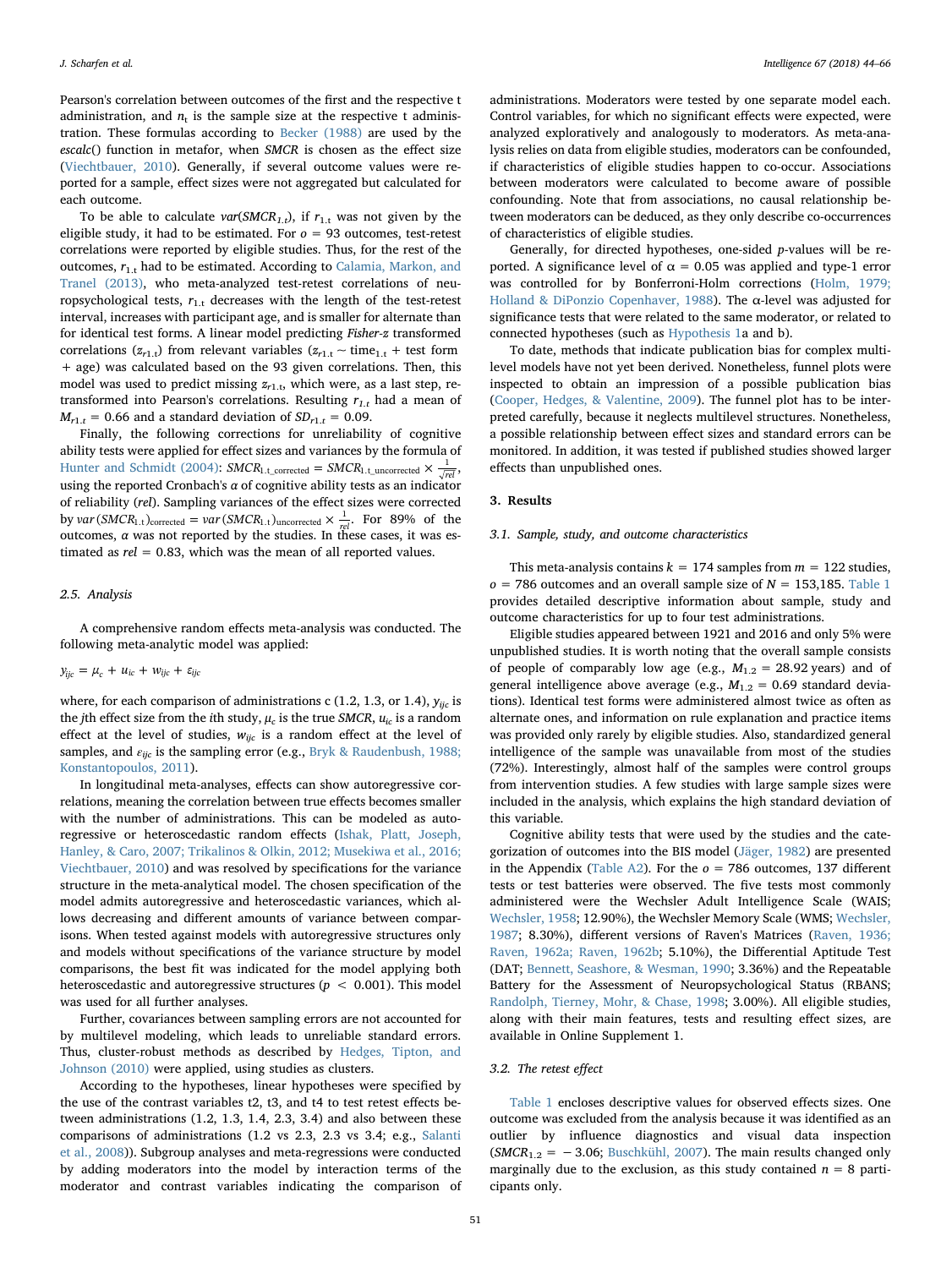<span id="page-8-0"></span>

| Table 2 |                 |
|---------|-----------------|
|         | Retest effects. |

| Comp           | $\boldsymbol{m}$ | k   | $\boldsymbol{o}$ | N       | <b>SMCR</b> | SE    | 95% CI          |            | $\alpha_{\text{adi}}$ |       | $\Omega$ |
|----------------|------------------|-----|------------------|---------|-------------|-------|-----------------|------------|-----------------------|-------|----------|
| 1.2            | 122              | 172 | 566              | 153,185 | 0.327       | 0.024 | [0.278, 0.375]  | $< 0.001*$ | 0.007                 | 0.317 | 0.998    |
| 1.3            | 31               | 50  | 181              | 23,977  | 0.495       | 0.045 | [0.406, 0.585]  | $< 0.001*$ | 0.008                 | 0.402 |          |
| 1.4            | 10               | 12  | 39               | 1422    | 0.516       | 0.058 | [0.401, 0.631]  | $< 0.001*$ | 0.010                 | 0.474 |          |
| 2.3            |                  |     |                  |         | 0.169       | 0.035 | [0.010, 0.239]  | $< 0.001*$ | 0.013                 |       |          |
| 3.4            |                  |     |                  |         | 0.021       | 0.021 | $-0.020, 0.062$ | 0.318      | 0.050                 |       |          |
| $1.2$ vs $2.3$ |                  |     |                  |         | 0.158       | 0.040 | [0.078, 0.238]  | $< 0.001*$ | 0.017                 |       |          |
| 2.3 vs 3.4     |                  |     |                  |         | 0.148       | 0.031 | [0.087, 0.209]  | $< 0.001*$ | 0.025                 |       |          |

Note. Comp = comparison of administrations;  $m =$  number of studies;  $k =$  number of samples;  $o =$  number of outcomes;  $N =$  total sample size; SMCR = standardized mean change; SE = standard error; CI = confidence interval; α<sub>adi</sub> = alpha adjusted according to Bonferroni-Holm; τ = standard deviation of the true effect; ρ = autocorrelation among true effects;  $SMCR_{1.2 \text{ vs } 2.3} > 0$  indicates retest effects from first to second administration being larger than those from second to third.

<span id="page-8-2"></span> $* p < \alpha_{\text{adi}}$ 

Results from main analyses without the inclusion of moderators are presented in [Table 2](#page-8-0). It was possible to derive effect sizes for retest effects up to the fourth test administration, as only  $m = 3$  studies conducted more than four test administrations.

[Hypothesis 1](#page-1-0)a was supported: Significant retest effects of  $SMCR_{1,2} = 0.33$  ( $p < 0.001$ ) for the first test repetition and further increasing effects of  $SMCR_{1,3} = 0.50$  ( $p < 0.001$ ) and  $SMCR_{1,4} = 0.52$  $(p < 0.001)$  were found. This implies that retaking cognitive ability tests possibly leads to higher test scores. Nonetheless, the high standard deviation of the true effect  $(\tau)$  indicates high heterogeneity of effects. To illustrate, for the effect  $SMCR_{1.2} = 0.33$ , the standard deviation of the true effect  $\tau = 0.32$  leads to a prediction interval of  $0.33 \pm 1.96 \times 0.32 = [-0.30, 0.96].$ 

Also, gains between consecutive administrations were investigated, as they were expected to decrease with the number of tests [\(Hypothesis 1](#page-1-0)b). Between the second and the third administration, a significant gain of  $SMCR_{2,3} = 0.17$  ( $p < 0.001$ ) was observed. This gain was significantly smaller than the one between first and second administrations  $(SMCR_{1,2} = 0.33; p < 0.001)$ . Between the third and the fourth administration, an effect of  $SMCR_{3.4} = 0.02$  ( $p = 0.318$ ) indicated no further gain. This effect was significantly smaller than  $SMCR_{2,3} = 0.16$  ( $p < 0.001$ ). Thus, [Hypothesis 1b](#page-1-0) could be confirmed, as retest effects between consecutive tests decreased significantly with the number of administrations.

|  | 3.3. Moderator analyses |  |
|--|-------------------------|--|
|--|-------------------------|--|

Results from moderator analyses are provided in [Tables 4 to 9](#page-9-0). Estimates for associations between moderators and significant control variables are displayed in [Table 3](#page-8-1).

### 3.3.1. Cognitive operations

[Table 4](#page-9-0) provides results from the moderator analysis regarding differences between cognitive operations. Differences of retest effects between cognitive operations were not significant with one exception comparing the third and fourth administration: Retest effects in processing speed tasks, which showed no gain in test scores ( $SMCR_{3.4} = -0.07$ ), were smaller than in memory tasks ( $SMCR_{3.4} = 0.11$ ;  $p < 0.001$ ). Support for [Hypothesis 2](#page-3-0)a, predicting processing speed tests to show the smallest retest effects followed by memory, divergent thinking and lastly reasoning tasks, was thus scarce. Note that results for divergent thinking tasks for more than three test administrations have to be interpreted carefully, as only  $o = 2$  outcomes were observed.

[Hypothesis 2b](#page-3-0), assuming differences between the operations regarding the number of administrations necessary to reach a plateau, was not supported. [Table 4](#page-9-0) presents the according results in the rows indicated as 1.2 vs 2.3, and 2.3 vs 3.4. Here, gains between consecutive administrations were compared between operations. None of these

<span id="page-8-1"></span>

| Table 3                         |  |
|---------------------------------|--|
| Associations between moderators |  |

No. of administrations Variable Association 1. 2. 3. 4. 5. 6. 2 1. Operations 2. Test form  $0.29$  –<br>3. Test-retest interval (weeks)  $0.01$  –  $0.25***$ 3. Test-retest interval (weeks)  $0.01 -0.25$ <br>\*\*\*\*\*  $-$ <br>4. Age (years)  $0.21 -0.18$ <br>\*\*\*  $0.51$ <br>\*\*\*  $0.51$ 4. Age (years)  $0.21 -0.18***$   $0.51***$  –  $0.05***$  –  $0.05***$  –  $0.05***$  – 0.05 5. Intelligence  $(z)$ 6. Test contents **0.45** 0.23 0.00 0.01 0.07 – 7. Year of publication 0.29 −0.06 0.03 0.20  $+0.29$  −0.14 0.20 3 1. Operations – 2. Test form  $0.38$  –<br>3. Test-retest interval (weeks)  $0.12$  –  $0.41***$ 3. Test-retest interval (weeks) 4. Age (years)  $0.13 -0.26***$   $0.71***$ <br>
5. Intelligence (z)  $0.07$   $0.60***$   $0.79***$   $-0.79***$   $-0.29***$ 5. Intelligence  $(z)$ 6. Test contents 0.40 0.26 0.10 0.06 0.12 – 4 1. Operations  $\overline{a}$  -  $\overline{a}$  -  $\overline{a}$  -  $\overline{a}$  -  $\overline{a}$  -  $\overline{a}$  -  $\overline{a}$  -  $\overline{a}$  -  $\overline{a}$  -  $\overline{a}$  -  $\overline{a}$  -  $\overline{a}$  -  $\overline{a}$  -  $\overline{a}$  -  $\overline{a}$  -  $\overline{a}$  -  $\overline{a}$  -  $\overline{a}$  -  $\overline{a}$ 2. Test form 3. Test-retest interval (weeks)  $0.27 -0.31 -$ <br>4. Age (years)  $0.13$  0.13 0.69<sup>\*\*\*</sup> 4. Age (years)  $0.13$  0.13  $0.69***$  –<br>5. Intelligence (z)  $0.11$  0.71…  $0.70***$  0.05 – 0.97 5. Intelligence (z)  $0.11$   $0.71***$   $0.05$ 6. Test contents **0.53** 0.62 0.27 0.39 0.72 –

Note. Pearson's and pointbiserial correlations,  $\eta$  and Cramers V were computed; high values (correlations  $>$  |0.40| and  $p < 0.001$ ;  $\eta >$  |0.40|; Cramers V  $>$  |0.40|) are printed boldly; for Pearson's and pointbiserial correlations.

 $p < 0.05$ .

 $*$  ≠  $p$  < 0.01.

\*\*\*p < 0.001.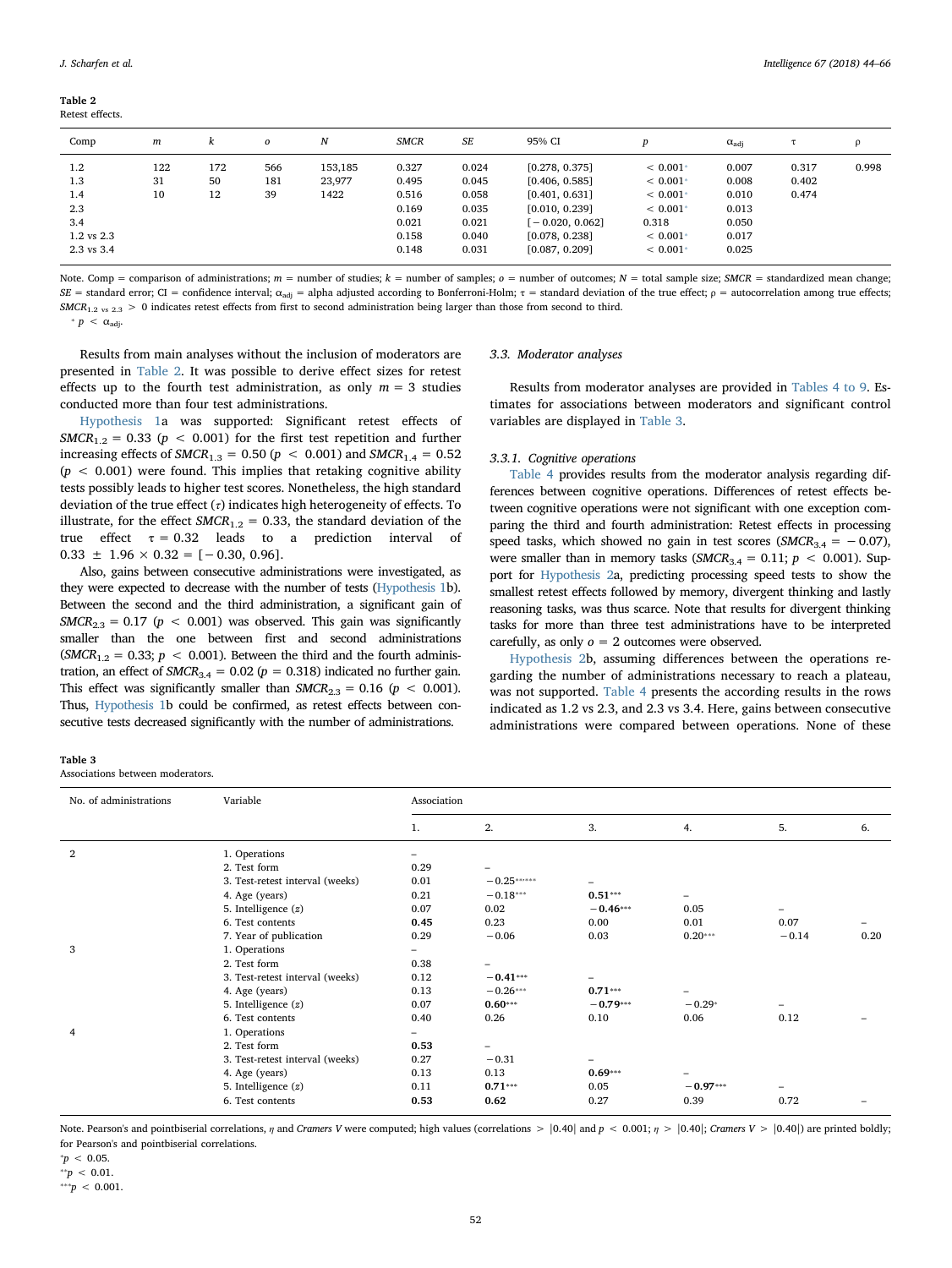#### <span id="page-9-0"></span>Table 4

Moderator analysis: subgroup analysis for cognitive ability operations.

| Comp       | Operation              | m              | k            | $\boldsymbol{o}$ | N       | $S\!E$<br><b>SMCR</b><br>95% CI<br>$\Delta$ Operations<br>$\boldsymbol{p}$ |       |                    |             |                  |                       | $\tau$           |                       |             |                       |       |
|------------|------------------------|----------------|--------------|------------------|---------|----------------------------------------------------------------------------|-------|--------------------|-------------|------------------|-----------------------|------------------|-----------------------|-------------|-----------------------|-------|
|            |                        |                |              |                  |         |                                                                            |       |                    |             | М                |                       | DT               |                       | $\mathbb R$ |                       |       |
|            |                        |                |              |                  |         |                                                                            |       |                    |             | $\boldsymbol{p}$ | $\alpha_{\text{adj}}$ | $\boldsymbol{p}$ | $\alpha_{\text{adj}}$ | p           | $\alpha_{\text{adj}}$ |       |
| $1.2\,$    | $\mathbf{P}\mathbf{S}$ | 22             | 19           | 98               | 1497    | 0.367                                                                      | 0.044 | [0.280, 0.454]     | < 0.001     | 0.118            | 0.002                 | 0.085            | 0.002                 | 0.473       | 0.010                 | 0.314 |
|            | $\mathbf M$            | 26             | 35           | 191              | 21,479  | 0.283                                                                      | 0.045 | [0.194, 0.373]     | ${}< 0.001$ |                  |                       |                  |                       | 0.233       | 0.004                 |       |
|            | DT                     | 11             | 17           | 34               | 2625    | 0.255                                                                      | 0.058 | [0.141, 0.370]     | < 0.001     |                  |                       |                  |                       | 0.140       | 0.002                 |       |
|            | $\mathbb R$            | 50             | 68           | 207              | 8399    | 0.326                                                                      | 0.039 | [0.248, 0.404]     | < 0.001     |                  |                       |                  |                       |             |                       |       |
|            | G                      | 16             | 30           | 35               | 119,185 | 0.416                                                                      | 0.079 | [0.259, 0.573]     | < 0.001     |                  |                       |                  |                       |             |                       |       |
| 1.3        | PS                     | 3              | 3            | 37               | 127     | 0.509                                                                      | 0.081 | [0.348, 0.671]     | < 0.001     | 0.451            | 0.008                 | 0.194            | 0.003                 | 0.338       | 0.005                 | 0.402 |
|            | $\mathbf M$            | 7              | 12           | 79               | 1232    | 0.422                                                                      | 0.081 | [0.263, 0.582]     | < 0.001     |                  |                       |                  |                       | 0.167       | 0.003                 |       |
|            | DT                     | 3              | 9            | 13               | 2361    | 0.356                                                                      | 0.099 | [0.161, 0.552]     | < 0.001     |                  |                       |                  |                       | 0.092       | 0.002                 |       |
|            | $\mathbb{R}$           | 14             | 18           | 41               | 1635    | 0.549                                                                      | 0.109 | [0.333, 0.765]     | < 0.001     |                  |                       |                  |                       |             |                       |       |
|            | G                      | $\overline{4}$ | 8            | 11               | 18,622  | 0.678                                                                      | 0.089 | [0.502, 0.854]     | < 0.001     |                  |                       |                  |                       |             |                       |       |
| 1.4        | PS                     | $\mathbf{1}$   | $\mathbf{1}$ | 10               | 45      | 0.441                                                                      | 0.092 | [0.260, 0.625]     | < 0.001     | 0.248            | 0.004                 | 0.385            | 0.006                 | 0.074       | 0.002                 | 0.439 |
|            | $\mathbf M$            | $\overline{2}$ | 3            | 16               | 586     | 0.531                                                                      | 0.088 | [0.356, 0.706]     | < 0.001     |                  |                       |                  |                       | 0.167       | 0.002                 |       |
|            | DT                     | $\mathbf{1}$   | $\mathbf{1}$ | $\overline{2}$   | 36      | 0.482                                                                      | 0.112 | [0.260, 0.704]     | < 0.001     |                  |                       |                  |                       | 0.092       | 0.002                 |       |
|            | $\mathbb R$            | 3              | 3            | 6                | 191     | 0.710                                                                      | 0.163 | [0.388, 1.032]     | < 0.001     |                  |                       |                  |                       |             |                       |       |
|            | G                      | 3              | 3            | 5                | 564     | 0.665                                                                      | 0.097 | [0.474, 0.857]     | < 0.001     |                  |                       |                  |                       |             |                       |       |
| 2.3        | PS                     |                |              |                  |         | 0.142                                                                      | 0.061 | [0.021, 0.263]     | 0.022       | 0.976            | 0.050                 | 0.678            | 0.017                 | 0.244       | 0.004                 |       |
|            | $\mathbf M$            |                |              |                  |         | 0.139                                                                      | 0.059 | [0.023, 0.256]     | 0.020       |                  |                       |                  |                       | 0.229       | 0.003                 |       |
|            | DT                     |                |              |                  |         | 0.101                                                                      | 0.080 | $[-0.057, 0.259]$  | 0.208       |                  |                       |                  |                       | 0.172       | 0.003                 |       |
|            | R                      |                |              |                  |         | 0.223                                                                      | 0.101 | [0.023, 0.423]     | 0.029       |                  |                       |                  |                       |             |                       |       |
|            | G                      |                |              |                  |         | 0.262                                                                      | 0.030 | [0.203, 0.321]     | < 0.001     |                  |                       |                  |                       |             |                       |       |
| 3.4        | PS                     |                |              |                  |         | $-0.068$                                                                   | 0.030 | $[-0.128, -0.008]$ | 0.028       | $< 0.001*$       | 0.001                 | 0.005            | 0.001                 | 0.039       | 0.002                 |       |
|            | $\mathbf M$            |                |              |                  |         | 0.109                                                                      | 0.025 | [0.060, 0.157]     | < 0.001     |                  |                       |                  |                       | 0.322       | 0.005                 |       |
|            | DT                     |                |              |                  |         | 0.126                                                                      | 0.072 | $[-0.017, 0.268]$  | 0.084       |                  |                       |                  |                       | 0.404       | 0.007                 |       |
|            | R                      |                |              |                  |         | 0.160                                                                      | 0.117 | $[-0.072, 0.393]$  | 0.173       |                  |                       |                  |                       |             |                       |       |
|            | G                      |                |              |                  |         | $-0.012$                                                                   | 0.013 | $[-0.037, 0.013]$  | 0.327       |                  |                       |                  |                       |             |                       |       |
| 1.2 vs 2.3 | PS                     |                |              |                  |         | 0.226                                                                      | 0.069 | [0.090, 0.361]     | 0.001       | 0.223            | 0.003                 | 0.097            | 0.002                 | 0.388       | 0.006                 |       |
|            | $\mathbf M$            |                |              |                  |         | 0.144                                                                      | 0.067 | [0.011, 0.277]     | 0.035       |                  |                       |                  |                       | 0.167       | 0.002                 |       |
|            | DT                     |                |              |                  |         | 0.154                                                                      | 0.098 | $[-0.041, 0.349]$  | 0.120       |                  |                       |                  |                       | 0.092       | 0.002                 |       |
|            | $\mathbb R$            |                |              |                  |         | 0.103                                                                      | 0.108 | $[-0.110, 0.317]$  | 0.339       |                  |                       |                  |                       |             |                       |       |
|            | G                      |                |              |                  |         | 0.154                                                                      | 0.080 | $[-0.005, 0.313]$  | 0.058       |                  |                       |                  |                       |             |                       |       |
| 2.3 vs 3.4 | PS                     |                |              |                  |         | 0.210                                                                      | 0.061 | [0.089, 0.331]     | 0.001       | 0.028            | 0.002                 | 0.035            | 0.002                 | 0.194       | 0.003                 |       |
|            | $\mathbf M$            |                |              |                  |         | 0.030                                                                      | 0.061 | $[-0.091, 0.152]$  | 0.621       |                  |                       |                  |                       | 0.848       | 0.025                 |       |
|            | DT                     |                |              |                  |         | $-0.025$                                                                   | 0.123 | $[-0.268, 0.219]$  | 0.842       |                  |                       |                  |                       | 0.676       | 0.013                 |       |
|            | R                      |                |              |                  |         | 0.062                                                                      | 0.158 | $[-0.252, 0.375]$  | 0.698       |                  |                       |                  |                       |             |                       |       |
|            | G                      |                |              |                  |         | 0.274                                                                      | 0.032 | [0.210, 0.339]     | < 0.001     |                  |                       |                  |                       |             |                       |       |
|            |                        |                |              |                  |         |                                                                            |       |                    |             |                  |                       |                  |                       |             |                       |       |

Note. Comp = comparison of administrations;  $m =$  number of studies;  $k =$  number of samples;  $o =$  number of outcomes;  $N =$  total sample size; SMCR = standardized mean change; SE = standard error; CI = confidence interval; Δ = difference between;  $\alpha_{\text{adj}}$  = alpha adjusted according to Bonferroni-Holm; τ = standard deviation of the true effect; PS = processing speed;  $M =$  memory;  $DT =$  divergent thinking;  $R =$  reasoning;  $G =$  general intelligence.

<span id="page-9-1"></span> $\ast p < \alpha_{\text{adi}}$ .

comparisons was significant, suggesting that a plateau is reached equally fast for all cognitive ability operations.

As depicted in [Table 3](#page-8-1), cognitive ability operations were associated with cognitive ability contents for studies with two and four administrations: Certain operations are more often tested by certain contents. For example, reasoning tests contained figural contents more often ( $o = 143$ ) than divergent thinking tasks ( $o = 3$ ), which in turn more commonly used verbal contents ( $o = 26$ ). For studies with four administrations, the use of alternate test forms depended on the cognitive ability operation, so that identical test forms were used more often in all kinds of cognitive ability tasks except for memory tasks, which used alternate and identical test forms equally often.

### 3.3.2. Test form

Alternate test forms showed significantly smaller retest effects than identical test forms comparing first to second and first to third test administrations (see [Table 5\)](#page-10-0). The effects significantly differed by  $\triangle S MCR_{1,2} = 0.15$  ( $p < 0.001$ ) and  $\triangle S MCR_{1,3} = 0.20$  ( $p < 0.001$ ), which speaks in favor of [Hypothesis 3.](#page-3-1) For further comparisons, the difference between test forms was not significant. It is worth noting that the difference in retest effects between identical and alternate test forms was significantly smaller for first to fourth administrations when compared to the difference in first to second ( $p = 0.009$ ) and first to third administrations ( $p = 0.025$ ). This suggests that the moderating

effect of test form diminishes with the number of test administrations.

The use of alternate versus identical test forms was associated with participants' general intelligence in studies with three and four administrations: Samples with higher intelligence were more often tested with alternate test forms. In studies administering three tests, alternate test forms were administered more often in studies with shorter test-retest intervals. Further confounds for studies with four administrations were observed with regard to cognitive ability operations (as described above) and contents. In, e.g., figural tests, identical test forms were used most often, whereas in verbal tests, alternate test forms were more common.

### 3.3.3. Test-retest interval

[Table 6](#page-10-1) contains results from meta-regressions analyzing the influence of the test-retest interval on retest effects. The amount of time between administrations had a significant influence on the retest effect comparing first to second, first to fourth, and third to fourth administrations, as assumed by [Hypothesis 4](#page-3-2). The retest effect was observed to decrease by  $\beta_{1,2} = -0.0008$  per week (with an intercept of *SMCR*<sub>1.2</sub> = 0.34). To illustrate, increasing the test-retest interval by 50 weeks would lead to a decrease of the retest effect by  $0.0008 \times 50 = 0.04$  standard deviations. Hence, this can be considered a weak effect. Another interpretation would imply the disappearance of retest effects for one test repetition after about 426 weeks, or 8.19 years. Comparing first to third, and second to third administrations, the length of the test-retest interval did not seem to have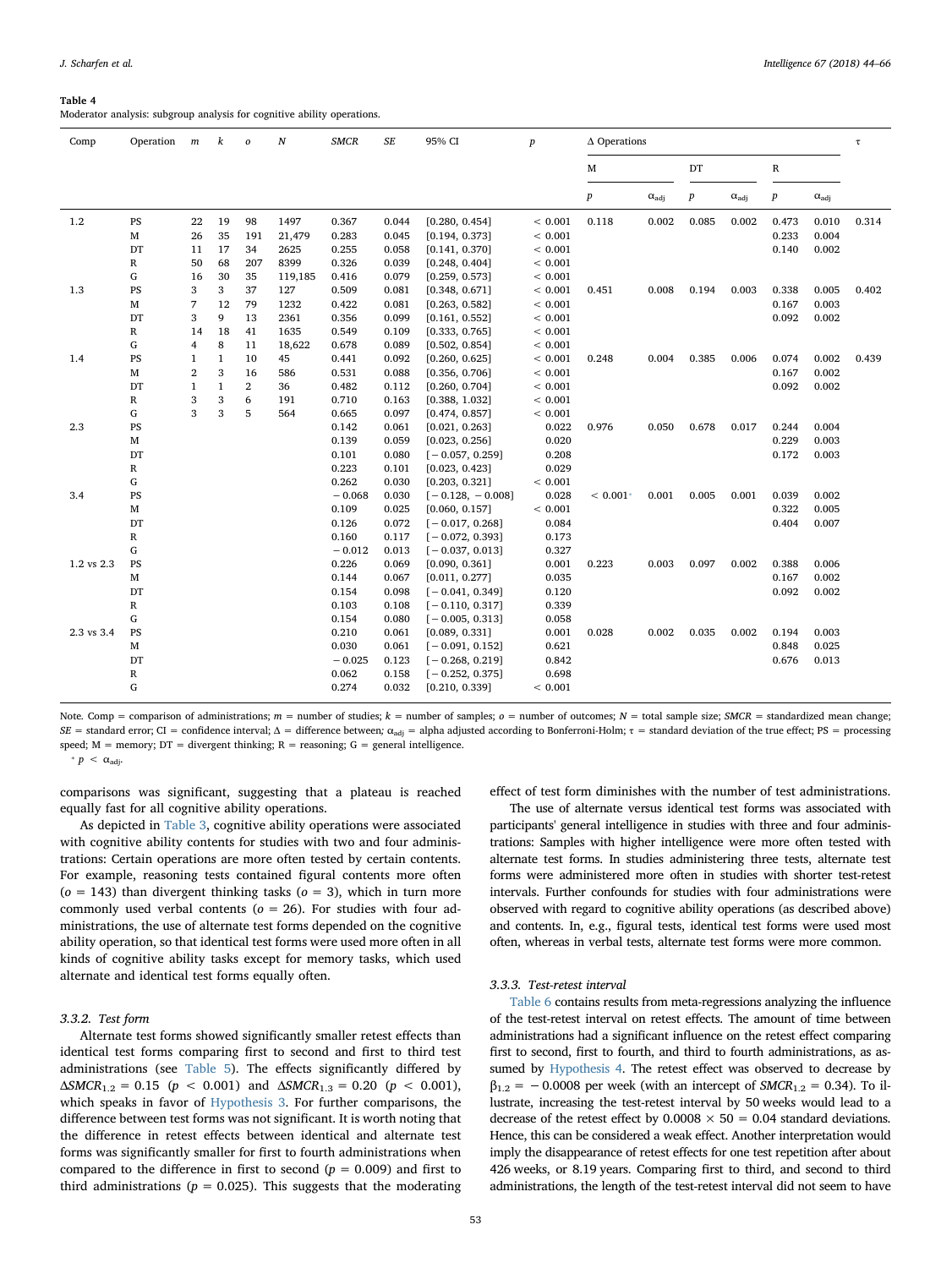#### <span id="page-10-0"></span>Table 5

Moderator analysis: subgroup analysis for test form.

| Comp | Test form | $\boldsymbol{m}$ | k              | $\boldsymbol{o}$ | $\boldsymbol{N}$ | <b>SMCR</b> | $S\!E$ | 95% CI            | $\boldsymbol{p}$ | $\Delta$ Test forms |                       |       |
|------|-----------|------------------|----------------|------------------|------------------|-------------|--------|-------------------|------------------|---------------------|-----------------------|-------|
|      |           |                  |                |                  |                  |             |        |                   |                  | $\boldsymbol{p}$    | $\alpha_{\text{adj}}$ |       |
| 1.2  |           | 79               | 116            | 409              | 146,173          | 0.372       | 0.028  | [0.317, 0.427]    | ${}< 0.001$      | $< 0.001*$          | 0.010                 | 0.309 |
|      | A         | 43               | 56             | 156              | 7012             | 0.226       | 0.031  | [0.165, 0.288]    | ${}< 0.001$      |                     |                       |       |
| 1.3  |           | 23               | 38             | 130              | 23,165           | 0.548       | 0.045  | [0.458, 0.637]    | ${}< 0.001$      | $0.008*$            | 0.013                 | 0.394 |
|      | A         | 8                | 12             | 50               | 812              | 0.347       | 0.084  | [0.180, 0.514]    | ${}< 0.001$      |                     |                       |       |
| 1.4  |           | 8                | 10             | 28               | 1375             | 0.563       | 0.058  | [0.449, 0.677]    | < 0.001          | 0.354               | 0.050                 | 0.471 |
|      | A         | $\overline{2}$   | $\overline{2}$ | 11               | 47               | 0.547       | 0.051  | [0.447, 0.648]    | ${}< 0.001$      |                     |                       |       |
| 2.3  |           |                  |                |                  |                  | 0.175       | 0.034  | [0.108, 0.243]    | ${}< 0.001$      | 0.234               | 0.025                 |       |
|      | A         |                  |                |                  |                  | 0.120       | 0.080  | $[-0.038, 0.279]$ | 0.136            |                     |                       |       |
| 3.4  |           |                  |                |                  |                  | 0.015       | 0.018  | $[-0.021, 0.052]$ | 0.402            | 0.024               | 0.017                 |       |
|      | A         |                  |                |                  |                  | 0.201       | 0.078  | [0.047, 0.355]    | 0.011            |                     |                       |       |

Note. Comp = comparison of administrations;  $m =$  number of studies;  $k =$  number of samples;  $o =$  number of outcomes;  $N =$  total sample size; SMCR = standardized mean change; SE = standard error; CI = confidence interval;  $\Delta$  = difference between;  $\alpha_{\text{adj}}$  = alpha adjusted according to Bonferroni-Holm;  $\tau$  = standard deviation of the true effect; I = identical;  $A =$  alternate.

<span id="page-10-3"></span>\*  $p < \alpha_{\text{adi}}$ .

<span id="page-10-1"></span>

| Table 6 |  |                                                                        |  |  |
|---------|--|------------------------------------------------------------------------|--|--|
|         |  | Moderator analysis: meta-regressions for test-retest interval (weeks). |  |  |

| Comp | Regression component | m   | k   | $\boldsymbol{o}$ | N       | <b>SMCR</b> | SE     | 95% CI               | Significance |            |                       |        |
|------|----------------------|-----|-----|------------------|---------|-------------|--------|----------------------|--------------|------------|-----------------------|--------|
|      |                      |     |     |                  |         |             |        |                      | $p$ (Int)    | $p(\beta)$ | $\alpha_{\text{adj}}$ |        |
| 1.2  | Int                  | 117 | 167 | 549              | 150,538 | 0.3406      | 0.0294 | [0.2824, 0.3988]     | ${}< 0.001$  |            |                       | 0.3146 |
|      | ß                    |     |     |                  |         | $-0.0008$   | 0.0003 | $[-0.0013, -0.0002]$ |              | $0.0059*$  | 0.017                 |        |
| 1.3  | Int                  | 31  | 50  | 180              | 23,977  | 0.5126      | 0.0577 | [0.3983, 0.6269]     | ${}< 0.001$  |            |                       | 0.3986 |
|      | ß                    |     |     |                  |         | $-0.0005$   | 0.0003 | $[-0.0010, 0.0001]$  |              | 0.0451     | 0.025                 |        |
| 1.4  | Int                  | 10  | 12  | 39               | 1422    | 0.6462      | 0.0696 | [0.5084, 0.7841]     | < 0.001      |            |                       | 0.4592 |
|      | β                    |     |     |                  |         | $-0.0030$   | 0.0008 | $[-0.0046, -0.0015]$ |              | $< 0.001*$ | 0.010                 |        |
| 2.3  | Int                  |     |     |                  |         | 0.1720      | 0.0484 | [0.0761, 0.2679]     | < 0.001      |            |                       |        |
|      | ß                    |     |     |                  |         | 0.0003      | 0.0003 | $[-0.0003, 0.0008]$  |              | 0.3012     | 0.050                 |        |
| 3.4  | Int                  |     |     |                  |         | 0.1336      | 0.0354 | [0.0635, 0.2038]     | ${}< 0.001$  |            |                       |        |
|      | ß                    |     |     |                  |         | $-0.0025$   | 0.0007 | $[-0.0040, -0.0010]$ |              | $< 0.001*$ | 0.012                 |        |

<span id="page-10-4"></span>Note. Comp = comparison of administrations;  $m =$  number of studies;  $k =$  number of samples;  $o =$  number of outcomes;  $N =$  total sample size; SMCR = standardized mean change; SE = standard error; CI = confidence interval; α<sub>adj</sub> = alpha adjusted according to Bonferroni-Holm; τ = standard deviation of the true effect; Int = Intercept; β = β-weight.  $p < \alpha_{\text{adi}}$ .

an influence. Therefore, [Hypothesis 4](#page-3-2) was supported only partly. Interestingly,  $\beta_{1.4}$  differed significantly from  $\beta_{1.2}$  ( $p = 0.003$ ),  $\beta_{1.3}$  ( $p = 0.001$ ), and  $\beta_{2,3}$  ( $p = 0.002$ ), suggesting a larger influence of the test-retest interval for the fourth test administration than for earlier ones.

Time interval was associated with participant age, so that studies with older samples tended to have longer test-retest intervals. Studies with two and three administrations administered longer test-retest intervals more often in samples with lower general intelligence. Finally, studies with three administrations used shorter test-retest intervals more often in alternate test forms than in identical ones.

### 3.3.4. Age

A significant negative influence of age on retest effects was found only when comparing third and fourth administrations  $(\beta_{2,3} = -0.003; p = 0.008; \text{ see Table 7).}$  $(\beta_{2,3} = -0.003; p = 0.008; \text{ see Table 7).}$  $(\beta_{2,3} = -0.003; p = 0.008; \text{ see Table 7).}$  To illustrate, repeating a test four times leads to a decrease in the gain from third to fourth administration of  $0.003 \times 10 = 0.03$  per decade of age. Thus, [Hypothesis 5](#page-3-3) was supported only partly. However, there was a trend toward a negative effect of age on the size of the retest effect for all comparisons of administrations.

As described above, age and retest interval are confounded, as

#### <span id="page-10-2"></span>Table 7

Moderator analysis: meta-regressions for age (years).

| Comp | Regression component | m   | k   | $\boldsymbol{o}$ | $\boldsymbol{N}$ | <b>SMCR</b> | SE    | 95% CI             | Significance |            |                       |       |
|------|----------------------|-----|-----|------------------|------------------|-------------|-------|--------------------|--------------|------------|-----------------------|-------|
|      |                      |     |     |                  |                  |             |       |                    | $p$ (Int)    | $p(\beta)$ | $\alpha_{\text{adj}}$ |       |
| 1.2  | Int                  | 107 | 152 | 538              | 87,611           | 0.398       | 0.053 | [0.293, 0.503]     | ${}< 0.001$  |            |                       | 0.332 |
|      | β                    |     |     |                  |                  | $-0.003$    | 0.001 | $[-0.006, 0.001]$  |              | 0.018      | 0.017                 |       |
| 1.3  | Int                  | 29  | 48  | 179              | 23,903           | 0.624       | 0.118 | [0.390, 0.858]     | ${}< 0.001$  |            |                       | 0.408 |
|      | β                    |     |     |                  |                  | $-0.005$    | 0.003 | $[-0.010, 0.001]$  |              | 0.041      | 0.025                 |       |
| 1.4  | Int                  | 9   | 11  | 38               | 1398             | 0.776       | 0.147 | [0.486, 1.068]     | ${}< 0.001$  |            |                       | 0.473 |
|      | β                    |     |     |                  |                  | $-0.007$    | 0.003 | $[-0.014, -0.001]$ |              | 0.014      | 0.013                 |       |
| 2.3  | Int                  |     |     |                  |                  | 0.226       | 0.099 | [0.031, 0.422]     | 0.024        |            |                       |       |
|      | β                    |     |     |                  |                  | $-0.002$    | 0.002 | $[-0.006, 0.003]$  |              | 0.215      | 0.05                  |       |
| 3.4  | Int                  |     |     |                  |                  | 0.153       | 0.059 | [0.035, 0.270]     | 0.011        |            |                       |       |
|      | ß                    |     |     |                  |                  | $-0.003$    | 0.001 | $[-0.005, -0.001]$ |              | $0.008*$   | 0.010                 |       |
|      |                      |     |     |                  |                  |             |       |                    |              |            |                       |       |

<span id="page-10-5"></span>Note. Comp = comparison of administrations;  $m =$  number of studies;  $k =$  number of samples;  $o =$  number of outcomes;  $N =$  total sample size; SMCR = standardized mean change; SE = standard error; CI = confidence interval; α<sub>adj</sub> = alpha adjusted according to Bonferroni-Holm; τ = standard deviation of the true effect; Int = Intercept; β = β-weight. \*  $p < \alpha_{\text{adj}}$ .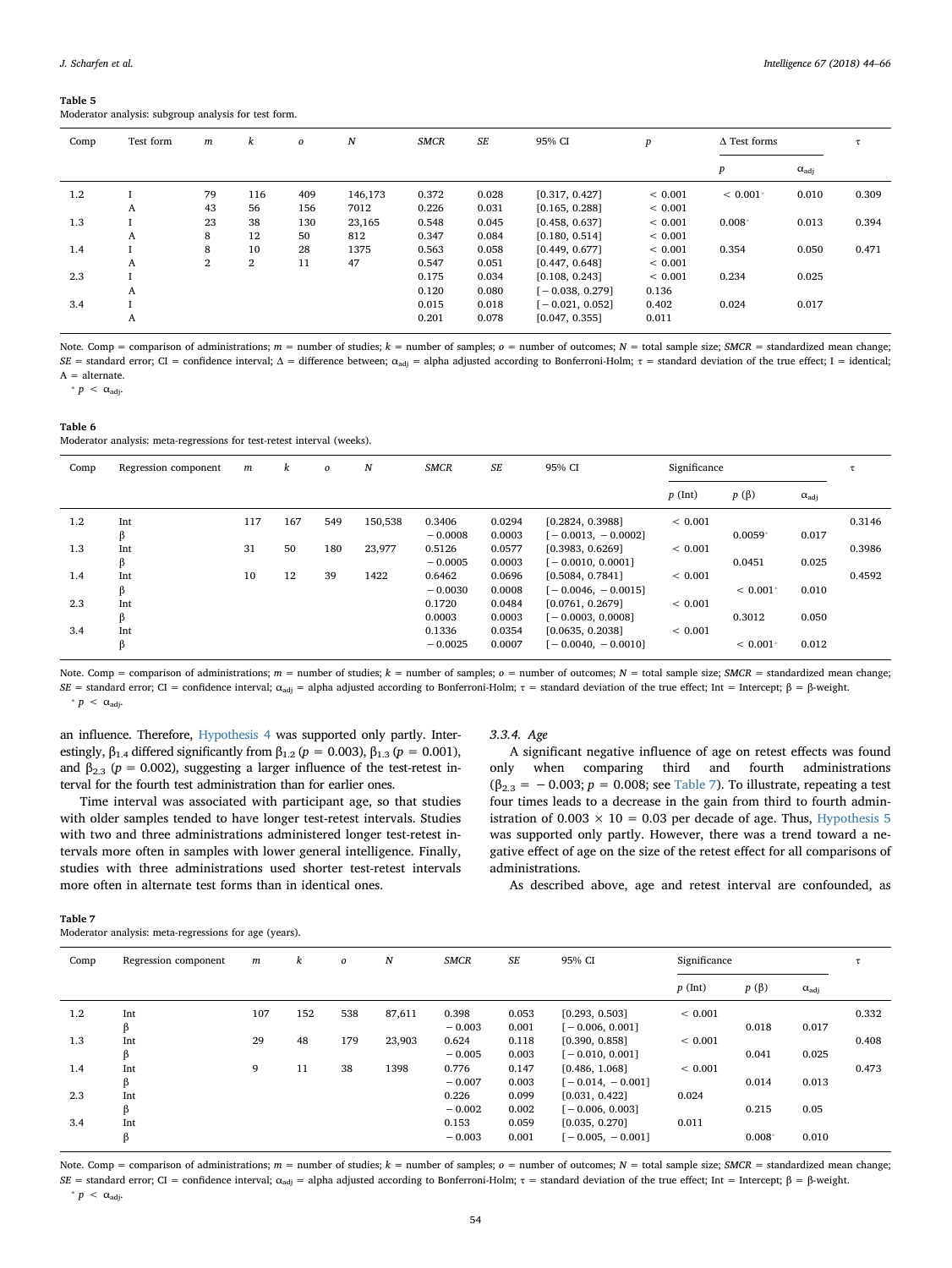<span id="page-11-0"></span>Moderator analysis: meta-regressions for intelligence (z-scaled).

| Comp    | Regression component | $\boldsymbol{m}$ | k  | $\boldsymbol{o}$ | $\boldsymbol{N}$ | <b>SMCR</b> | SE    | 95% CI            | Significance |            |                       |       |
|---------|----------------------|------------------|----|------------------|------------------|-------------|-------|-------------------|--------------|------------|-----------------------|-------|
|         |                      |                  |    |                  |                  |             |       |                   | $p$ (Int)    | $p(\beta)$ | $\alpha_{\text{adj}}$ |       |
| $1.2\,$ | Int                  | 23               | 37 | 156              | 2142             | 0.278       | 0.041 | [0.192, 0.364]    | ${}< 0.001$  |            |                       | 0.335 |
|         | β                    |                  |    |                  |                  | 0.084       | 0.055 | $[-0.032, 0.201]$ |              | 0.073      | 0.010                 |       |
| 1.3     | Int                  | 6                | 11 | 62               | 1194             | 0.450       | 0.096 | [0.248, 0.652]    | ${}< 0.001$  |            |                       | 0.322 |
|         | β                    |                  |    |                  |                  | 0.053       | 0.122 | $[-0.205, 0.311]$ |              | 0.335      | 0.025                 |       |
| 1.4     | Int                  | 3                | 3  | 19               | 105              | 0.367       | 0.184 | $[-0.021, 0.756]$ | 0.062        |            |                       | 0.305 |
|         | β                    |                  |    |                  |                  | 0.159       | 0.113 | $[-0.080, 0.397]$ |              | 0.089      | 0.013                 |       |
| 2.3     | Int                  |                  |    |                  |                  | 0.172       | 0.091 | $[-0.020, 0.364]$ | 0.076        |            |                       |       |
|         | β                    |                  |    |                  |                  | $-0.031$    | 0.125 | $[-0.295, 0.233]$ |              | 0.403      | 0.050                 |       |
| 3.4     | Int                  |                  |    |                  |                  | $-0.082$    | 0.108 | $[-0.437, 0.272]$ | 0.630        |            |                       |       |
|         | β                    |                  |    |                  |                  | 0.106       | 0.108 | $[-0.123, 0.334]$ |              | 0.171      | 0.017                 |       |

Note. Comp = comparison of administrations;  $m =$  number of studies;  $k =$  number of samples;  $o =$  number of outcomes;  $N =$  total sample size; SMCR = standardized mean change; SE = standard error; CI = confidence interval; α<sub>adj</sub> = alpha adjusted according to Bonferroni-Holm; τ = standard deviation of the true effect; \* = p < α<sub>adj</sub>; Int = Intercept; β = βweight.

3.3.6. Test contents

eligible studies with older samples often use longer test-retest intervals. In studies with four administrations, a negative relationship of age and general intelligence was found.

intelligent samples compared to identical forms. Shorter test-retest intervals were used in more intelligent samples in studies with two administrations. Younger samples of studies with four administrations tended to be more intelligent.

### 3.3.5. Intelligence

[Table 8](#page-11-0) contains results from a meta-regression analyzing the moderating effect of intelligence on retest effects. [Hypothesis 6](#page-3-4) was not supported, because general intelligence was not a significant moderator of the size of retest effects for any of the comparisons. Nonetheless, regression weights were directed in the expected, positive direction, although effects were small and not significant.

General intelligence of the samples was associated with time, test form and participant age. In studies with three and four administrations, alternate test forms were more often administered in more

<span id="page-11-1"></span>

| Table 9                                                    |
|------------------------------------------------------------|
| Explorative analysis: subgroup analysis for test contents. |

We did not hypothesize differences between tests that used different kinds of contents. Yet, it was coded whether the cognitive ability test used figural, numerical, verbal, or several contents, and differences of retest effects between contents of the cognitive ability tasks were analyzed exploratively [\(Table 9](#page-11-1)). Comparing first to second administration, numerical tasks ( $SMCR_{1,2} = 0.18$ ) showed smaller retest effects than tasks using several kinds of contents ( $SMCR_{1,2} = 0.41$ ,  $p < 0.001$ ), and tasks using verbal contents ( $SMCR_{1,2} = 0.33$ ,  $p < 0.001$ ). Then,

| S<br>N<br>$\mathbf{V}$<br>$\boldsymbol{p}$<br>$\boldsymbol{p}$<br>$\alpha_{\text{adj}}$<br>$\boldsymbol{p}$<br>$\alpha_{\text{adj}}$<br>$\alpha_{\text{adj}}$<br>F<br>1.2<br>44<br>68<br>242<br>0.321<br>0.003<br>0.002<br>0.824<br>0.017<br>0.032<br>0.002<br>0.315<br>26,631<br>0.034<br>[0.254, 0.388]<br>${}< 0.001$<br>21<br>0.002<br>N<br>17<br>58<br>0.175<br>${}< 0.001$<br>$0.001*$<br>0.002<br>$< 0.001*$<br>3304<br>[0.101, 0.249]<br>0.038<br>V<br>31<br>40<br>149<br>1680<br>0.331<br>0.123<br>0.003<br>0.040<br>[0.253, 0.410]<br>${}< 0.001$<br>S<br>30<br>43<br>[0.329, 0.483]<br>< 0.001<br>116<br>121,840<br>0.406<br>0.039<br>1.3<br>F<br>26<br>4242<br>0.518<br>[0.411, 0.625]<br>< 0.001<br>0.958<br>0.050<br>0.411<br>0.004<br>0.005<br>0.402<br>77<br>0.054<br>0.547<br>14<br>$\overline{2}$<br>0.524<br>0.006<br>N<br>$\mathbf{2}$<br>10<br>173<br>0.523<br>< 0.001<br>0.005<br>0.699<br>0.099<br>[0.326, 0.720]<br>V<br>14<br>59<br>1215<br>0.443<br>< 0.001<br>0.234<br>0.003<br>10<br>0.087<br>[0.270, 0.615]<br>S<br>8<br>35<br>< 0.001<br>5<br>18,347<br>0.560<br>0.060<br>[0.441, 0.679]<br>8<br>< 0.001<br>F<br>7<br>20<br>0.868<br>0.025<br>0.758<br>0.013<br>0.439<br>1.4<br>628<br>0.528<br>0.070<br>[0.390, 0.667]<br>$\overline{\phantom{0}}$<br>$\overline{2}$<br>< 0.001<br>0.008<br>V<br>11<br>581<br>0.547<br>0.715<br>0.094<br>$[0.361 + 0.732]$<br>$\overline{\phantom{0}}$<br>$\overline{2}$<br>S<br>$\overline{7}$<br>$\overline{2}$<br>213<br>0.504<br>0.077<br>< 0.001<br>[0.350, 0.657]<br>$\overline{\phantom{0}}$<br>2.3<br>F<br>< 0.001<br>0.003<br>0.275<br>0.004<br>0.197<br>[0.105, 0.289]<br>0.110<br>0.003<br>0.469<br>0.046<br>0.033<br>0.002<br>N<br>0.348<br>${}< 0.001$<br>0.002<br>0.019<br>0.087<br>[0.176, 0.521]<br>0.120<br>V<br>0.111<br>0.071<br>0.606<br>0.006<br>$[-0.029, 0.252]$<br>S<br>0.154<br>[0.072, 0.235]<br>< 0.001<br>0.041<br>F<br>0.781<br>0.043<br>0.002<br>0.002<br>3.4<br>0.011<br>$[-0.065, 0.087]$<br>0.018<br>0.038<br>$\qquad \qquad -$<br>V<br>0.104<br>${}< 0.001$<br>0.012<br>[0.081, 0.127]<br>$< 0.001*$<br>0.002<br>$\overline{\phantom{0}}$<br>S<br>0.058<br>$-0.056$<br>$[-0.115, 0.002]$<br>0.030<br>$\overline{\phantom{0}}$<br>1.2 vs 2.3<br>F<br>0.124<br>0.044<br>0.002<br>0.295<br>0.004<br>0.003<br>0.061<br>[0.004, 0.245]<br>0.007<br>0.080<br>0.057<br>$< 0.001*$<br>0.002<br>$< 0.001*$<br>0.002<br>N<br>$-0.173$<br>0.090<br>$[-0.352, 0.005]$<br>V<br>0.220<br>0.004<br>0.722<br>0.010<br>0.075<br>[0.072, 0.369]<br>S<br>0.253<br>[0.149, 0.357]<br>${}< 0.001$<br>0.053<br>2.3 vs 3.4<br>F<br>0.003<br>0.043<br>0.002<br>0.702<br>0.007<br>0.186<br>0.061<br>[0.065, 0.308]<br>$\overline{\phantom{0}}$<br>0.007<br>0.915<br>V<br>$[-0.124, 0.138]$<br>0.012<br>0.002<br>0.066<br>$\overline{\phantom{a}}$<br>S<br>0.210<br>< 0.001<br>0.037<br>[0.136, 0.283]<br>$\overline{\phantom{0}}$ | Comp | Test content | $\,m$ | k | 0 | $\boldsymbol{N}$ | <b>SMCR</b> | SE | 95% CI | $\boldsymbol{p}$ | $\Delta$ Test contents |  |  | $\tau$ |  |  |
|-----------------------------------------------------------------------------------------------------------------------------------------------------------------------------------------------------------------------------------------------------------------------------------------------------------------------------------------------------------------------------------------------------------------------------------------------------------------------------------------------------------------------------------------------------------------------------------------------------------------------------------------------------------------------------------------------------------------------------------------------------------------------------------------------------------------------------------------------------------------------------------------------------------------------------------------------------------------------------------------------------------------------------------------------------------------------------------------------------------------------------------------------------------------------------------------------------------------------------------------------------------------------------------------------------------------------------------------------------------------------------------------------------------------------------------------------------------------------------------------------------------------------------------------------------------------------------------------------------------------------------------------------------------------------------------------------------------------------------------------------------------------------------------------------------------------------------------------------------------------------------------------------------------------------------------------------------------------------------------------------------------------------------------------------------------------------------------------------------------------------------------------------------------------------------------------------------------------------------------------------------------------------------------------------------------------------------------------------------------------------------------------------------------------------------------------------------------------------------------------------------------------------------------------------------------------------------------------------------------------------------------------------------------------------------------------------------------------------------------------------------------------------------------------------------------------------------------------------------------------------------------------------------------|------|--------------|-------|---|---|------------------|-------------|----|--------|------------------|------------------------|--|--|--------|--|--|
|                                                                                                                                                                                                                                                                                                                                                                                                                                                                                                                                                                                                                                                                                                                                                                                                                                                                                                                                                                                                                                                                                                                                                                                                                                                                                                                                                                                                                                                                                                                                                                                                                                                                                                                                                                                                                                                                                                                                                                                                                                                                                                                                                                                                                                                                                                                                                                                                                                                                                                                                                                                                                                                                                                                                                                                                                                                                                                           |      |              |       |   |   |                  |             |    |        |                  |                        |  |  |        |  |  |
|                                                                                                                                                                                                                                                                                                                                                                                                                                                                                                                                                                                                                                                                                                                                                                                                                                                                                                                                                                                                                                                                                                                                                                                                                                                                                                                                                                                                                                                                                                                                                                                                                                                                                                                                                                                                                                                                                                                                                                                                                                                                                                                                                                                                                                                                                                                                                                                                                                                                                                                                                                                                                                                                                                                                                                                                                                                                                                           |      |              |       |   |   |                  |             |    |        |                  |                        |  |  |        |  |  |
|                                                                                                                                                                                                                                                                                                                                                                                                                                                                                                                                                                                                                                                                                                                                                                                                                                                                                                                                                                                                                                                                                                                                                                                                                                                                                                                                                                                                                                                                                                                                                                                                                                                                                                                                                                                                                                                                                                                                                                                                                                                                                                                                                                                                                                                                                                                                                                                                                                                                                                                                                                                                                                                                                                                                                                                                                                                                                                           |      |              |       |   |   |                  |             |    |        |                  |                        |  |  |        |  |  |
|                                                                                                                                                                                                                                                                                                                                                                                                                                                                                                                                                                                                                                                                                                                                                                                                                                                                                                                                                                                                                                                                                                                                                                                                                                                                                                                                                                                                                                                                                                                                                                                                                                                                                                                                                                                                                                                                                                                                                                                                                                                                                                                                                                                                                                                                                                                                                                                                                                                                                                                                                                                                                                                                                                                                                                                                                                                                                                           |      |              |       |   |   |                  |             |    |        |                  |                        |  |  |        |  |  |
|                                                                                                                                                                                                                                                                                                                                                                                                                                                                                                                                                                                                                                                                                                                                                                                                                                                                                                                                                                                                                                                                                                                                                                                                                                                                                                                                                                                                                                                                                                                                                                                                                                                                                                                                                                                                                                                                                                                                                                                                                                                                                                                                                                                                                                                                                                                                                                                                                                                                                                                                                                                                                                                                                                                                                                                                                                                                                                           |      |              |       |   |   |                  |             |    |        |                  |                        |  |  |        |  |  |
|                                                                                                                                                                                                                                                                                                                                                                                                                                                                                                                                                                                                                                                                                                                                                                                                                                                                                                                                                                                                                                                                                                                                                                                                                                                                                                                                                                                                                                                                                                                                                                                                                                                                                                                                                                                                                                                                                                                                                                                                                                                                                                                                                                                                                                                                                                                                                                                                                                                                                                                                                                                                                                                                                                                                                                                                                                                                                                           |      |              |       |   |   |                  |             |    |        |                  |                        |  |  |        |  |  |
|                                                                                                                                                                                                                                                                                                                                                                                                                                                                                                                                                                                                                                                                                                                                                                                                                                                                                                                                                                                                                                                                                                                                                                                                                                                                                                                                                                                                                                                                                                                                                                                                                                                                                                                                                                                                                                                                                                                                                                                                                                                                                                                                                                                                                                                                                                                                                                                                                                                                                                                                                                                                                                                                                                                                                                                                                                                                                                           |      |              |       |   |   |                  |             |    |        |                  |                        |  |  |        |  |  |
|                                                                                                                                                                                                                                                                                                                                                                                                                                                                                                                                                                                                                                                                                                                                                                                                                                                                                                                                                                                                                                                                                                                                                                                                                                                                                                                                                                                                                                                                                                                                                                                                                                                                                                                                                                                                                                                                                                                                                                                                                                                                                                                                                                                                                                                                                                                                                                                                                                                                                                                                                                                                                                                                                                                                                                                                                                                                                                           |      |              |       |   |   |                  |             |    |        |                  |                        |  |  |        |  |  |
|                                                                                                                                                                                                                                                                                                                                                                                                                                                                                                                                                                                                                                                                                                                                                                                                                                                                                                                                                                                                                                                                                                                                                                                                                                                                                                                                                                                                                                                                                                                                                                                                                                                                                                                                                                                                                                                                                                                                                                                                                                                                                                                                                                                                                                                                                                                                                                                                                                                                                                                                                                                                                                                                                                                                                                                                                                                                                                           |      |              |       |   |   |                  |             |    |        |                  |                        |  |  |        |  |  |
|                                                                                                                                                                                                                                                                                                                                                                                                                                                                                                                                                                                                                                                                                                                                                                                                                                                                                                                                                                                                                                                                                                                                                                                                                                                                                                                                                                                                                                                                                                                                                                                                                                                                                                                                                                                                                                                                                                                                                                                                                                                                                                                                                                                                                                                                                                                                                                                                                                                                                                                                                                                                                                                                                                                                                                                                                                                                                                           |      |              |       |   |   |                  |             |    |        |                  |                        |  |  |        |  |  |
|                                                                                                                                                                                                                                                                                                                                                                                                                                                                                                                                                                                                                                                                                                                                                                                                                                                                                                                                                                                                                                                                                                                                                                                                                                                                                                                                                                                                                                                                                                                                                                                                                                                                                                                                                                                                                                                                                                                                                                                                                                                                                                                                                                                                                                                                                                                                                                                                                                                                                                                                                                                                                                                                                                                                                                                                                                                                                                           |      |              |       |   |   |                  |             |    |        |                  |                        |  |  |        |  |  |
|                                                                                                                                                                                                                                                                                                                                                                                                                                                                                                                                                                                                                                                                                                                                                                                                                                                                                                                                                                                                                                                                                                                                                                                                                                                                                                                                                                                                                                                                                                                                                                                                                                                                                                                                                                                                                                                                                                                                                                                                                                                                                                                                                                                                                                                                                                                                                                                                                                                                                                                                                                                                                                                                                                                                                                                                                                                                                                           |      |              |       |   |   |                  |             |    |        |                  |                        |  |  |        |  |  |
|                                                                                                                                                                                                                                                                                                                                                                                                                                                                                                                                                                                                                                                                                                                                                                                                                                                                                                                                                                                                                                                                                                                                                                                                                                                                                                                                                                                                                                                                                                                                                                                                                                                                                                                                                                                                                                                                                                                                                                                                                                                                                                                                                                                                                                                                                                                                                                                                                                                                                                                                                                                                                                                                                                                                                                                                                                                                                                           |      |              |       |   |   |                  |             |    |        |                  |                        |  |  |        |  |  |
|                                                                                                                                                                                                                                                                                                                                                                                                                                                                                                                                                                                                                                                                                                                                                                                                                                                                                                                                                                                                                                                                                                                                                                                                                                                                                                                                                                                                                                                                                                                                                                                                                                                                                                                                                                                                                                                                                                                                                                                                                                                                                                                                                                                                                                                                                                                                                                                                                                                                                                                                                                                                                                                                                                                                                                                                                                                                                                           |      |              |       |   |   |                  |             |    |        |                  |                        |  |  |        |  |  |
|                                                                                                                                                                                                                                                                                                                                                                                                                                                                                                                                                                                                                                                                                                                                                                                                                                                                                                                                                                                                                                                                                                                                                                                                                                                                                                                                                                                                                                                                                                                                                                                                                                                                                                                                                                                                                                                                                                                                                                                                                                                                                                                                                                                                                                                                                                                                                                                                                                                                                                                                                                                                                                                                                                                                                                                                                                                                                                           |      |              |       |   |   |                  |             |    |        |                  |                        |  |  |        |  |  |
|                                                                                                                                                                                                                                                                                                                                                                                                                                                                                                                                                                                                                                                                                                                                                                                                                                                                                                                                                                                                                                                                                                                                                                                                                                                                                                                                                                                                                                                                                                                                                                                                                                                                                                                                                                                                                                                                                                                                                                                                                                                                                                                                                                                                                                                                                                                                                                                                                                                                                                                                                                                                                                                                                                                                                                                                                                                                                                           |      |              |       |   |   |                  |             |    |        |                  |                        |  |  |        |  |  |
|                                                                                                                                                                                                                                                                                                                                                                                                                                                                                                                                                                                                                                                                                                                                                                                                                                                                                                                                                                                                                                                                                                                                                                                                                                                                                                                                                                                                                                                                                                                                                                                                                                                                                                                                                                                                                                                                                                                                                                                                                                                                                                                                                                                                                                                                                                                                                                                                                                                                                                                                                                                                                                                                                                                                                                                                                                                                                                           |      |              |       |   |   |                  |             |    |        |                  |                        |  |  |        |  |  |
|                                                                                                                                                                                                                                                                                                                                                                                                                                                                                                                                                                                                                                                                                                                                                                                                                                                                                                                                                                                                                                                                                                                                                                                                                                                                                                                                                                                                                                                                                                                                                                                                                                                                                                                                                                                                                                                                                                                                                                                                                                                                                                                                                                                                                                                                                                                                                                                                                                                                                                                                                                                                                                                                                                                                                                                                                                                                                                           |      |              |       |   |   |                  |             |    |        |                  |                        |  |  |        |  |  |
|                                                                                                                                                                                                                                                                                                                                                                                                                                                                                                                                                                                                                                                                                                                                                                                                                                                                                                                                                                                                                                                                                                                                                                                                                                                                                                                                                                                                                                                                                                                                                                                                                                                                                                                                                                                                                                                                                                                                                                                                                                                                                                                                                                                                                                                                                                                                                                                                                                                                                                                                                                                                                                                                                                                                                                                                                                                                                                           |      |              |       |   |   |                  |             |    |        |                  |                        |  |  |        |  |  |
|                                                                                                                                                                                                                                                                                                                                                                                                                                                                                                                                                                                                                                                                                                                                                                                                                                                                                                                                                                                                                                                                                                                                                                                                                                                                                                                                                                                                                                                                                                                                                                                                                                                                                                                                                                                                                                                                                                                                                                                                                                                                                                                                                                                                                                                                                                                                                                                                                                                                                                                                                                                                                                                                                                                                                                                                                                                                                                           |      |              |       |   |   |                  |             |    |        |                  |                        |  |  |        |  |  |
|                                                                                                                                                                                                                                                                                                                                                                                                                                                                                                                                                                                                                                                                                                                                                                                                                                                                                                                                                                                                                                                                                                                                                                                                                                                                                                                                                                                                                                                                                                                                                                                                                                                                                                                                                                                                                                                                                                                                                                                                                                                                                                                                                                                                                                                                                                                                                                                                                                                                                                                                                                                                                                                                                                                                                                                                                                                                                                           |      |              |       |   |   |                  |             |    |        |                  |                        |  |  |        |  |  |
|                                                                                                                                                                                                                                                                                                                                                                                                                                                                                                                                                                                                                                                                                                                                                                                                                                                                                                                                                                                                                                                                                                                                                                                                                                                                                                                                                                                                                                                                                                                                                                                                                                                                                                                                                                                                                                                                                                                                                                                                                                                                                                                                                                                                                                                                                                                                                                                                                                                                                                                                                                                                                                                                                                                                                                                                                                                                                                           |      |              |       |   |   |                  |             |    |        |                  |                        |  |  |        |  |  |
|                                                                                                                                                                                                                                                                                                                                                                                                                                                                                                                                                                                                                                                                                                                                                                                                                                                                                                                                                                                                                                                                                                                                                                                                                                                                                                                                                                                                                                                                                                                                                                                                                                                                                                                                                                                                                                                                                                                                                                                                                                                                                                                                                                                                                                                                                                                                                                                                                                                                                                                                                                                                                                                                                                                                                                                                                                                                                                           |      |              |       |   |   |                  |             |    |        |                  |                        |  |  |        |  |  |
|                                                                                                                                                                                                                                                                                                                                                                                                                                                                                                                                                                                                                                                                                                                                                                                                                                                                                                                                                                                                                                                                                                                                                                                                                                                                                                                                                                                                                                                                                                                                                                                                                                                                                                                                                                                                                                                                                                                                                                                                                                                                                                                                                                                                                                                                                                                                                                                                                                                                                                                                                                                                                                                                                                                                                                                                                                                                                                           |      |              |       |   |   |                  |             |    |        |                  |                        |  |  |        |  |  |
|                                                                                                                                                                                                                                                                                                                                                                                                                                                                                                                                                                                                                                                                                                                                                                                                                                                                                                                                                                                                                                                                                                                                                                                                                                                                                                                                                                                                                                                                                                                                                                                                                                                                                                                                                                                                                                                                                                                                                                                                                                                                                                                                                                                                                                                                                                                                                                                                                                                                                                                                                                                                                                                                                                                                                                                                                                                                                                           |      |              |       |   |   |                  |             |    |        |                  |                        |  |  |        |  |  |
|                                                                                                                                                                                                                                                                                                                                                                                                                                                                                                                                                                                                                                                                                                                                                                                                                                                                                                                                                                                                                                                                                                                                                                                                                                                                                                                                                                                                                                                                                                                                                                                                                                                                                                                                                                                                                                                                                                                                                                                                                                                                                                                                                                                                                                                                                                                                                                                                                                                                                                                                                                                                                                                                                                                                                                                                                                                                                                           |      |              |       |   |   |                  |             |    |        |                  |                        |  |  |        |  |  |
|                                                                                                                                                                                                                                                                                                                                                                                                                                                                                                                                                                                                                                                                                                                                                                                                                                                                                                                                                                                                                                                                                                                                                                                                                                                                                                                                                                                                                                                                                                                                                                                                                                                                                                                                                                                                                                                                                                                                                                                                                                                                                                                                                                                                                                                                                                                                                                                                                                                                                                                                                                                                                                                                                                                                                                                                                                                                                                           |      |              |       |   |   |                  |             |    |        |                  |                        |  |  |        |  |  |

<span id="page-11-2"></span>Note. Comp = comparison of administrations;  $m =$  number of studies;  $k =$  number of samples;  $o =$  number of outcomes;  $N =$  total sample size; SMCR = standardized mean change; SE = standard error; CI = confidence interval; Δ = difference between; α<sub>adj</sub> = alpha adjusted according to Bonferroni-Holm; τ = standard deviation of the true effect; F = figural;  $N =$  numerical;  $V =$  verbal;  $S =$  several; no numerical contents were used for four test administrations.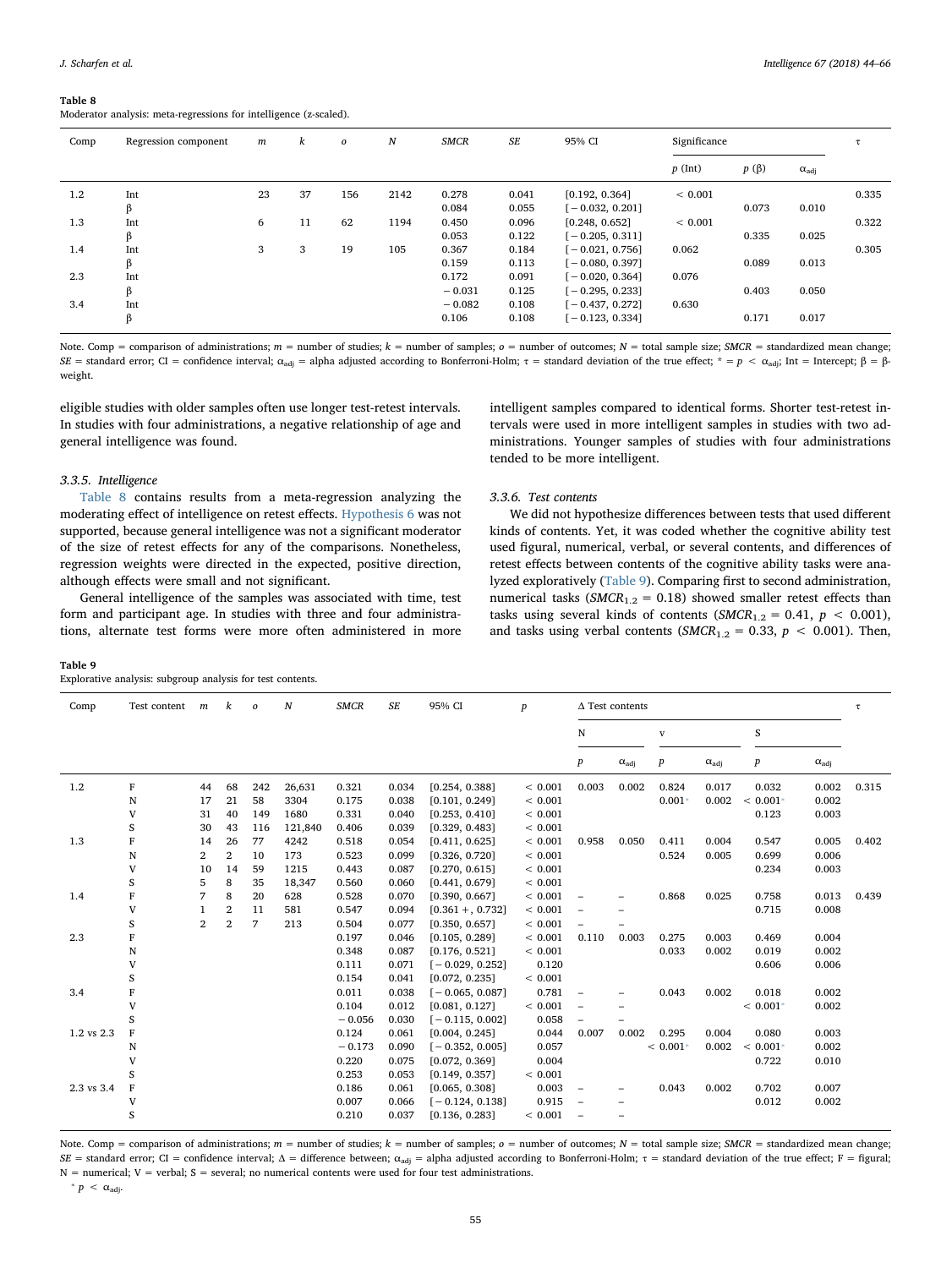<span id="page-12-0"></span>

Fig. 3. Funnel plot for inspection of publication bias. Residuals of the main model without moderators are plotted against their standard errors. The symmetry of the plot suggests absence of publication bias.

comparing second to third administration, numerical tasks showed a larger gain ( $SMCR_{2,3} = 0.35$ ) than comparing first to second administration (SMCR<sub>1.2</sub> = 0.18). Although this difference between SCMR<sub>1.2</sub> and SMCR<sub>2.3</sub> was not significantly different from zero  $(SMCR_{1.2vs2.3} = -0.17, p = 0.057)$ , it was still significantly different from the one observed in tests using verbal  $(SMCR_{1.2vs2.3} = 0.22,$  $p < 0.001$ ) and several contents (SMCR<sub>1.2vs2.3</sub> = 0.25,  $p < 0.001$ ). This is because for tests using verbal and several contents, larger gains were observed from first to second, whereas for those using numerical contents larger gains were observed from second to third administrations. Moreover, comparing third to fourth administration, tests using several contents ( $SMCR_{3.4} = -0.06$ ) showed smaller retest effects than those using verbal contents (SMCR<sub>3.4</sub> = 0.10,  $p < 0.001$ ). Note that no numerical contents were used for more than three test administrations.

As mentioned above, cognitive ability task contents were associated with operations in studies administering two and in those with four administrations. For example, in studies administering four tests, tasks with several contents were processing speed tasks more often than they were, e.g., reasoning or memory tasks. Also, for studies with four administrations, identical test forms were used for figural tests and tests using several contents more often, whereas alternate forms were more commonly used for tests with verbal contents.

### 3.4. Publication bias

A funnel plot is presented in [Fig. 3.](#page-12-0) Although methods to find publication bias have not been reported for complex meta-analytical models like the present one, a funnel plot can give an impression of the relationship between effect sizes and standard errors. For the present meta-analysis, no systematic relationship was indicated by the funnel plot.

Effect sizes from published studies were compared to those from unpublished ones by moderator analysis. For more than two administrations, two or less unpublished outcomes were observed, which is why the moderating influence of publication of the study was tested only when comparing first to second administration. Here,  $m = 6$  eligible studies ( $o = 26$ ,  $k = 13$ ) were compared to  $m = 116$  studies  $(o = 539, k = 159)$ . Published studies (SMCR<sub>1.2</sub> = 0.33) and unpublished studies ( $SMCR_{1,2} = 0.19$ ) did not differ significantly in their retest effect sizes ( $p = 0.095$ ).

With regard to the studies analyzed by this meta-analysis, it can be questioned whether publication bias was critical. This analysis was based on a high number of control groups from intervention studies (43%), whose goal it was to show that an intervention was effective.

Thus, the studies did not seek to show large retest effects in control groups, and therefore publication bias with regard to the topic of this meta-analysis might not be critical here. This is underlined by the finding that effect sizes in control groups did not differ significantly from those in non-control groups. To sum up, it seems unlikely that this meta-analysis might be affected by publication bias.

### 4. Discussion

It was the goal of this multilevel meta-analysis to contribute to the field of retest effects and its determinants by updating and expanding previous meta-analyses applying a high number of new studies, methodological improvements and an extended focus on retesting multiple times in order to gain new insights by hypotheses based on comprehensive theoretical deliberations. Effect sizes for up to four test administrations were analyzed, expecting a non-linear growth of retest effects with the number of administrations. The influence of several moderators was investigated. Results from the high number of test repetitions and from moderator analyses for up to four administrations are of special interest; for most of the variables, this is, to the best of our knowledge, the first time these have ever been examined. In the following, key results will be summarized, limitations of this work will be pointed out and, finally, implications for practice and future research will be discussed.

#### 4.1. Interpretation of results and theoretical implications

For the mere repetition of a cognitive ability test, an improvement of a third of a standard deviation was found. This is in line with the comparably large findings of the prior works of [Hausknecht et al.](#page-21-2) [\(2007\)](#page-21-2) and [Calamia et al. \(2012\)](#page-20-1). To illustrate, a person that achieved an IQ score of 100 in a first test, would be predicted to attain 105 IQ points when retested with a second test. An increase in test scores of half a standard deviation for the third and fourth test were revealed. Taking the example from above, the person would be predicted to score 107 IQ points in a third and 108 in a fourth test. Nonetheless, in the light of the context of simply repeating a cognitive ability test, which occurs fairly often, this effect should not be neglected.

The observed retest effects can be explained by three groups of causes, as elaborated by [Lievens et al. \(2007\)](#page-21-4): Firstly, the latent cognitive ability could be enhanced by retesting ([Roediger & Butler, 2011](#page-22-1)), although this cause seems rather improbable (e.g., [Hausknecht et al.,](#page-21-7) [2002; Lievens et al., 2005; te Nijenhuis et al., 2007\)](#page-21-7). Secondly, the reduction of distorting factors, such as motivation, test anxiety and unfamiliarity, might lead to an increase in test scores [\(Anastasi, 1981;](#page-20-4) [Matton et al., 2009;](#page-20-4) Reeve & Lam, 2007; Reeve [et al., 2009\)](#page-22-2). Finally, the development of strategies and test-specific skills might lead to better test results as well [\(Allalouf & Ben-Shakar, 1998; Lievens et al., 2007; te](#page-20-6) [Nijehuis et al., 2007](#page-20-6)).

According to the results, a plateau seems to be reached after the third test administration, as is often observed in primary studies (e.g., [Albers & Höft, 2009; Bartels et al., 2010; Dunlop et al., 2011; Puddey](#page-20-7) [et al., 2014\)](#page-20-7). However, these findings contradict the findings from [Kulik](#page-21-1) [et al. \(1984\),](#page-21-1) who claimed a linear improvement with the number of administrations. Our findings confirm assumptions according to the power law of practice ([Donner & Hardy, 2015; Jaber & Glock, 2013;](#page-21-3) [Newell & Rosenbloom, 1981](#page-21-3)) describing diminishing gains over time after first improvements, which can be applied to retest effects in cognitive ability tests [\(Newell & Rosenbloom, 1981\)](#page-21-13). The plateau can further be explained by a reduced influence of the causes of retest effects [\(Lievens et al., 2007\)](#page-21-4) with the number of repetitions. The reduction of distorting factors probably takes place within the first test sessions, meaning the reduction of, e.g., situational test anxiety, is highest between the first administrations, then levels off afterwards so that no further substantial change takes place. The same idea applies for testspecific strategies or skills, as they might improve most within the first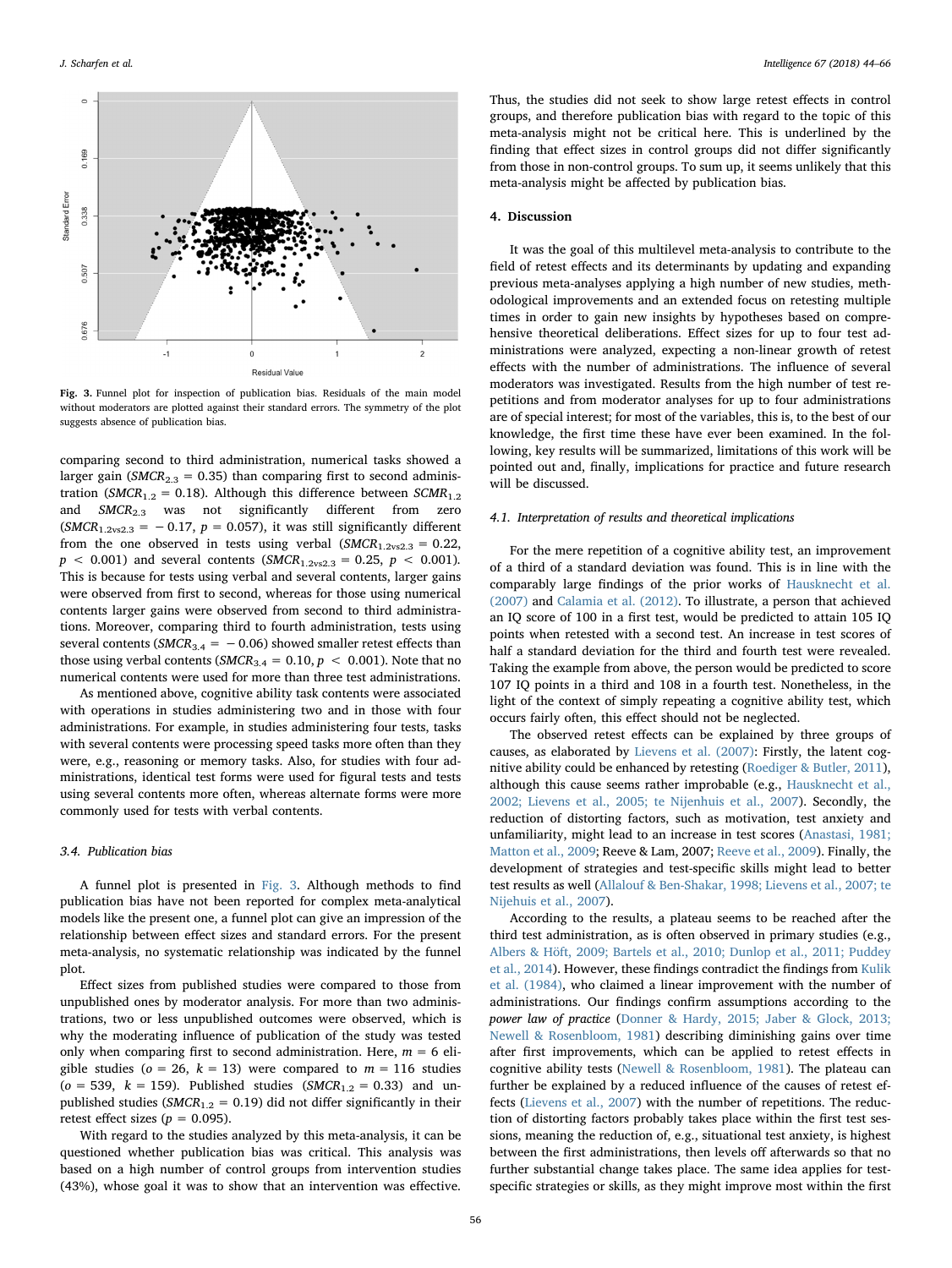sessions and not afterwards. For example, if a participant develops a strategy that helps him solve an item efficiently, it is most likely that he develops this strategy within the first or second test and then uses this strategy for later tests. Therefore, a decreasing influence of these two causes of retest effects with the number of test repetitions can explain that a plateau is reached after the third administration.

### 4.1.1. Cognitive operations

Cognitive ability tests were categorized according to the BIS [\(Jäger,](#page-21-5) [1982;](#page-21-5) [Fig. 1](#page-2-0)), which differentiates between four cognitive operations: processing speed, memory, divergent thinking, and reasoning. Only one significant difference between cognitive ability operations was observed: Processing speed tasks showed no gain between third and fourth test, whereas a significantly larger gain was observed in memory tasks. Here, the low number of outcomes for which the analysis of multiple retests was carried out has to be considered. For example, reasoning operations were observed in six outcomes only, leading to broad confidence intervals and high standard errors suggesting a low statistical power of this analysis. Also, confounding of moderators has to be considered. Cognitive ability operations were associated with test contents and test forms, which makes it difficult to segregate results and deduce conclusions concerning which moderator led to the differences in retest effects.

However, when retesting only once, it is likely that retest effects are equally large between cognitive operations. When administering processing speed tasks multiple times, smaller retest effects can possibly be expected, reaching a plateau after three tests. When retesting multiple times using memory and possibly also reasoning tasks, larger retest effects have to be taken into account and it might take more administrations to reach a plateau. These results stress the importance of a differentiation between cognitive ability operations, especially when retesting multiple times.

Yet, results only partly support the assumption that larger retest effects occur for tests with higher complexity (e.g., [Randall & Villado,](#page-22-0) [2017\)](#page-22-0), as differences were only observed when retesting four times. It seems that the complexity of the task only plays a role when tests are administered multiple times. One possible reason for this finding could be that for tests using different cognitive ability operations, similar mechanisms that cause retest effects take place and that these mechanisms change in a similar way when retesting only a few times: For each operation, the contribution of distorting factors and test-specific skills and strategies that cause retest effects seems to decrease in a comparable way. Only after a few repetitions, does there seem to be differences in the degree to which the causes have an influence on the effects. For processing speed tasks, the causes might have less influence more quickly. Taking rule incomprehension as one distorting factor that is reduced by retesting, after the first test administration, rule comprehension might increase similarly for all tasks. Then, after a few more administrations, rule comprehension is already fully achieved for processing speed tasks, whereas for reasoning tasks, this might take longer to obtain. Hence, results could be explained in such a way that similar mechanisms that cause retest effects take place between operations when retesting only a few times, whereas differences might become obvious only when retesting multiple times.

Another explanation why cognitive ability operations might not differ in their retest effects when retesting only a few times can be put forward when integrating our theoretical approach with a different view on intelligence and how cognitive ability operations can be categorized. According to [Carroll's \(1993\)](#page-20-29) three-stratum hierarchical factor model, processing speed and memory are lower cognitive functions, or less g-loaded, whereas reasoning operations are declared to be higher order functions, or higher g-loaded. The relationship between g-loadedness of a test and its retest effects have been investigated by, e.g., [te](#page-21-27) [Nijenhuis et al. \(2007\)](#page-21-27) and [Olenick, Bhatia, & Ryan \(2016\),](#page-21-28) who are mainly arguing for smaller retest effects in higher g-loaded tasks. They claim that, because g is a stable latent ability, highly g-loaded tests are harder to deter, which leads to smaller retest effects [\(Olenick et al.,](#page-21-28) [2016\)](#page-21-28). As becomes obvious, this argumentation contradicts the one that is put forward in the derivation of the hypotheses of the current metaanalysis: According to this view, operations that are less g-loaded, like processing speed, were expected to show larger retest effects, whereas we expected them to show smaller effects. Because the BIS does not differentiate between higher and lower order functions [\(Jäger, 1982](#page-21-5)), this differentiation was not made when deriving hypotheses. Nonetheless, both theoretical approaches taken together might explain the absence of differences when retesting only a few times: On the one hand, distorting factors and test-specific strategies could be developed faster in less complex or less g-loaded tasks, on the other hand, performance is easier to deter. These two mechanisms might counterbalance each other and therefore no differences between operations could be observed.

### 4.1.2. Test Form

Substantial differences between alternate and identical test forms were observed, which is in line with findings from, e.g., [Arendasy and](#page-20-0) [Sommer](#page-20-0) (2017), [Hausknecht et al. \(2007\)](#page-21-2), [Freund and Holling \(2011\)](#page-20-30), and [Kulik et al. \(1984\)](#page-21-1). Test-specific strategies and skills seem to be easier to develop for identical test forms [\(Cook & Campbell, 1979;](#page-20-13) [Nevo, 1976](#page-20-13)) and distorting factors like rule incomprehension and situational test anxiety might be more easily reduced by identical test forms more easily ([Anastasi, 1981; Arendasy & Sommer, 2017\)](#page-20-4).

Interestingly, the moderating effect of the equivalence of test forms remained significant only until the third test administration. On the one hand, the confounding of test forms and general intelligence of the samples might be important here, as studies administering four tests used alternate test forms in samples with higher IQ more often than identical test forms. This might have led to an overestimation of the retest effect in alternate test forms for the fourth test administration. On the other hand, this finding can be explained by the assumption that the influence of the mechanisms that cause retest effects ([Lievens et al.,](#page-21-4) [2007\)](#page-21-4) might decrease with the number of test repetitions. This would lead to smaller differences in retest effects that are due to the equivalence of test forms with the number of administrations. For example, when repeating a test four times, a test-specific strategy might be fully developed regardless of whether identical or alternate test forms were administered. It might take a few administrations to develop strategies when alternate test forms are used, but then, this might be achieved in an equal way compared to identical test forms. Also, the reduction of distorting factors and construct-irrelevant variables might, at first, proceed faster when identical test forms are administered, but after one or two tests, an equal level might be reached also when alternate test forms are used. Thus, a reason for these findings could be that only for the first and maybe second tests, differences between mechanisms that cause retest effects exist when alternate versus identical test forms are administered.

### 4.1.3. Test-retest interval

The length of the test-retest interval had a significant influence on retest effects for up to four test administrations: The longer the testretest interval between administrations, the smaller the retest effects. This finding is in line with previous research [\(Calamia et al., 2012;](#page-20-1) [Hausknecht et al., 2007; Salthouse et al., 2004\)](#page-20-1), though no significant influence was found for the third test administration. By inspecting [Table 1,](#page-6-0) it becomes obvious that for the third test administration, longer test-retest intervals were used by eligible studies than for the second or fourth ones, which might underestimate the influence of this moderator for the third test. Also, the confounding between test-retest interval and test forms for studies with three administrations can explain why no effect was found for the third administration. Alternate test forms, which can cause smaller effects, were administered with shorter testretest intervals than those administered for identical test forms. This might have led to an underestimation of effect sizes with short test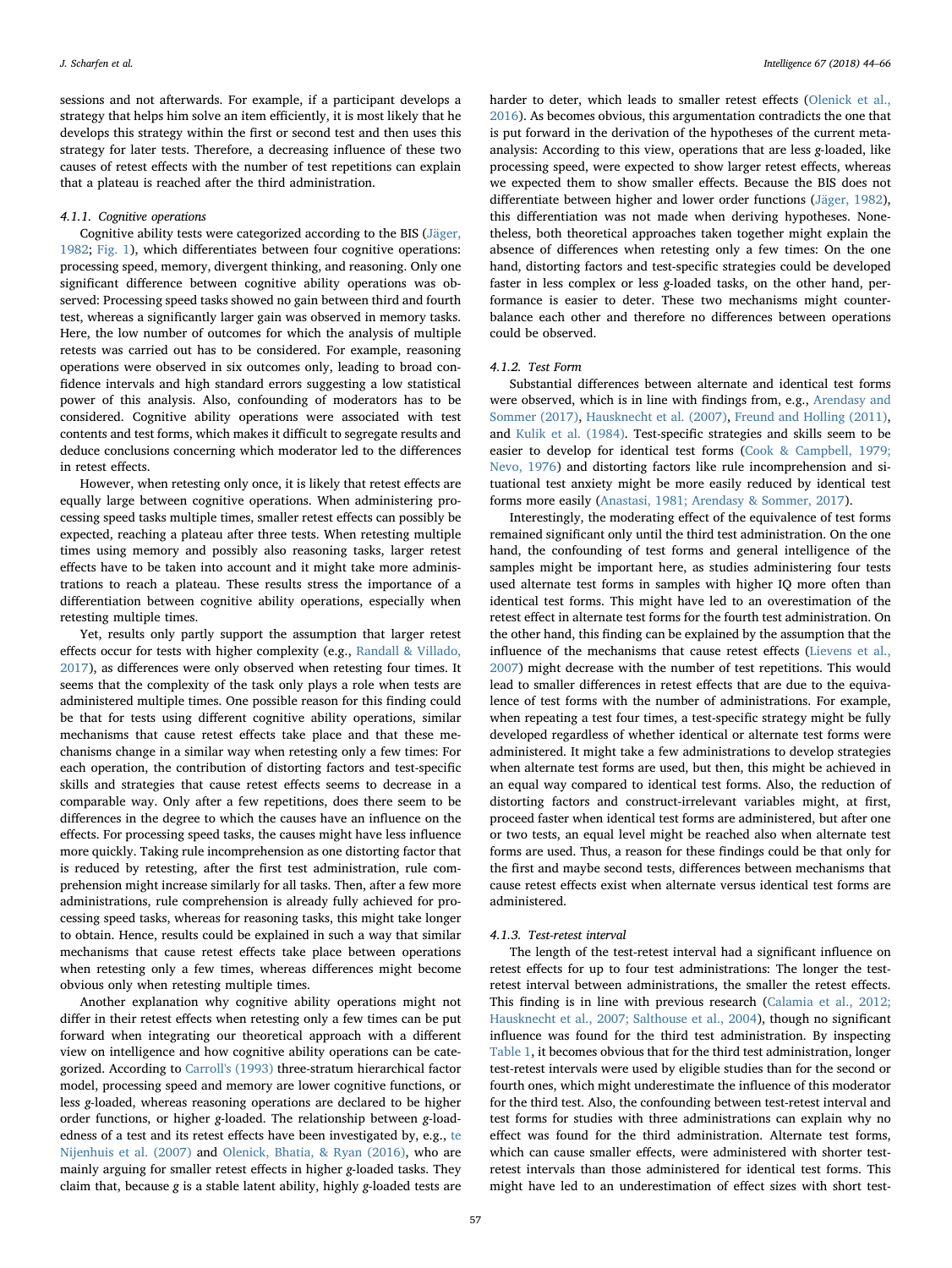retest intervals for the third test administration.

Nonetheless, the effect of the test-retest interval on the retest effect can be explained by an enforcement of the causes of retest effects ([Lievens et al., 2007](#page-21-4)) by shorter intervals between tests. The longer the test-retest interval, the less test-specific skills (e.g., strategies, rules of the test, correct answers to items), can be recalled. Because of a longer test-retest interval, construct-irrelevant factors, such as familiarity with the test, can decrease as well. Although the influence of the rest-retest interval on the size of the retest effect is rather small, it increases with the number of administrations, meaning the more administrations are conducted, the higher the influence of the test-retest interval. Thus, results imply that a general conclusion that the influence of mechanisms that cause retest effects decreases with the number of retests, might not be valid. Indeed, these results imply that a differentiation between these mechanisms is important with regard to the length of the test-retest interval. For example, the length of the test-retest interval might affect item-specific memory effects more strongly and sustainably than it does, e.g., test anxiety. If test-retest intervals are short, item-specific memory effects would maybe not decrease with the number of test repetitions, because the recognition of correct answers to test items very much depends on the test-retest interval. In order to make use of this strategy, the whole item and the exact solution has to be recalled, which is harder in the case of a long test-retest interval. This could lead to larger retest effects, even when retesting multiple times with short test-retest intervals.

#### 4.1.4. Age

Results only partially support the moderating effect of participant age on the retest effect, although meta-analytic regression weights were directed in the expected direction. Thus, our results did not confirm those from primary (e.g., [Van Iddekinge et al., 2011; Schleicher et al.,](#page-22-6) [2010\)](#page-22-6) and meta-analytic studies [\(Calamia et al., 2012](#page-20-1)) which found age to lower retest effects. Note that for the second and third administrations, the mean age of the total sample was low (see [Table 1](#page-6-0)). Thus, results from the fourth test administration might be more representative for a general population of healthy adults in this regard.

For up to three test administrations, age did not seem to moderate retest effects. The development of test-specific strategies and skills might therefore be independent of age for the up to three test administrations. The absence of the influence of age on the retest effect can also be due to an equal development of distorting and construct-irrelevant factors ([Lievens et al., 2007\)](#page-21-4), which can be seen independently from age. These variables might have changed in an equal way between age groups, leading to similar retest effects.

Though, with the number of retests, participant age seems to become more important, as the gain between third and fourth test was moderated by age. As expected, older participants showed slightly smaller retest effects. This can possibly be explained by younger participants establishing test-specific strategies more quickly than older participants. Younger participants were shown to have a higher capacity to maintain and update information [\(Braver & Barch, 2002](#page-20-16)) and can be expected to learn from prior test experience more than older participants [\(Van Iddekinge et al., 2011\)](#page-22-6). This might, over several test administrations, lead to a faster development of strategies.

### 4.1.5. Intelligence

Intelligence did not influence the retest effect significantly, although the direction of the meta-analytic β weight was directed into the expected direction. Due to the high number of missing values (72%) that resulted from eligible studies not reporting a standardized value for their participants' intelligence, only 156 outcomes could be included in the meta-regression analyzing the influence of intelligence on retest effects. This resulted in large confidence intervals for β weights, indicating that this analysis might lack statistical power. Also, average intelligence of the total sample was above population average (see [Table 1](#page-6-0)). In these samples, there might be not enough variability

present to investigate the influence of this variable.

On the other hand, these results can be interpreted as intelligence not influencing the size of retest effects, as also found by, e.g., [Bartels](#page-20-2) [et al. \(2010\)](#page-20-2) and [Coyle \(2005\),](#page-21-29) which contradicts findings from, e.g., [Randall et al. \(2016\)](#page-20-18), and [Salthouse and Tucker-Drob \(2008\).](#page-22-15) For all levels of intelligence, similar retest effects might be possible, because mechanisms causing retest effects might apply for people with all levels of intelligence in a similar way. Test-specific strategies and skills might increase and distorting factors ([Lievens et al., 2007](#page-21-4)) might decrease independently from participants' intelligence.

### 4.1.6. Test contents

Contents of cognitive ability tests were categorized according the BIS [\(Jäger, 1982](#page-21-5); [Fig. 1\)](#page-2-0). The use of figural, numerical, verbal contents and of more than one of these within one test (several) were distinguished. An explorative analysis using cognitive ability contents as a control variable was conducted and differences between tests using different contents were found. This result was not in line with most prior works on the topic, as [Hausknecht et al. \(2007\)](#page-21-2), for example, did not find differences in retest effects between quantitative and verbal tests, although some studies argue in favor of an important role that the type of content takes ([Benedict &](#page-20-31) [Zgaljardic, 1998; Salthouse & Tucker-Drob, 2008; Villado et al., 2016](#page-20-31)). In the current meta-analysis, for retest effects from the first to second administration, tests using numerical contents showed significantly smaller effects than those using verbal and several contents. Comparing gains from the first to second and second to third administration between contents, tests with numerical contents seemed to compensate this by showing larger gains from second to third test than tests using several or verbal contents. Unfortunately, for more than three tests, we did not find any study that used numerical contents. [Benedict and Zgaljardic \(1998\)](#page-20-31) and [Salthouse and Tucker-Drob \(2008\)](#page-22-15) argue that differences between contents can be plausible because some contents are more familiar than others. A lower familiarity with the content might lead to smaller retest effects, because it might be harder to memorize items. [Villado et al. \(2016\)](#page-20-3) argue that unfamiliar item-types or contents might demand more cognitive resources than familiar ones and that for this reason, they lead to smaller retest effects. It is argued that numerical contents are remembered less well because numbers do not have a meaning when presented alone (e.g., [Venkatesan, Lancaster, & Kendall, 1986](#page-22-16)). In contrast, verbal contents necessarily contain semantic information, which leads to higher memorability of verbal stimuli [\(Huber, 1980](#page-21-30)). For numerical contents, which might be harder to memorize than verbal and complex kinds of contents, the influence of the distorting factor of unfamiliarity [\(Freund & Holling,](#page-20-30) [2011; Lievens et al., 2007](#page-20-30)) could be lower than for other contents in a second test: There seemed to be less increase in familiarity of the items compared to other contents. When retesting three times, however, familiarity of numerical items was even higher, leading to retest effects of similar size to those in items using different contents. Thus, the reduction of distorting factors like unfamiliarity seems to follow different mechanisms between contents. Familiarity and memorability of the stimuli might play a key role in this regard [\(Benedict & Zgaljardic, 1998; Freund & Holling,](#page-20-31) [2011; Salthouse & Tucker-Drob, 2008](#page-20-31)).

From the third to fourth administration, tests using several contents showed no further gain, whereas retest effects in those using verbal contents still seemed to increase after three administrations. Before that, no differences of retest effects were observed between these contents. This could be due to a confounding between contents and cognitive operations, because tasks using several contents were mostly processing speed tasks in the fourth administration, for which smaller effects were found as well. Thus, the effect for tests using several contents might be underestimated. With regard to familiarity of item types ([Benedict & Zgaljardic 1998; Salthouse & Tucker-Drob, 2008; Villado](#page-20-31) [et al., 2016](#page-20-31)), verbal contents might be even easier to memorize than several different ones (e.g., [Childers & Viswanathan, 2000, Huber,](#page-20-32) [1980; Venkatesan et al., 1986](#page-20-32)).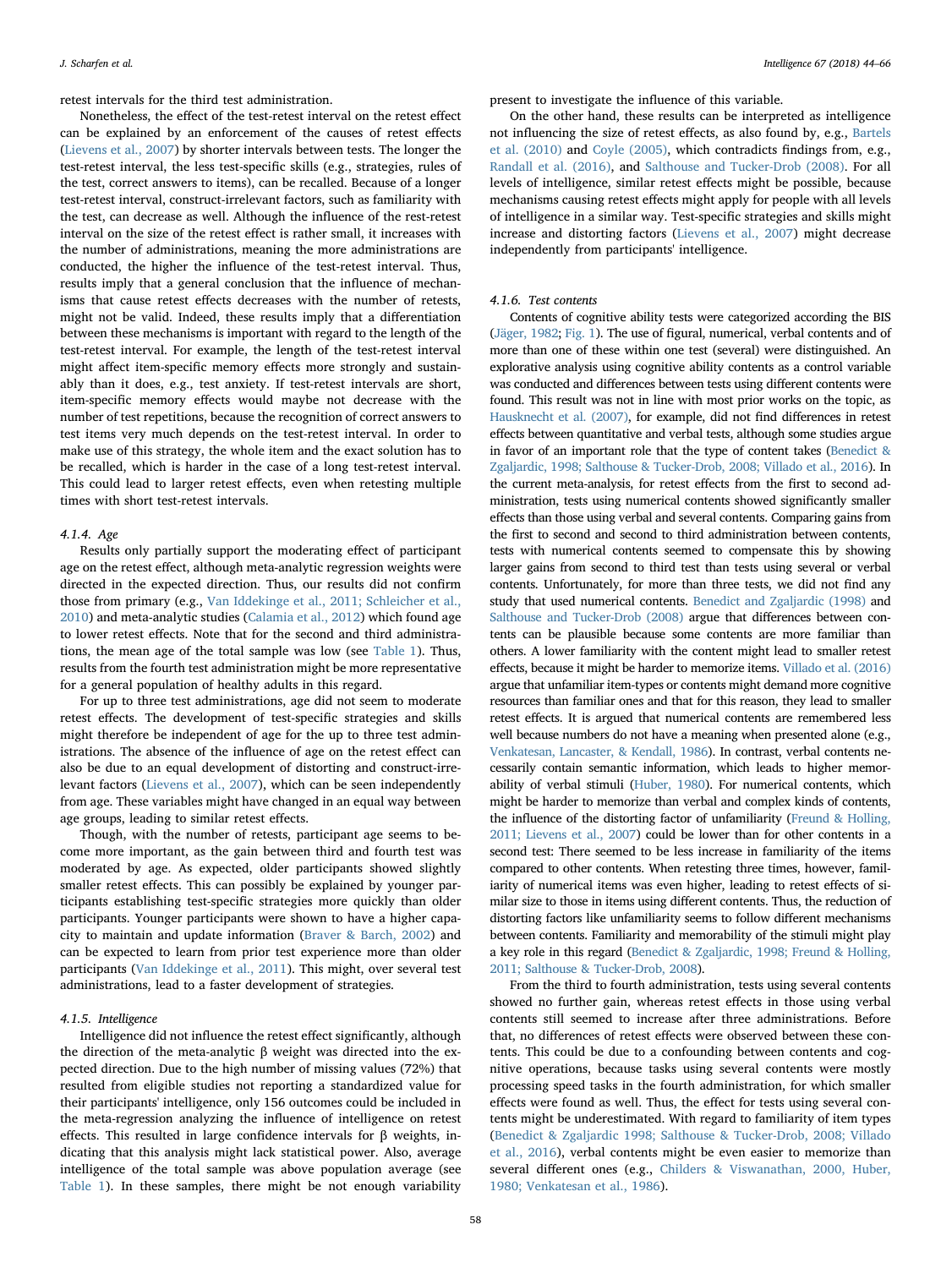### 4.2. Limitations

A few shortcomings have to be admitted that meta-analysis cannot resolve. Firstly, this analysis was limited to those moderators for which enough information was given by the primary studies. [Randall and](#page-22-0) [Villado \(2017\)](#page-22-0) suggest numerous factors that might have an influence on retest effects but for which evidence is scarce. Meta-analysis depends on the given information from primary studies, which is why we did not analyze moderators such as personality variables, motivation, emotions, although results would have surely given interesting theoretical insights. Next, only very few studies reported any information on variables such as general intelligence, feedback, practice items or rule explanation, which made it difficult to analyze and interpret these as moderators. Finally, the confounding of moderators hinders a straightforward interpretation of moderator effects in some cases. It is not possible to conclude if, e.g., test-retest interval or age was the moderator that contributed to the size of the retest effects most because shorter test-retest intervals were administered more commonly in younger samples. Such confounding of moderators represents the characteristics of eligible studies that co-occur more often than others. It is important to note that confounding does not represent a causal relationship between these variables.

The variance of the random effects indicated a high heterogeneity of retest effects. This is of special interest because none of the prior metaanalyses examined the variance of the effects. Moderator analyses were able to explain retest effects only to a low degree. This means, there could be alternative factors that contribute to the size of the effects that have not yet been considered. Examining those studies with large and small effect sizes in detail may give hints on further moderator variables that explain some of the variance. Studies that have large effect sizes are, e.g., [Pereira, Costa, and Cerqueira \(2015](#page-22-17);  $SMCR_{1.2} = 1.70$ ), [Lievens et al. \(2007;](#page-21-4)  $SMCR_{1,2} = 1.57$ ), and [Albers and Höft \(2009](#page-20-7);  $SMCR_{1.4} = 2.45$ . Albers and Höft's study took place in a selection setting with a highly motivated, young, and therefore selective sample. Ten speeded tests of spatial ability were administered directly after each other. Thus, the large effects of this study can to a certain degree be explained by the moderators suggested by this meta-analysis. Nonetheless, motivation of the sample and time limit of the test could be further moderators that have not been investigated meta-analytically yet. These variables have also been suggested by [Randall and Villado](#page-20-18) [\(2016\)](#page-20-18) and are, however, characteristics of other studies with large effect sizes as well (e.g., [Bartels et al., 2010; Lievens et al., 2007](#page-20-2)). Negative effect sizes, on the other hand, can be observed in studies such as [Robinson, Leach, Owen-Lych and Siinram-Lea \(2013](#page-20-33);  $SMCR_{1,2} = -0.84$ ), [Broglio, Ferrara, Macciocchi, Baumgartner, &](#page-20-34) [Elliott \(2007;](#page-20-34)  $SMCR_{1.2} = -0.72$ ), and [Colom et al. \(2012](#page-20-35);  $SMCR_{1,2} = -0.60$ ). Interestingly, for the following test repetitions, effect sizes increased again for most of these observations. Negative effects could possibly be explained by a low motivation of samples, as might be the case in laboratory setting rather than selection settings. However, context was not a significant control variable in the current analysis, which suggests that motivation should be analyzed separately from the study context.

### 4.3. Impact

### 4.3.1. Practice

A gain in test scores of almost a third standard deviation for a mere repetition of a cognitive ability test without any further intervention between measurements has an impact on how we should deal with retesting and test experience in the future. Indeed, the increase of score gains up to the third test underlines the importance. Applicants, for example, could reach much higher scores when they take a test another time. Clinical patients could reach much higher scores if they answer the same neuropsychological test battery twice, without actually being recovered, but because they have taken the test before. In fact, this

score gain might even change a diagnosis because a cutoff-value could be exceeded that had not been reached before. We cannot be sure if a score from a repeated or initial test is more representative for the person's latent ability [\(Lievens et al., 2005; te Nijenhuis et al., 2007](#page-21-31)), which can lead to false decisions based on test results in all kinds of contexts [\(Randall & Villado, 2017](#page-22-0)).

With regard to moderator analyses, determinants of retest effects should be considered in applied settings, as retest effects can be expected to differ between test-retest intervals, cognitive ability tests, and equivalence of test forms. Several approaches have been suggested to reduce effect sizes of retest effects that are mostly based on determinants of retest effects (e.g., [Arendasy & Sommer, 2017\)](#page-20-0). In order to control for retest effects, the recommendation of using parallel instead of identical test forms was supported by our results [\(Arendasy &](#page-20-0) [Sommer, 2017\)](#page-20-0), as long as only a few retests are administered. However, the finding that the administration of alternate test versions also leads to retest effects suggests that any earlier experience with a similar cognitive ability test can account for higher scores, which should be taken seriously as well. Especially in personnel selection settings, test experience is an important factor accounting for test fairness and equal treatment of all applicants (e.g., [Hausknecht et al., 2007](#page-21-2)). As the internet offers numerous possibilities to practice cognitive ability tests, an extensive preparation of tests can be done easily by anyone from their home computers. Applicants that choose to prepare themselves extensively might therefore have advantages in the selection procedure, which the hiring institution is unable to control for. Thus, it is recommended to always inquire test experience from a test subject ([Freund & Holling, 2011](#page-20-30)), regardless of whether it is a research or practice context. A longer test-retest interval between administrations and the use of numerical contents in tests are further strategies to prevent retest effects, for which this meta-analysis found support.

In contrast to the goal of preventing retest effects, it might be beneficial for applicants in selection settings to take advantage of retest effects and improve their test performance on an aptitude test (e.g., [Lievens et al., 2005\)](#page-21-31). On the one hand, there are tasks for which it can be worthwhile training for before taking an application test. On the other hand, there are tests, for a preparation might not be very efficient. It was found that processing speed tasks show smaller retest effects over several repetitions. In contrast, for reasoning and memory tasks, practicing a few times can be more efficient. Also, verbal contents seem to be promising to train, and numerical contents should probably be practiced more than twice, as score gains seem to be achieved later for these kinds of tasks. However, repeating a test more than three times does not seem to be beneficial as score gains appear to remain at a certain level from this point.

Adverse impact of retesting against older people, as suggested to be problematic by [Van Iddekinge et al. \(2011\),](#page-22-6) was not found to be an issue. It is, in fact, an encouraging result that age and general intelligence were not significant moderators for the first repetition. Based on the results, smaller retest effects in older people or those with an intelligence below average do not necessarily have to be expected. However, when retesting multiple times though, younger people might profit more.

Further, our findings stress the importance of control groups in intervention evaluations. Especially regarding growing effects with further repetitions, control groups are equally important for pre to post comparisons as for follow-up evaluations. The use of alternate test versions for both experimental and control groups can possibly decrease the influence of retest effects.

#### 4.3.2. Future research

In this meta-analysis, the existence of retest effects in cognitive ability tests was shown to be reasonable and its size and a few moderators could be identified, despite that high variance has to be admitted. Although it was not the goal of the meta-analysis to explore causes of retest effects, this is a very important question. Distorting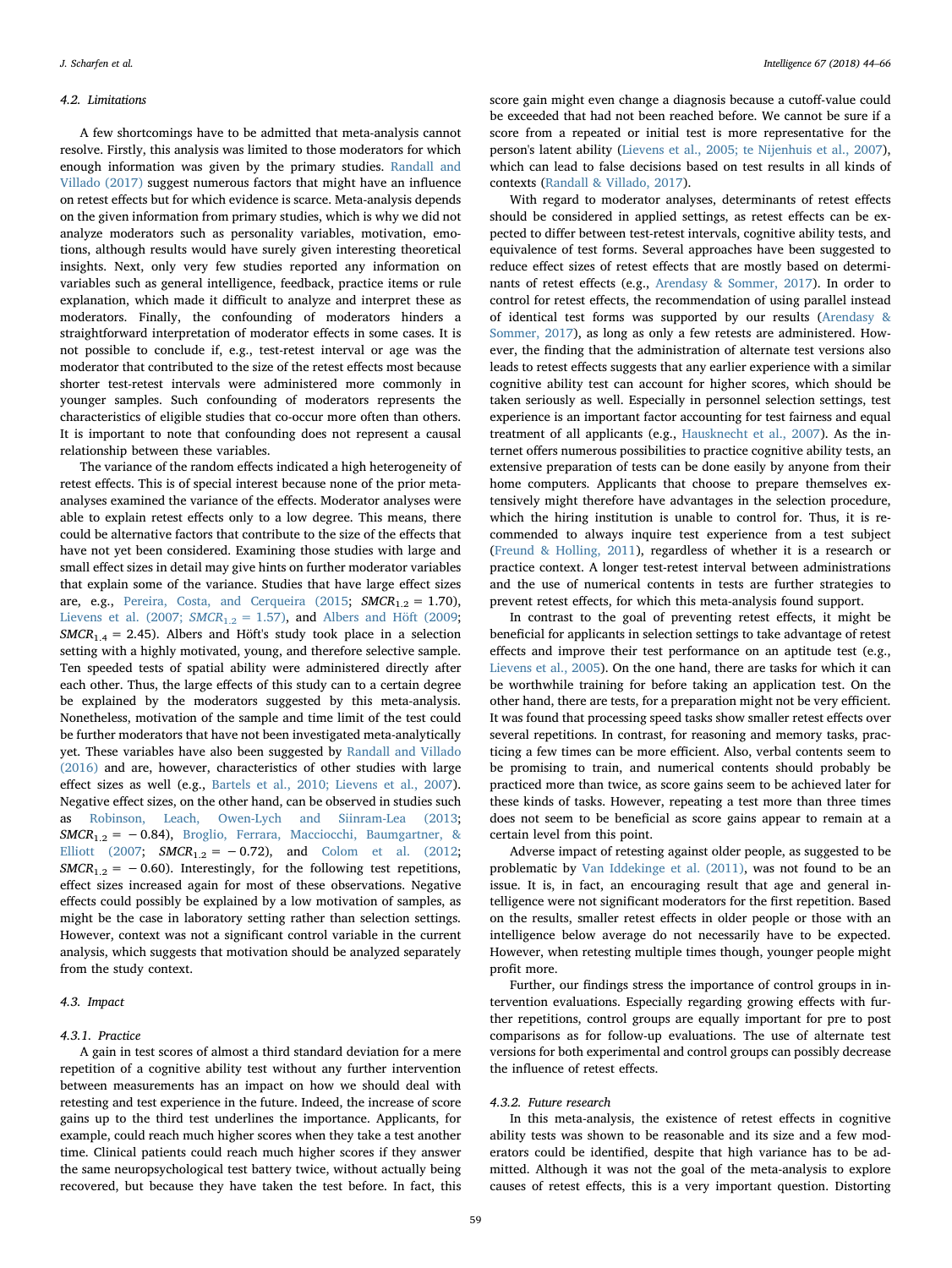factors like test anxiety and motivation, and test-specific skills and strategies seem to play a crucial role, as related hypotheses found approval. We outlined the causes of retest effects above [\(Freund &](#page-20-30) [Holling, 2011; Lievens et al., 2007](#page-20-30)), but, to date, only few studies yield at explaining mechanisms to cause retest effects directly [\(Randall &](#page-22-0) [Villado, 2017](#page-22-0)), and at how their influence changes over the course of multiple test repetitions. In this meta-analysis, hypotheses that were based on the assumption that the causes' influence decreases with the number of repetitions mostly found approval. This approach, however, needs more solid direct investigation in order to be confirmed.

Our results suggest that there might be differences in the mechanisms causing retest effects between cognitive ability operations, test contents, test forms, and different levels of participant intelligence and age, especially when retested multiple times. Future research should address determinants of these mechanisms in detail, as only very few studies examine mechanisms causing retest effects in multiple retests. For example, results suggest that for processing speed tasks, test-specific skills and strategies increase faster and that distorting factors decrease faster than in other cognitive ability tasks, when retested multiple times. This assumption needs to be investigated directly by measuring the development of these mechanisms during retesting. In this regard, it should be considered that it might, at the same time, be more difficult to deter complex and highly g-loaded tasks ([te Nijenhuis](#page-21-27) [et al., 2007; Olenick et al., 2016\)](#page-21-27). Also, results regarding the influence of the test-retest interval imply that these mechanisms should be investigated with a high level of differentiation, as different factors might by triggered with different emphasis by different moderators. One explanation for the results is that some mechanisms, such as item-specific memory ([Nevo, 1976](#page-21-32)), rely on the test-retest-interval more heavily than others when retested multiple times. With regard to participant intelligence and age, results could be explained by the reduction of distorting and construct-irrelevant factors (e.g., anxiety, familiarity) being independent from these sample variables. It needs to be investigated whether this assumption holds. These mechanisms might rely on other differential factors, such as personality variables [\(Randall & Villado,](#page-22-0) [2017\)](#page-22-0). Also, the assumption that younger participants might develop strategies faster than older ones when retested multiple times might give further insights into how age moderates retest effects ([Van](#page-22-6) [Iddekinge et al., 2011; Villado et al., 2016](#page-22-6)).

Several moderators that might be determinants of the size of the retest effect in cognitive ability tests were outlined in the limitations subsection above and were reviewed by [Randall and Villado \(2017\)](#page-22-0). These moderators should be investigated in future research, also with regard to multiple retests. Factors like personality, motivation or prior experience with cognitive ability tests might give further insight. Another way to find possible alternative moderators, is to analyze related

### Appendix A

<span id="page-16-0"></span>Table A1 Coding Scheme.

fields of research. In the area of the testing effect for memory tasks ([Roediger & Butler, 2011](#page-22-1)), several further moderators were suggested that apply to their paradigm. Unfortunately, the paradigm did not fit the criteria of this analysis, which is why none of the studies investigating the testing effect were included in this meta-analysis. Nonetheless, moderators like feedback (which could not be tested as a control variable in this meta-analysis because too little information was available), number of retrieval errors and participants' confidence, as suggested by [Roediger and Butler \(2011\),](#page-22-1) might determine the size of retest effects in other cognitive ability tests as well. In general, it is strongly recommended to give as much information as possible on the study design, sample and tests in order to be able to include such information in future meta-analyses on this or related topics.

Due to the restriction of including samples between 12 and 70 years of age, we can exclusively transfer our findings to this age group. Examining mere retest effects in the elderly or in children would contribute to the understanding of age differences. As illustrated in [Fig. 2](#page-5-0), a lot of studies were excluded because of too low or too high age of the samples. A meta-analytic study of retest effects in children or elderly would be helpful to address age differences in further detail.

As outlined above, only very few primary studies investigate retest effects over several administrations. In fact, 31 studies were found that applied our criteria and administered more than two tests. Undoubtedly, more primary research is needed to investigate retest effects for a high number of test repetitions and to evaluate determinants and causes of retest effects in this regard, because in many settings, tests are administered more than twice.

A relevant question for which evidence is still mixed (e.g., [Allalouf](#page-20-6) [& Ben-Shakar, 1998; Freund & Holling, 2011; Lievens, Buyse & Sackett,](#page-20-6) [2005; te Nijenhuis et al., 2007](#page-20-6)), is how and why retesting changes the validity of a test. Each of the three groups of causes of retest effects has their implications on validity changes due to retesting ([Lievens et al.,](#page-21-4) [2007\)](#page-21-4). If causes and mechanisms leading to retest effects are understood in more detail, an improved comprehension of validity changes due to retesting can be achieved as well. Future studies should therefore focus on this and the aspects discussed above in the context of numerous test repetitions in order to fully comprehend the nature of retest effects and to prevent false decisions based on cognitive ability tests.

#### Acknowledgements

We thank Wolfgang Viechtbauer for providing valuable support concerning the data analysis during the revision process.

This work was supported by the Deutsche Forschungsgemeinschaft [HO 1286/6-4].

| $50$ and $\lambda$ belocation. |                           |                                                 |
|--------------------------------|---------------------------|-------------------------------------------------|
| Level                          | Variable                  | Explanation                                     |
| Study                          | Authors                   |                                                 |
|                                | Year                      |                                                 |
|                                | Country                   |                                                 |
|                                | Published                 | Yes, no                                         |
|                                | Type of publication       | Peer-reviewed paper, thesis, test manual, other |
|                                | Post hoc analysis         | Yes, no                                         |
|                                | Field study               | Yes, no                                         |
|                                | Number of administrations |                                                 |
|                                | $\boldsymbol{N}$          | Sample size                                     |
|                                |                           |                                                 |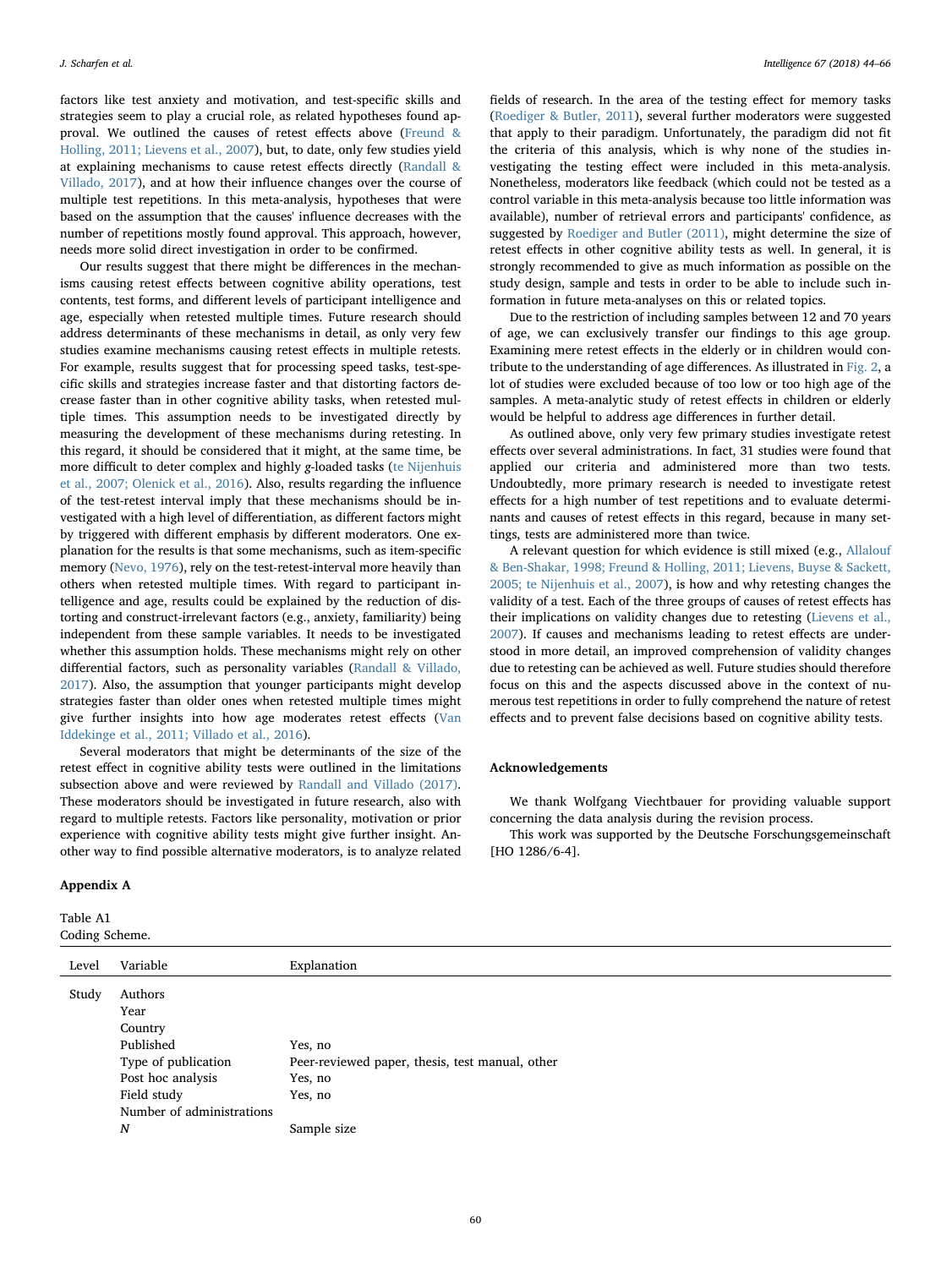| Sample Age |                          | Years                                                                                                            |
|------------|--------------------------|------------------------------------------------------------------------------------------------------------------|
|            | Gender                   | % Male                                                                                                           |
|            | Intelligence             | Average sample intelligence, z-scaled                                                                            |
|            | Intelligence test        | Name of intelligence test                                                                                        |
|            | Control group            | Yes, no                                                                                                          |
|            | <b>Dropouts</b>          | % Of participants dropped out                                                                                    |
| Test       | Test form                | Alternate, identical                                                                                             |
|            | Test-retest interval     | Time between administrations in hours                                                                            |
|            | Test                     | Name of test                                                                                                     |
|            | Subtest                  | Name of subtest                                                                                                  |
|            | Cognitive operation      | Processing speed, divergent thinking, memory, reasoning, general intelligence                                    |
|            | category                 |                                                                                                                  |
|            | Spatial component        | Yes, no (for reasoning tasks only)                                                                               |
|            | Test content category    | Figural, numerical, verbal, several                                                                              |
|            | Explanation              | Rule explanation before test: yes, no                                                                            |
|            | Practice                 | Practice items before test: yes, no                                                                              |
|            | Feedback                 | Feedback about correctness of the given answer: yes, no                                                          |
|            | Total tests              | Total number of subtests administered                                                                            |
|            | Scholastic aptitude test | Yes, no                                                                                                          |
|            | Format                   | Outcome format: score, accuracy, errors, interference score                                                      |
|            | Comp                     | Comparison of administrations: first to second test = 1.2, first to third test = 1.3, first to fourth test = 1.4 |
|            | t2                       | Contrast variable 1: first to second test = 1, first to third test = 0, first to fourth test = 0                 |
|            | t3                       | Contrast variable 1: first to second test = 0, first to third test = 1, first to fourth test = 0                 |
|            | t4                       | Contrast variable 1: first to second test = 0, first to third test = 0, first to fourth test = 1                 |
|            | $\boldsymbol{M}$         | Mean                                                                                                             |
|            | <b>SD</b>                | Standard deviation                                                                                               |
|            | $r_{1,t}$                | Pearson's correlation between administrations (1.2, 1.3, 1.4)                                                    |
|            | <b>ES</b>                | Given effect size                                                                                                |
|            | type <i>ES</i>           | Type of effect size (e.g., $t$ -value, $g$ )                                                                     |

## <span id="page-17-0"></span>Table A2

Cognitive ability tests, their paradigms and categorization into the BIS model.

| Cognitive<br>ability<br>operation | Test<br>content | Name of test                                                                                                                                                                                                                                | Paradigm                                                                                                                                                 |
|-----------------------------------|-----------------|---------------------------------------------------------------------------------------------------------------------------------------------------------------------------------------------------------------------------------------------|----------------------------------------------------------------------------------------------------------------------------------------------------------|
| PS                                | F               | CogState (detection task, identification task, continuous monitoring task,<br>reaction time tasks), CogSport/Axon Test Battery/Concussion Sentinel<br>(detection, identification and matching tasks)                                        | Quickly react to cards                                                                                                                                   |
|                                   |                 | W-JTCA (pair cancellation task)                                                                                                                                                                                                             | Quickly identify equal figures                                                                                                                           |
|                                   |                 | pattern comparison test (Salthouse & Babcock, 1991)                                                                                                                                                                                         | Quickly judge if patterns are equal or<br>different                                                                                                      |
|                                   |                 | attentive matrices test (Iuliano et al., 2015), WAIS (symbol search task)<br>TEA (map search task)                                                                                                                                          | Quickly identify targets<br>Quickly identify specific locations on<br>map                                                                                |
|                                   |                 | Simon Test                                                                                                                                                                                                                                  | Quickly react to colors                                                                                                                                  |
|                                   | ${\bf N}$       | Connections Test (number task), TMT A                                                                                                                                                                                                       | Quickly connect numbers                                                                                                                                  |
|                                   |                 | W-JTCA (visual matching task)                                                                                                                                                                                                               | Quickly circle equal numbers                                                                                                                             |
|                                   |                 | number comparison test (Salthouse & Babcock, 1991)                                                                                                                                                                                          | Quickly judge if two number are equal<br>or different                                                                                                    |
|                                   | V               | letter comparison test (Salthouse & Babcock, 1991)                                                                                                                                                                                          | Quickly judge if two letters are equal or<br>different                                                                                                   |
|                                   |                 | CPT, Go/NoGo test (Enge et al., 2014; Langenecker, Zubieta, Young, Akil &<br>Nielson, 2007), Flanker test (Eriksen & Eriksen, 1974)                                                                                                         | Quickly react to specific letter(s)                                                                                                                      |
|                                   |                 | stop signal test (Enge et al., 2014)                                                                                                                                                                                                        | Quickly judge if letter presented is<br>vowel or consonant                                                                                               |
|                                   |                 | letter cancellation test (Sharma et al., 2014), d2, finding A's test (French,<br>Ekstrom & Price, 1963)                                                                                                                                     | Quickly cancel specific letters in a list                                                                                                                |
|                                   | S               | ANAM (code substitution task), RBANS (coding task), WAIS/WISC (coding<br>task), digit symbol test (Nguyen et al., 2015), NAI (digit symbol test), SDMT<br>Connections Task (L-N and N-L tasks), TMT B<br>ImPACT (processing speed subscale) | Quickly code digits and symbols<br>according to coding scheme<br>Quickly connect numbers and letters<br>Quickly react to letters, digit symbol<br>coding |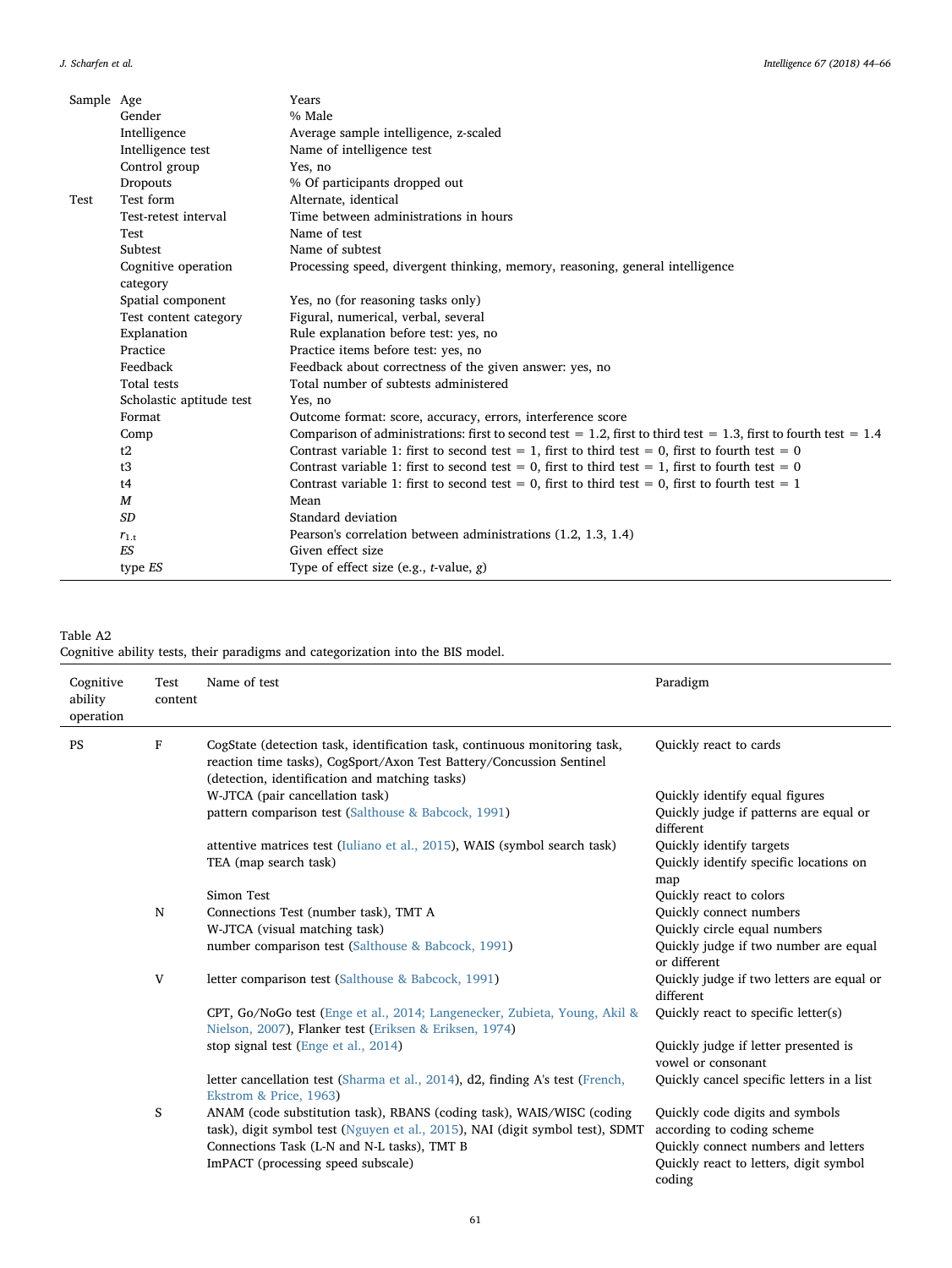|    |        | Stroop Test, D-KEFS (color word interference test)                                                                                                                                                            | Quickly name color of colored color<br>words                       |
|----|--------|---------------------------------------------------------------------------------------------------------------------------------------------------------------------------------------------------------------|--------------------------------------------------------------------|
|    |        | Memoro (processing speed task)                                                                                                                                                                                | Quickly judge if letters or digits are<br>equal                    |
|    |        | WAIS (processing speed subscale)                                                                                                                                                                              | (Digit symbol coding and symbol search<br>tasks)                   |
| M  | F      | ANAM (match to sample task), CANTAB (delayed match to sample task),<br>Memoro (pattern separation task), CogState (matching task), CogSport/Axon<br>Test Battery/Concussion Sentinel (one card learning task) | Recognize patterns/cards                                           |
|    |        | <b>GMLT</b>                                                                                                                                                                                                   | Recall path in maze                                                |
|    |        | CogState (continuous paired associate learning task), AWMA (dot matrix task), Recall positions<br>WMS (spatial span (forward) task), block tapping test (Schellig, 1997),                                     |                                                                    |
|    |        | Memoro (objects in grid task), visual memory test (Lyall et al., 2016)<br>spatial working memory test (Erickson et al., 2011), CANTAB (spatial                                                                | Recognize positions                                                |
|    |        | recognition memory task)                                                                                                                                                                                      |                                                                    |
|    |        | RCFT (copy, immediate and delayed recall tasks), RBANS (figure recall task), Recall figures<br>BVMT (immediate and delayed recall tasks), adapted version of RVDLT<br>(Robinson et al., 2013)                 |                                                                    |
|    |        | RCFT (recognition task), visual-short term memory test (Luck & Vogel, 1997) Recognize figures                                                                                                                 |                                                                    |
|    |        | WMS (family pictures task)                                                                                                                                                                                    | Recall details about family picture                                |
|    |        | WMS (faces task)                                                                                                                                                                                              | Recognize faces                                                    |
|    |        | WMS (visual memory subscale: family pictures and faces tasks)                                                                                                                                                 | (Several figural memory tasks)                                     |
|    | N      | RBANS (digit span task), WAIS/WISC (digit span (forward) task), AWMA (digit Recall digits (forward)<br>recall task), forward digit span test (Sharma et al., 2014), digit span forward                        |                                                                    |
|    |        | test (Nguyen et al., 2015), running memory span test (Cowan et al., 2005)                                                                                                                                     |                                                                    |
|    |        | reading span test (Ölhafen et al., 2013), whole report test (Schubert et al.,<br>2015)                                                                                                                        | Recall letters                                                     |
|    | V      | RAVLT (recall tasks), RBANS (list recall task, list learning task, HVLT                                                                                                                                       | Recall words                                                       |
|    |        | (immediate and delayed recall tasks), short-term memory test (Flanagan et al.,                                                                                                                                |                                                                    |
|    |        | 1962; word and sentence tasks), recall of concrete nouns test (Dahlin, Nyberg,                                                                                                                                |                                                                    |
|    |        | Baeckman & Stigsdotter Neely, 2008), WAIS (word recall test), VMPT (recall                                                                                                                                    |                                                                    |
|    |        | tasks), NAI (immediate and delayed recall tasks), recall of concrete nouns test                                                                                                                               |                                                                    |
|    |        | (Sandberg, Ronnlund, Nyberg & Stigsdotter Neely, 2014), GMCT (immediate,                                                                                                                                      |                                                                    |
|    |        | delayed and free recall tasks), Memoro (verbal memory task), VCLT                                                                                                                                             |                                                                    |
|    |        | (immediate and delayed recall tasks)                                                                                                                                                                          |                                                                    |
|    |        | RAVLT (recognition tasks), RBANS (list recognition tasks), WMS (word recall Recognize words                                                                                                                   |                                                                    |
|    |        | task), VMPT (recognition tasks)                                                                                                                                                                               |                                                                    |
|    |        | <b>CVLT</b>                                                                                                                                                                                                   | Recall and recognize words                                         |
|    |        | short-term memory test (Flanagan et al., 1962)                                                                                                                                                                | Recall sentences                                                   |
|    |        | RBANS (story memory task, story recall task), WMS (logical memory task)                                                                                                                                       | Recall story                                                       |
|    |        | paired associations test (Dahlin et al., 2008), paired associates test (Salthouse Recall word pairs                                                                                                           |                                                                    |
|    |        | et al., 2004), WMS (verbal paired associates task), GMCT (paired associates                                                                                                                                   |                                                                    |
|    |        | task)                                                                                                                                                                                                         |                                                                    |
|    |        | WMS (auditory memory subscale: logical memory and verbal paired associates (Several verbal memory tasks)<br>tasks)                                                                                            |                                                                    |
|    | S      | updating test (Salminen, Strobach & Schubert, 2012)                                                                                                                                                           | Recall last items of a list                                        |
|    |        | attentional blink test (Salminen et al., 2012)                                                                                                                                                                | Recall first and last auditory or verbal                           |
|    |        |                                                                                                                                                                                                               | items of a list                                                    |
|    |        | ImPACT (verbal memory subscale)                                                                                                                                                                               | Recognize words, match symbols and<br>numbers, recall letters      |
|    |        | ImPACT (visual memory subscale)                                                                                                                                                                               | Recognize figures, identify letters                                |
| DT | F<br>V | <b>RBMT</b><br>RWT, D-KEFS (word and letter fluency task), COWAT (category and letter                                                                                                                         | (Several memory tasks)<br>generate as many words as possible for a |
|    |        | fluency tasks), phonemic verbal fluency test (Gil-Gouveia, Oliveira & Martins,<br>2015), verbal categorical fluency test (Özer Celik et al., 2015), word fluency                                              | given category or from a first letter                              |
|    |        | test (Mehlsen, Pedersen, Jensen & Zachariae, 2009)                                                                                                                                                            |                                                                    |
|    |        | verbal fluency test (Benton & Hamsher, 1976), COWAT (letter fluency task)                                                                                                                                     | Generate as many words as possible<br>from a given first letter    |
|    |        | COWAT (letter fluency task)                                                                                                                                                                                   | Generate as many words as possible for<br>a given category         |
|    |        | PST                                                                                                                                                                                                           | Find solutions for problematic situations                          |
|    |        | alternate uses test (Sun et al., 2016)                                                                                                                                                                        | Generate diverse uses of an object                                 |
|    |        | Torrance Test, divergent thinking test battery (Sun et al., 2016)                                                                                                                                             | (Several verbal divergent thinking<br>tasks)                       |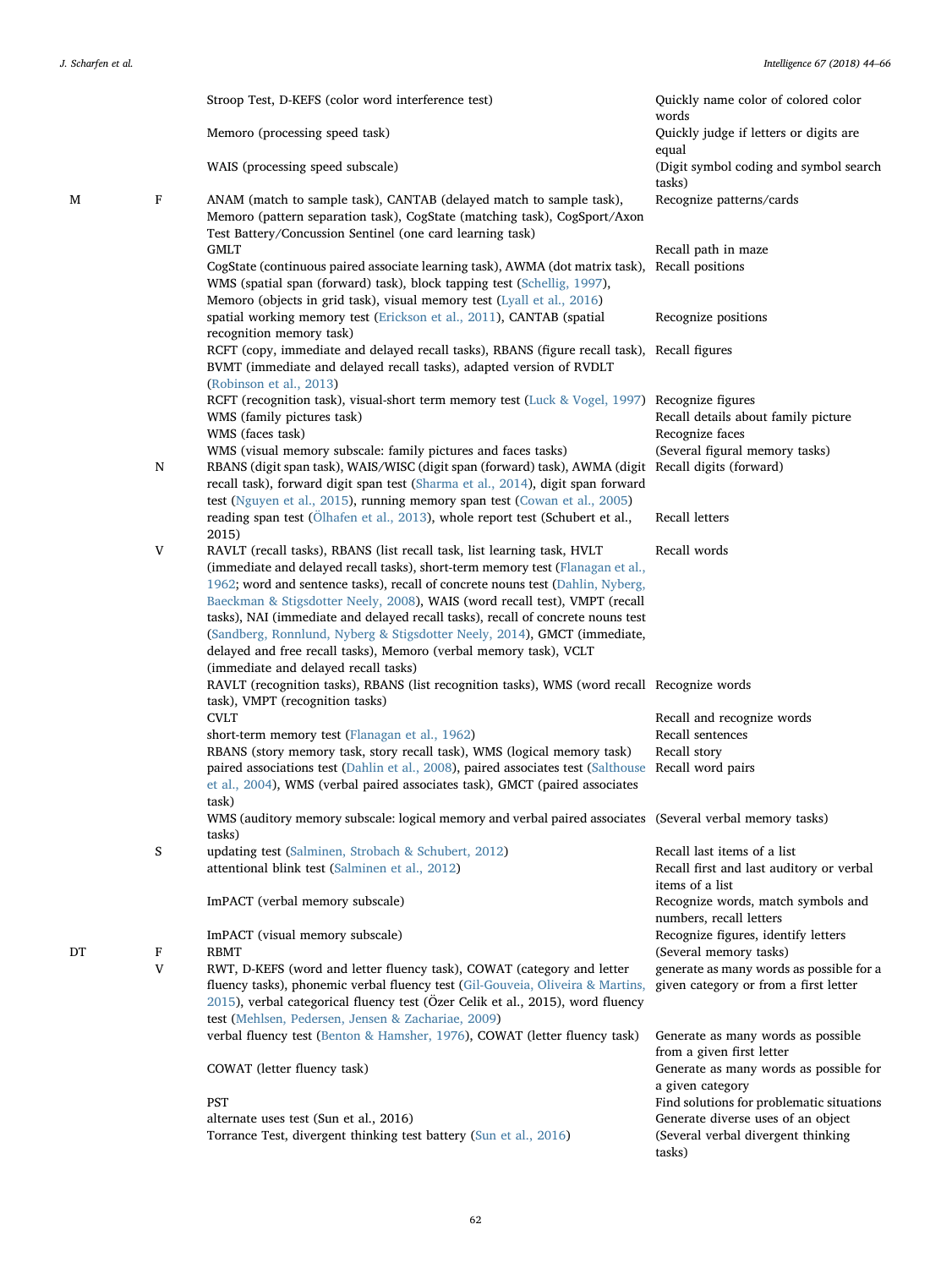| R | F | RAPM, RSPM, RPM, RPM adaptation (Crone et al., 2009), figural matrices test Solve figural matrices<br>(Freund & Holling, 2011), BOMAT, EAS (symbolic reasoning task), DAT<br>(abstract reasoning task), WAIS/WASI (matrix reasoning task), BETAIII<br>(matrix reasoning task) |                                                      |
|---|---|-------------------------------------------------------------------------------------------------------------------------------------------------------------------------------------------------------------------------------------------------------------------------------|------------------------------------------------------|
|   |   |                                                                                                                                                                                                                                                                               |                                                      |
|   |   | CRTB (abstract reasoning task)                                                                                                                                                                                                                                                | Complete objects                                     |
|   |   | GATB (form perception task)                                                                                                                                                                                                                                                   | Compare forms in detail                              |
|   |   | WAIS/WASI/WISC (block design task)                                                                                                                                                                                                                                            | Arrange blocks to complete image                     |
|   |   | WCST, D-KEFS (sorting task), CANTAB (intra/extra dimensional shift test),                                                                                                                                                                                                     | Sort cards according to rules                        |
|   |   | categorization test (Soveri, Waris & Laine, 2013)                                                                                                                                                                                                                             |                                                      |
|   |   | <b>Brixton Test</b>                                                                                                                                                                                                                                                           | Predict where an object will appear                  |
|   |   | D-KEFS (tower task), Tower of London Test                                                                                                                                                                                                                                     | Build tower                                          |
|   |   | WAIS/WISC (object assembly)                                                                                                                                                                                                                                                   | Solve puzzle                                         |
|   |   | WAIS/WISC (picture completion), form boards test (French et al., 1963;                                                                                                                                                                                                        | Identify missing part of image                       |
|   |   | Ekstrom et al., 1976)                                                                                                                                                                                                                                                         |                                                      |
|   |   | WAIS/WISC (picture arrangement)                                                                                                                                                                                                                                               | Arrange pictures in a logical order                  |
|   |   |                                                                                                                                                                                                                                                                               |                                                      |
|   |   | CANTAB (stockings of Cambridge task)                                                                                                                                                                                                                                          | Arrange balls to copy Figure                         |
|   |   | map planning, choosing a path and maze tracing speed tests (Ekstrom et al.,<br>1976)                                                                                                                                                                                          | Find shortest way on a map                           |
|   |   | GATB (spatial aptitude task), EAS (space visualization task), mental rotation Rotate objects mentally                                                                                                                                                                         |                                                      |
|   |   | test (Vandenberg & Kuse, 1978), GZSOT, GZSVT, mental rotation test (Shepard (2D spatial component)                                                                                                                                                                            |                                                      |
|   |   | & Metzler, 1971; Peters et al., 1995), flags test of mental rotation (Thurstone &<br>Jeffrey, 1959)                                                                                                                                                                           |                                                      |
|   |   | figures test (Thurstone, 1958), cube comparisons and card rotation tests                                                                                                                                                                                                      | Rotate objects mentally                              |
|   |   | (French et al., 1963; Ekstrom et al., 1976), Elliot-Prive Board Block                                                                                                                                                                                                         | (3D spatial component)                               |
|   |   | (Perspectives) Test, RBANS (line orientation task), primary mental abilities                                                                                                                                                                                                  |                                                      |
|   |   | test (Thurstone & Thurstone, 1963)                                                                                                                                                                                                                                            |                                                      |
|   |   | paper folding test (French et al., 1963; Ekstrom et al., 1976)                                                                                                                                                                                                                | Match unfolded to folded object                      |
|   |   |                                                                                                                                                                                                                                                                               | (spatial component)                                  |
|   |   | spatial relations test (Bennett et al., 1990)                                                                                                                                                                                                                                 | Match 3D object to corresponding 2D<br>object        |
|   |   |                                                                                                                                                                                                                                                                               | (spatial component)                                  |
|   |   | relative position test (Albers & Höft, 2009), Eliot-Donelly Test, object                                                                                                                                                                                                      | Take a perspective from a defined point              |
|   |   | perspective test (Kozhevnikov & Hegary, 2001), environment pointing test                                                                                                                                                                                                      | to an object                                         |
|   |   |                                                                                                                                                                                                                                                                               |                                                      |
|   |   | (Meneghetti, Borella & Pazzaglia, 2016)                                                                                                                                                                                                                                       | (spatial component)                                  |
|   |   | MGMP (spatial visualization task)                                                                                                                                                                                                                                             | (Several figural reasoning tasks,                    |
|   |   |                                                                                                                                                                                                                                                                               | spatial component)                                   |
|   | N | ANAM (mathematical processing task), TTB (numerical reasoning task), GATB Solve algebraic problems                                                                                                                                                                            |                                                      |
|   |   | (numerical aptitude task), SAT (regular mathematics task), WAIS/WISC                                                                                                                                                                                                          |                                                      |
|   |   | (arithmetic task), EAS (numerical ability task), DAT (numerical reasoning                                                                                                                                                                                                     |                                                      |
|   |   | task), AAET (arithmetical problems task)                                                                                                                                                                                                                                      |                                                      |
|   |   | NAT (number completion task), VMNC, EAS (numerical reasoning task),                                                                                                                                                                                                           | Complete series of numbers                           |
|   |   | number series test (Thurstone, 1938), numerical reasoning test (Do, 2011),                                                                                                                                                                                                    |                                                      |
|   |   | number sequencing test (Özer Celik et al., 2015), AAET (number series                                                                                                                                                                                                         |                                                      |
|   |   | completion task)                                                                                                                                                                                                                                                              |                                                      |
|   |   | SAT (quantitative comparisons task)                                                                                                                                                                                                                                           | Solve quantitative comparisons                       |
|   |   | (P)SAT (math subscale), PET (quantitative reasoning task), PISA (math                                                                                                                                                                                                         | (Several mathematical operations, e.g.,              |
|   |   |                                                                                                                                                                                                                                                                               |                                                      |
|   |   | subscale)                                                                                                                                                                                                                                                                     | algebra, geometry, combinatorics)                    |
|   | V | VAT (verbal analogies task), GIT (verbal analogies task), MAT, DAT (verbal                                                                                                                                                                                                    | Solve verbal analogies                               |
|   |   | reasoning task), analogies test (Berger et al., 1990), verbal reasoning test (Do,                                                                                                                                                                                             |                                                      |
|   |   | 2011), AAET (analogies task)                                                                                                                                                                                                                                                  |                                                      |
|   |   | WAIS/WASI/WISC (similarities task)                                                                                                                                                                                                                                            | Describe similarities of two concepts                |
|   |   | SAT (data sufficiency task)                                                                                                                                                                                                                                                   | Judge if given info is sufficient to solve           |
|   |   |                                                                                                                                                                                                                                                                               | problem                                              |
|   |   | EAT (verbal reasoning task), grammatical reasoning test (Baddeley, 1968)                                                                                                                                                                                                      | Decide if conclusion based on given<br>facts is true |
|   |   | PMAB (inductive reasoning task)                                                                                                                                                                                                                                               | Complete series of letters                           |
|   |   | letter sets test (Ekstrom et al., 1976)                                                                                                                                                                                                                                       | Identify letter set that violates rule               |
|   |   | inferences test (Ekstrom et al., 1976)                                                                                                                                                                                                                                        | identify logical result of A statement               |
|   |   | AAET (disarranged sentences task)                                                                                                                                                                                                                                             | Fix disarranged sentences                            |
|   | S | WAIS (perceptual organization subscale)                                                                                                                                                                                                                                       | (Several nonverbal reasoning tasks)                  |
|   |   | CFT, medical college admission exam (Lievens et al., 2005; Lievens et al.,                                                                                                                                                                                                    | (Several reasoning tasks)                            |
|   |   | 2007), Shipley abstract test (Zachary & Shipley, 1986), verbal-numerical                                                                                                                                                                                                      |                                                      |
|   |   | reasoning test (Lyall et al., 2016)                                                                                                                                                                                                                                           |                                                      |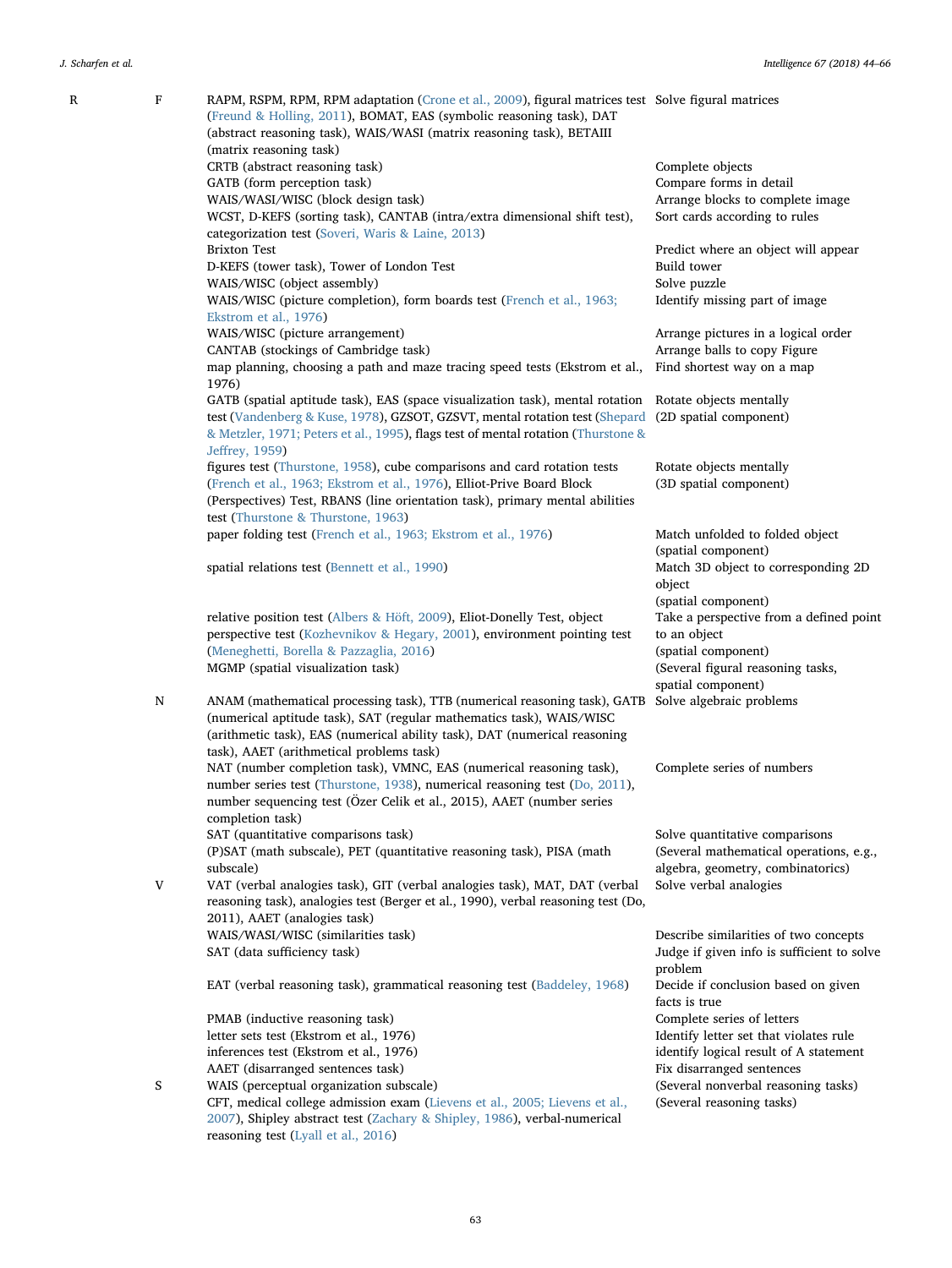#### G S WAIS, WPT, OGIT, LSAT, cognitive ability test [\(Arthur et al., 2010](#page-20-12)), ACT, SweSAT, AH4, TCEE (Several cognitive ability tasks)

Note. PS = processing speed; M = memory; DT = divergent thinking; R = reasoning; G = general intelligence; F = figural; N = numerical; V = verbal; S = several; ACT = American College Test; AAET = Army Alpha Examinations Test; ANAM = Automated Neuropsychological Assessment Metrics; AWMA = Automated Working Memory Assessment; BOMAT = Bochumer Matrizentest; BVMT = Brief Visual Memory Test; CANTAB = Cambridge Neuropsychological Automated Test Battery; CPT = Continuous Performance Test; COWAT = Controlled Oral Word Associations Test; CRTB = Critical Reasoning Test Battery; CFT = Culture Fair Test; D-KEFS = Delis-Kaplan Executive Function System; DAT = Differential Aptitude Test; EAS = Employee Aptitude Survey; GATB = General Aptitude Test Battery; GMCT = Green's Memory and Concentration Test; GIT = Groningen Intelligence Test; GMLT = Groton Maze Learning Test; GZSOT = Guildford-Zimmerman Spatial Orientation Test; GZSVT = Guildford-Zimmerman Spatial Visualization Test; HVLT = Hopkins Verbal Learning Test; ImPACT = Immediate Post-Concussion Assessment and Cognitive Testing; LSAT = Law School Admission Test; MGMP = Middle Grade Mathematics Project; MAT = Miller Analogies Test; NAT = Numerical Aptitude Test; NAI = Nürnberger Altersinventar; OGIS = Otis Group Intelligence Scale; PSAT = Preliminary Scholastic Aptitude Test; PMAB = Primary Mental Abilities Test Battery; PET = Psychometric Entrance Test; PST = Problems Situations Test; RAPM = Raven's Advanced Progressive Matrices Test; RSPM = Raven's Standard Progressive Matrices Test; RPM = Raven's Progressive Matrices; RWT = Regensburger Wortflüssigkeitstest; RBANS = Repeatable Battery for the Assessment of Neuropsychological Status; RAVLT = Rey Auditory Verbal Learning Test; RCFT = Rey Complex Figure Test; RVDLT = Rey Visual Design Learning Test; RBMT = Rivermead Behavioral Memory Test; RFFT = Ruff Figural Fluency Test; S-ILS = Shipley Institute of Living Scale; SweSAT = Swedish Scholastic Aptitude Test; SDMT = Symbol Digit Modalities Test; TTB = Technical Test Battery; TEA = Test of Everyday Attention; TCEE = Thorndike College Entrance Examination; TMT (A + B) = Trail Making Test (Parts A + B); VMNC = Van der Maesen Number Completion; VAT = Verbal Aptitude Test; VLMT = Verbal Learning and Memory Test; VMPT = Verbal Memory Process Test; WAIS = Wechsler Adult Intelligence Scale; WISC = Wechsler Intelligence Scale for Children; WMS = Wechsler Memory Scale; WPT = Wonderlic Personnel Test; W-JTCA = Woodcock-Johnson III test of cognitive abilities.

### Appendix A. Supplementary data

Supplementary data to this article can be found online at [https://doi.org/10.1016/j.intell.2018.01.003.](https://doi.org/10.1016/j.intell.2018.01.003)

### References[⁎](#page-20-39)

- <span id="page-20-7"></span>[\\*Albers, F., & Hoeft, S. \(2009\). Do it again and again. And again - Übungse](http://refhub.elsevier.com/S0160-2896(17)30327-6/rf0005)ffekte bei [einem computergestützten Test zum räumlichen Vorstellungsvermögen \[Do it again](http://refhub.elsevier.com/S0160-2896(17)30327-6/rf0005) and again. And again – Practice eff[ects in a computer-based test of spatial ability\].](http://refhub.elsevier.com/S0160-2896(17)30327-6/rf0005) [Diagnostica, 55](http://refhub.elsevier.com/S0160-2896(17)30327-6/rf0005)(2), 71–83.
- <span id="page-20-6"></span>[\\*Allalouf, A., & Ben-Shakar, G. \(1998\). The e](http://refhub.elsevier.com/S0160-2896(17)30327-6/rf0010)ffect of coaching on the predictive validity of Scholastic Aptitude Tests. [Journal of Educational Management, 35](http://refhub.elsevier.com/S0160-2896(17)30327-6/rf0010)(1), 31–47.
- <span id="page-20-12"></span>[\\*Arthur, W., Jr., Glaze, R. M., Villado, A. J., & Taylor, J. E. \(2010\). The magnitude and](http://refhub.elsevier.com/S0160-2896(17)30327-6/rf0015) [extent of cheating and response distortion e](http://refhub.elsevier.com/S0160-2896(17)30327-6/rf0015)ffects in unproctored internet-based tests of cognitive ability and personality. [International Journal of Selection and Assessment,](http://refhub.elsevier.com/S0160-2896(17)30327-6/rf0015) 18[\(1\), 1](http://refhub.elsevier.com/S0160-2896(17)30327-6/rf0015)–16.
- <span id="page-20-2"></span>[\\*Bartels, C., Wegrzyn, M., Wiedl, A., Ackermann, V., & Ehrenreich, H. \(2010\). Practice](http://refhub.elsevier.com/S0160-2896(17)30327-6/rf0020) eff[ects in healthy adults: A longitudinal study on frequent repetitive cognitive testing.](http://refhub.elsevier.com/S0160-2896(17)30327-6/rf0020) [Neuroscience, 11](http://refhub.elsevier.com/S0160-2896(17)30327-6/rf0020), 118–129.
- <span id="page-20-34"></span>[\\*Broglio, S. P., Ferrara, M. S., Macciocchi, S. N., Baumgartner, T. A., & Elliott, R. \(2007\).](http://refhub.elsevier.com/S0160-2896(17)30327-6/rf0025) [Test-retest reliability of computerized concussion assessment programs.](http://refhub.elsevier.com/S0160-2896(17)30327-6/rf0025) Journal of [Athletic Training, 42](http://refhub.elsevier.com/S0160-2896(17)30327-6/rf0025)(4), 509–514.
- <span id="page-20-28"></span>\*Buschkühl, M. (2007). [Arbeitsgedächtnistraining: Untersuchungen mit jungen und älteren](http://refhub.elsevier.com/S0160-2896(17)30327-6/rf0030) [Erwachsenen \[Working Memory Training: Studies with Young and Older Adults\].](http://refhub.elsevier.com/S0160-2896(17)30327-6/rf0030) Doctoral [dissertationUniversität Bern.](http://refhub.elsevier.com/S0160-2896(17)30327-6/rf0030)
- <span id="page-20-35"></span>\*Colom, R., Quiroga, M.Á., Solana, A. B., Burgaleta, M., Román, F. J., Privado, J., [Karama, S. \(2012\). Structural changes after videogame practice related to a brain](http://refhub.elsevier.com/S0160-2896(17)30327-6/rf0035) [network associated with intelligence.](http://refhub.elsevier.com/S0160-2896(17)30327-6/rf0035) Intelligence, 40, 479–489.
- <span id="page-20-9"></span>[\\*Dunlop, P. D., Morrison, D. L., & Cordery, J. L. \(2011\). Investigating retesting e](http://refhub.elsevier.com/S0160-2896(17)30327-6/rf0040)ffects in a personnel selection context. [International Journal of Selection and Assessment, 19](http://refhub.elsevier.com/S0160-2896(17)30327-6/rf0040)(2), 217–[221](http://refhub.elsevier.com/S0160-2896(17)30327-6/rf0040).
- <span id="page-20-20"></span>[\\*Enge, S., Behnke, A., Fleischhauer, M., Küttler, L., Kliegel, M., & Strobel, A. \(2014\). No](http://refhub.elsevier.com/S0160-2896(17)30327-6/rf0045) [evidence for true training and transfer e](http://refhub.elsevier.com/S0160-2896(17)30327-6/rf0045)ffects after inhibitory control training in young healthy adults. [Journal of Experimental Psychology: Learning, Memory, and](http://refhub.elsevier.com/S0160-2896(17)30327-6/rf0045) [Cognition, 40](http://refhub.elsevier.com/S0160-2896(17)30327-6/rf0045)(4), 987–1001.
- <span id="page-20-30"></span>[\\*Freund, P. A., & Holling, H. \(2011\). How to get really smart: Modeling retest and](http://refhub.elsevier.com/S0160-2896(17)30327-6/rf0050) training eff[ects in ability testing using computer-generated](http://refhub.elsevier.com/S0160-2896(17)30327-6/rf0050) figural matrix items. [Intelligence, 39](http://refhub.elsevier.com/S0160-2896(17)30327-6/rf0050)(4), 233–243.
- <span id="page-20-14"></span>[\\*Lo, A. Y., Humphreys, M., Byrne, G. J., & Pachana, N. A. \(2012\). Test-Retest reliability](http://refhub.elsevier.com/S0160-2896(17)30327-6/rf0055) and practice eff[ects of the Wechsler Memory Scale-III.](http://refhub.elsevier.com/S0160-2896(17)30327-6/rf0055) Journal of Neuropsychology, 6(2), [212](http://refhub.elsevier.com/S0160-2896(17)30327-6/rf0055)–231.
- <span id="page-20-18"></span>[\\*Randall, J. G., Villado, A. J., & Zimmer, C. U. \(2016\). Is retest bias biased? Examining](http://refhub.elsevier.com/S0160-2896(17)30327-6/rf0060) race and sex differences in retest performance. [Journal of Personnel Psychology, 15](http://refhub.elsevier.com/S0160-2896(17)30327-6/rf0060)(2), 45–[54](http://refhub.elsevier.com/S0160-2896(17)30327-6/rf0060).
- <span id="page-20-5"></span>[\\*Reeve, C. L., & Lam, H. \(2005\). The psychometric paradox of practice e](http://refhub.elsevier.com/S0160-2896(17)30327-6/rf0065)ffects due to [retesting: Measurement invariance and stable ability estimates in the face of observed](http://refhub.elsevier.com/S0160-2896(17)30327-6/rf0065) score changes. [Intelligence, 33](http://refhub.elsevier.com/S0160-2896(17)30327-6/rf0065), 535–549.
- <span id="page-20-33"></span>[\\*Robinson, S. J., Leach, J., Owen-Lych, P. J., & Sünram-Lea, S. I. \(2013\). Stress reactivity](http://refhub.elsevier.com/S0160-2896(17)30327-6/rf0070) [and cognitive performance in a simulated](http://refhub.elsevier.com/S0160-2896(17)30327-6/rf0070) firefighting emergency. Aviation, Space, and [Environmental Medicine, 84](http://refhub.elsevier.com/S0160-2896(17)30327-6/rf0070)(6), 592–599.
- <span id="page-20-3"></span>\*Villado, A. J., Randall, J. G., & Zimmer, C. U. (2016). The effect of method characteristic on retest score gains and criterion-related validity. Journal of Business and Psychology, 31, 233–248. <http://dx.doi.org/10.1007/s10869-015-9408-7>.
- <span id="page-20-19"></span>Ackerman, P. L. (1987). Individual diff[erences in skill learning: An integration of psy](http://refhub.elsevier.com/S0160-2896(17)30327-6/rf0080)[chometric and information processing perspectives.](http://refhub.elsevier.com/S0160-2896(17)30327-6/rf0080) Psychological Bulletin, 102(1), 3–[27](http://refhub.elsevier.com/S0160-2896(17)30327-6/rf0080).
- <span id="page-20-4"></span>[Anastasi, A. \(1981\). Coaching, test sophistication, and developed abilities.](http://refhub.elsevier.com/S0160-2896(17)30327-6/rf0085) American [Psychologist, 36](http://refhub.elsevier.com/S0160-2896(17)30327-6/rf0085)(10), 1086–1093.
- <span id="page-20-17"></span>[Arendasy, M. E., & Sommer, M. \(2013\). Quantitative di](http://refhub.elsevier.com/S0160-2896(17)30327-6/rf0090)fferences in retest effects across diff[erent methods used to construct alternate test forms.](http://refhub.elsevier.com/S0160-2896(17)30327-6/rf0090) Intelligence, 41, 181–192.
- <span id="page-20-0"></span>[Arendasy, M. E., & Sommer, M. \(2017\). Reducing the e](http://refhub.elsevier.com/S0160-2896(17)30327-6/rf0095)ffect size of the retest effect: Examining diff[erent approaches.](http://refhub.elsevier.com/S0160-2896(17)30327-6/rf0095) Intelligence, 62, 89–98.
- <span id="page-20-21"></span>[Au, J., Sheehan, E., Tsai, N., Duncan, G. J., Buschkühl, M., & Jaeggi, S. M. \(2015\).](http://refhub.elsevier.com/S0160-2896(17)30327-6/rf0100) Improving fl[uid intelligence with training on working memory: A meta-analysis.](http://refhub.elsevier.com/S0160-2896(17)30327-6/rf0100) [Psychonomic Bulletin & Review, 22](http://refhub.elsevier.com/S0160-2896(17)30327-6/rf0100)(2), 366–377.
- <span id="page-20-38"></span>[Baddeley, A. D. \(1968\). A three-minute reasoning test based on grammatical transfor](http://refhub.elsevier.com/S0160-2896(17)30327-6/rf5200)mation. [Psychonomic](http://refhub.elsevier.com/S0160-2896(17)30327-6/rf5200) Science, 10, 341–342.
- [Ball, K., Edwards, J. D., & Ross, L. A. \(2007\). Impact of speed of processing training on](http://refhub.elsevier.com/S0160-2896(17)30327-6/rf0105) cognitive and everyday functions. [Journals of Gerontology: Series B, 62B](http://refhub.elsevier.com/S0160-2896(17)30327-6/rf0105)(I), 19–31.
- <span id="page-20-23"></span>[Becker, B. J. \(1988\). Synthesizing standardized mean-change measures.](http://refhub.elsevier.com/S0160-2896(17)30327-6/rf0110) British Journal of [Mathematical and Statistical Psychology, 41](http://refhub.elsevier.com/S0160-2896(17)30327-6/rf0110)(2), 257–278.
- [Becker, B. J. \(1990\). Coaching for the Scholastic Aptitude Test: Further synthesis and](http://refhub.elsevier.com/S0160-2896(17)30327-6/rf0115) appraisal. [Review of Educational Research, 60](http://refhub.elsevier.com/S0160-2896(17)30327-6/rf0115)(3), 373–417.
- <span id="page-20-31"></span>[Benedict, R. H. B., & Zgaljardic, D. J. \(1998\). Practice e](http://refhub.elsevier.com/S0160-2896(17)30327-6/rf0120)ffects during repeated adminis[tration of memory tests with and without alternate forms.](http://refhub.elsevier.com/S0160-2896(17)30327-6/rf0120) Journal of Clinical and [Experimental Neuropsychology, 20](http://refhub.elsevier.com/S0160-2896(17)30327-6/rf0120)(3), 339–352.
- <span id="page-20-27"></span>[Bennett, G. K., Seashore, H. G., & Wesman, A. G. \(1990\).](http://refhub.elsevier.com/S0160-2896(17)30327-6/rf0125) Differential Aptitude Tests, Levels 1 and 2, Forms C and D. [San Antonio, USA: The Psychological Corporation](http://refhub.elsevier.com/S0160-2896(17)30327-6/rf0125).
- <span id="page-20-37"></span>[Benton, A. L., & Hamsher, K. \(1976\).](http://refhub.elsevier.com/S0160-2896(17)30327-6/rf5100) Multilingual aphasia examination. Iowa City: AJA.
- <span id="page-20-8"></span>[Bors, D. A. \(1993\). The factor-analytic approach to intelligence is alive and well: A review](http://refhub.elsevier.com/S0160-2896(17)30327-6/rf0130) [of Carroll, J. B. \(1993\). Human cognitive abilities: A survey of factor-analytic studies.](http://refhub.elsevier.com/S0160-2896(17)30327-6/rf0130) [Canadian Journal of Experimental Psychology, 47](http://refhub.elsevier.com/S0160-2896(17)30327-6/rf0130)(4), 763–766.
- <span id="page-20-16"></span>[Braver, T. S., & Barch, D. M. \(2002\). A theory of cognitive control, aging cognition, and](http://refhub.elsevier.com/S0160-2896(17)30327-6/rf0135) neuromodulation. [Neuroscience & Behavioral Reviews, 26](http://refhub.elsevier.com/S0160-2896(17)30327-6/rf0135)(7), 809–817.
- <span id="page-20-25"></span>[Bryk, A. S., & Raudenbush, S. W. \(1988\). Toward a more appropriate conceptualization of](http://refhub.elsevier.com/S0160-2896(17)30327-6/rf0140) research on school eff[ects: A three level hierarchichal linear model.](http://refhub.elsevier.com/S0160-2896(17)30327-6/rf0140) American Journal [of Education, 97](http://refhub.elsevier.com/S0160-2896(17)30327-6/rf0140)(1), 65–108.
- <span id="page-20-11"></span>[Buehner, M., Krumm, S., & Pick, M. \(2005\). Reasoning = working memory](http://refhub.elsevier.com/S0160-2896(17)30327-6/rf0145)  $\neq$  attention. [Intelligence, 33](http://refhub.elsevier.com/S0160-2896(17)30327-6/rf0145)(3), 251–272.
- <span id="page-20-1"></span>[Calamia, M., Markon, K., & Tranel, D. \(2012\). Scoring higher the second time around:](http://refhub.elsevier.com/S0160-2896(17)30327-6/rf0150) Meta-analyses of practice eff[ects in neuropsychological assessment.](http://refhub.elsevier.com/S0160-2896(17)30327-6/rf0150) The Clinical [Neuropsychologist, 26](http://refhub.elsevier.com/S0160-2896(17)30327-6/rf0150)(4), 543–570.
- <span id="page-20-24"></span>Calamia, M., Markon, K., & Tranel, D. (2013). The robust reliability of neuropsychological measures: Meta-analysis of test-retest correlations. The Clinical Neuropsychologist, 27(7), 1077–1105. [http://dx.doi.org/10.1080/13854046.2013.809795.](http://dx.doi.org/10.1080/13854046.2013.809795)
- <span id="page-20-10"></span>[Carpenter, P. A., Just, M. A., & Shell, P. \(1990\). What one intelligence test measures: A](http://refhub.elsevier.com/S0160-2896(17)30327-6/rf0160) [theoretical account of the processing in the Raven Progressive Matrices Test.](http://refhub.elsevier.com/S0160-2896(17)30327-6/rf0160) [Psychological](http://refhub.elsevier.com/S0160-2896(17)30327-6/rf0160) Review, 97(3), 404–431.
- <span id="page-20-29"></span>Carroll, J. B. (1993). [Human cognitive abilities: A survey of factor analytic studies.](http://refhub.elsevier.com/S0160-2896(17)30327-6/rf0165) New York: [Cambridge University Press.](http://refhub.elsevier.com/S0160-2896(17)30327-6/rf0165)
- <span id="page-20-15"></span>Cattell, R. B. (1987). [Intelligence: Its structure, growth and action.](http://refhub.elsevier.com/S0160-2896(17)30327-6/rf0170) Amsterdam: North-[Holland](http://refhub.elsevier.com/S0160-2896(17)30327-6/rf0170).
- <span id="page-20-32"></span>[Childers, T. L., & Viswanathan, M. \(2000\). Representation of numerical and verbal pro](http://refhub.elsevier.com/S0160-2896(17)30327-6/rf0175)[duct information in consumer memory.](http://refhub.elsevier.com/S0160-2896(17)30327-6/rf0175) Journal of Business Research, 47, 109–120.
- <span id="page-20-13"></span>Cook, T. D., & Campbell, D. T. (1979). [Quasi-experimentation: Design and analysis issues for](http://refhub.elsevier.com/S0160-2896(17)30327-6/rf0185) field settings. [Boston: Houghton Mi](http://refhub.elsevier.com/S0160-2896(17)30327-6/rf0185)fflin.
- <span id="page-20-26"></span>[Cooper, H., Hedges, L. V., & Valentine, J. C. \(Eds.\). \(2009\).](http://refhub.elsevier.com/S0160-2896(17)30327-6/rf0190) The handbook of research synthesis and meta-analysis[\(2nd ed.\). New York: Russell Sage Foundation.](http://refhub.elsevier.com/S0160-2896(17)30327-6/rf0190)
- <span id="page-20-22"></span>Cooper, H. M. (2017). [Research Synthesis and meta-analysis: A Step-by-Step Approach](http://refhub.elsevier.com/S0160-2896(17)30327-6/rf0195) (5th [ed.\). Sage](http://refhub.elsevier.com/S0160-2896(17)30327-6/rf0195).
- <span id="page-20-36"></span>[Cowan, N., Elliot, E. M., Saults, J. S., Morey, C. C., Mattox, S., ... Conway, A. R. A. \(2005\).](http://refhub.elsevier.com/S0160-2896(17)30327-6/rf5055) [On the capacity of attention: Its estimation and its role in working memory and](http://refhub.elsevier.com/S0160-2896(17)30327-6/rf5055) cognitive aptitudes. [Cognitive Psychology, 51](http://refhub.elsevier.com/S0160-2896(17)30327-6/rf5055), 42–100.

<span id="page-20-39"></span><sup>⁎</sup> References marked with an asterisk are studies included in the meta-analysis discussed in the text. For a complete list of included studies, see Online Supplement 2.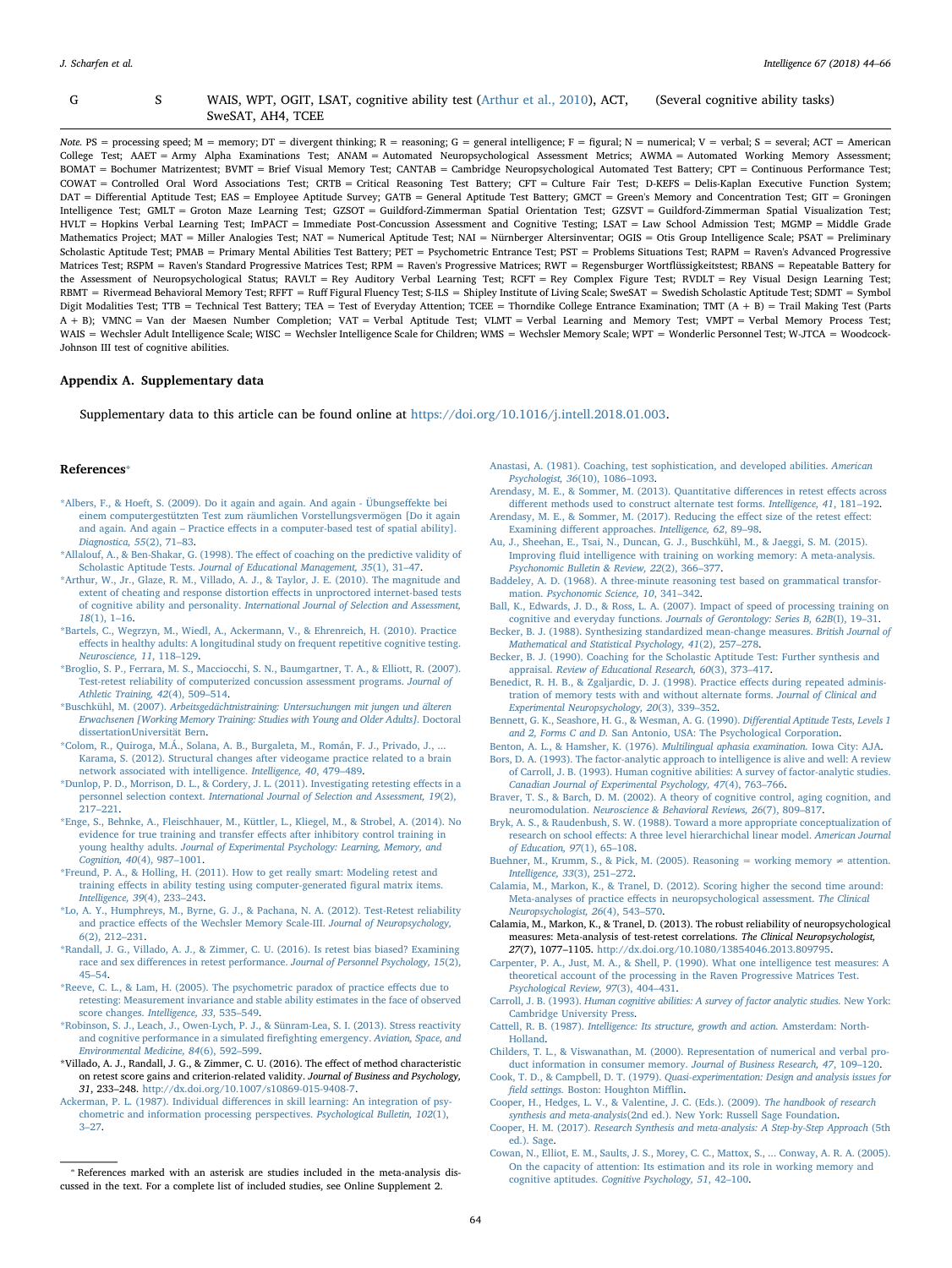<span id="page-21-29"></span>[Coyle, T. R. \(2005\). Test-retest changes on scholastic aptitude tests are not related to g.](http://refhub.elsevier.com/S0160-2896(17)30327-6/rf0200) [Intelligence, 34](http://refhub.elsevier.com/S0160-2896(17)30327-6/rf0200), 15–27.

- <span id="page-21-45"></span>Crone, E. A., Wendelken, C., Van Leijenhorst, L., Honomichl, R. D., Christoff, K., & Bunge, S. A. (2009). Neurocognitive development of relational reasoning. Developmental Science, 12, 55-66. [http://dx.doi.org/10.1111/j.1467-7687.2008.00743.x.](http://dx.doi.org/10.1111/j.1467-7687.2008.00743.x)
- <span id="page-21-42"></span>[\\*Dahlin, E., Nyberg, L., Baeckman, L., & Stigsdotter Neely, A. \(2008\). Plasticity of ex](http://refhub.elsevier.com/S0160-2896(17)30327-6/rf5070)[ecutive functioning in young and older adults: Immediate training gains, transfer, and](http://refhub.elsevier.com/S0160-2896(17)30327-6/rf5070) long-term maintenance. [Psychology and Aging, 23](http://refhub.elsevier.com/S0160-2896(17)30327-6/rf5070)(4), 720–730.
- [DerSimonian, R., & Laird, N. M. \(1983\). Evaluating the e](http://refhub.elsevier.com/S0160-2896(17)30327-6/rf0205)ffect of coaching on SAT scores: A meta-analysis. [Harvard Educational Review, 53](http://refhub.elsevier.com/S0160-2896(17)30327-6/rf0205)(1), 1–15.
- <span id="page-21-48"></span>\*Do, B.-R. (2011). [Test coaching on assessments of cognitive constructs.](http://refhub.elsevier.com/S0160-2896(17)30327-6/rf5170) University of Illinois: [Unpublished doctoral dissertation.](http://refhub.elsevier.com/S0160-2896(17)30327-6/rf5170)
- <span id="page-21-3"></span>[Donner, Y., & Hardy, J. L. \(2015\). Piecewise power laws in individual learning curves.](http://refhub.elsevier.com/S0160-2896(17)30327-6/rf0210) [Psychonomic Bulletin & Review, 22](http://refhub.elsevier.com/S0160-2896(17)30327-6/rf0210), 1308–1319.
- <span id="page-21-18"></span>[\\*van Eersel, M. E. A., Joosten, H., Koerts, J., Gansevoort, R. T., Slaets, J. P. J., & Izaks, G.](http://refhub.elsevier.com/S0160-2896(17)30327-6/rf0215) [J. \(2015\). A longitudinal study of performance on the Ru](http://refhub.elsevier.com/S0160-2896(17)30327-6/rf0215)ff Figural Fluency Test in [persons aged 35 years or older.](http://refhub.elsevier.com/S0160-2896(17)30327-6/rf0215) PLoS One, 10(3), 1–14.
- [Ekstrom, R. B., French, J. W., Harman, H. H., & Dermen, D. \(1976\).](http://refhub.elsevier.com/S0160-2896(17)30327-6/rf5120) Manual for kit of factor-referenced cognitive tests. [Princeton, NJ: Educational Testing Service.](http://refhub.elsevier.com/S0160-2896(17)30327-6/rf5120)
- <span id="page-21-38"></span>Erickson, K. I., Voss, M. W., Prakash, R. S., Basak, C., Szabo, A., ... Kramer, A. F. (2011). Exercise training increases size of hippocampus and improvesmemory. Proceedings of the National Academy of Sciences, 108, 3017-3022. [http://dx.doi.org/10.1073/pnas.](http://dx.doi.org/10.1073/pnas.1015950108) [1015950108](http://dx.doi.org/10.1073/pnas.1015950108).
- <span id="page-21-34"></span>[Eriksen, B. A., & Eriksen, C. W. \(1974\). E](http://refhub.elsevier.com/S0160-2896(17)30327-6/rf5015)ffects of noise letters upon the identification of a [target letter in a nonsearch task.](http://refhub.elsevier.com/S0160-2896(17)30327-6/rf5015) Perception & Psychophysics, 16(1), 143–149.
- <span id="page-21-8"></span>[Eysenck, M. W., Derakshan, N., Santos, R., & Calvo, M. G. \(2007\). Anxiety and cognitive](http://refhub.elsevier.com/S0160-2896(17)30327-6/rf0220) [performance: Attentional control theory.](http://refhub.elsevier.com/S0160-2896(17)30327-6/rf0220) Emotion, 7(2), 336–353.
- <span id="page-21-41"></span>[Flanagan, J. C., Dailey, J. T., Shaycoft, M. F., Gorham, W. A., Orr, D. B., & Goldberg, I.](http://refhub.elsevier.com/S0160-2896(17)30327-6/rf5065) (1962). [Design for a study of American youth.](http://refhub.elsevier.com/S0160-2896(17)30327-6/rf5065) Boston: Houghton Mifflin.
- <span id="page-21-35"></span>[French, J. W., Ekstrom, R. B., & Price, L. A. \(1963\).](http://refhub.elsevier.com/S0160-2896(17)30327-6/rf5025) Kif of reference tests for cognitive factors. [Princeton, NJ: Educational Testing Service.](http://refhub.elsevier.com/S0160-2896(17)30327-6/rf5025)
- [Gibbons, R. D., Hedeker, D. R., & Davis, J. M. \(1993\). Estimation of e](http://refhub.elsevier.com/S0160-2896(17)30327-6/rf0225)ffect size from a [series of experiment involving paired comparisons.](http://refhub.elsevier.com/S0160-2896(17)30327-6/rf0225) Journal of Educational Statistics, 18[\(3\), 271](http://refhub.elsevier.com/S0160-2896(17)30327-6/rf0225)–279.
- <span id="page-21-43"></span>\*Gil-Gouveia, R., Oliveira, A. G., & Martins, I. P. (2015). Sequential brief neuropsychological evaluation of migraineurs is identical to controls. Acta Neurologica Scandivica. <http://dx.doi.org/10.1111/ane.12530>.
- [Grissom, N., & Bhatnagar, S. \(2009\). Habituation to repeated stress: Get used to it.](http://refhub.elsevier.com/S0160-2896(17)30327-6/rf0230) [Neurobiology of Learning and Memory, 92](http://refhub.elsevier.com/S0160-2896(17)30327-6/rf0230)(2), 215–224.
- [Guthke, J., & Beckmann, J. \(2001\). Intelligenz als](http://refhub.elsevier.com/S0160-2896(17)30327-6/rf0235) "Lernfähigkeit" Lerntests als [Alternative zum herkömmlichen Intelligenztest \[Intelligence as](http://refhub.elsevier.com/S0160-2896(17)30327-6/rf0235) "learning ability" - [Study Tests as an Alternative for Common Intelligence Tests\]. In E. Stern, & J. Guthke](http://refhub.elsevier.com/S0160-2896(17)30327-6/rf0235) (Eds.). [Perspektiven der Intelligenzforschung](http://refhub.elsevier.com/S0160-2896(17)30327-6/rf0235). Lengerich: Pabst Publisher. [Halford, G. S., Cowan, N., & Andrews, G. \(2007\). Separating cognitive capacity from](http://refhub.elsevier.com/S0160-2896(17)30327-6/rf0240)
- <span id="page-21-20"></span>knowledge: A new hypothesis. [Trends in Cognition and Science, 11](http://refhub.elsevier.com/S0160-2896(17)30327-6/rf0240)(6), 236–242.
- <span id="page-21-17"></span>[Hasegawa, H. \(1997\). On the relationship between recognition memory of items and test](http://refhub.elsevier.com/S0160-2896(17)30327-6/rf0245)retest effect. [The Japanese Journal of Psychology, 68](http://refhub.elsevier.com/S0160-2896(17)30327-6/rf0245)(5), 417–422.
- <span id="page-21-2"></span>[Hausknecht, J. P., Halpert, J. A., Di Paolo, N. T., & Moriarty Gerrard, M. O. \(2007\).](http://refhub.elsevier.com/S0160-2896(17)30327-6/rf0250) [Retesting in selection: A meta-analysis of coaching and practice e](http://refhub.elsevier.com/S0160-2896(17)30327-6/rf0250)ffects for tests of cognitive ability. [Journal of Applied Psychology, 92](http://refhub.elsevier.com/S0160-2896(17)30327-6/rf0250)(2), 373–385.
- <span id="page-21-7"></span>[Hausknecht, J. P., Trevor, C. O., & Farr, J. L. \(2002\). Retaking ability tests in a selection](http://refhub.elsevier.com/S0160-2896(17)30327-6/rf0255) setting: Implications for practice eff[ects, training performance, and turnover.](http://refhub.elsevier.com/S0160-2896(17)30327-6/rf0255) Journal [of Applied Psychology, 87](http://refhub.elsevier.com/S0160-2896(17)30327-6/rf0255)(2), 243–254.
- <span id="page-21-14"></span>[Hayes, T. R., Petrov, A. A., & Sederberg, P. B. \(2015\). Do we really become smarter when](http://refhub.elsevier.com/S0160-2896(17)30327-6/rf0260) our fl[uid-intelligence test scores improve?](http://refhub.elsevier.com/S0160-2896(17)30327-6/rf0260) Intelligence, 48, 1–14.
- <span id="page-21-25"></span>[Hedges, L. V., Tipton, E., & Johnson, M. C. \(2010\). Robust variance estimation in meta](http://refhub.elsevier.com/S0160-2896(17)30327-6/rf0265)regression with dependent effect size estimates. [Research Synthesis Methods, 1](http://refhub.elsevier.com/S0160-2896(17)30327-6/rf0265), 39–65.
- [Holland, B. S., & DiPonzio Copenhaver, M. \(1988\). Improved Bonferroni-type multiple](http://refhub.elsevier.com/S0160-2896(17)30327-6/rf0270) testing procedures. [Psychological Bulletin, 104](http://refhub.elsevier.com/S0160-2896(17)30327-6/rf0270)(1), 145–149.
- Holling, H., Preckel, F., & Vock, M. (2004). [Intelligenzdiagnostik \[Diagnosing Intelligence\].](http://refhub.elsevier.com/S0160-2896(17)30327-6/rf0275) [Göttingen: Hogrefe.](http://refhub.elsevier.com/S0160-2896(17)30327-6/rf0275)
- <span id="page-21-26"></span>[Holm \(1979\). A simple sequentially rejective multiple test procedure.](http://refhub.elsevier.com/S0160-2896(17)30327-6/rf0280) Scandinavian [Journal of Statistics, 6](http://refhub.elsevier.com/S0160-2896(17)30327-6/rf0280)(2), 65–70.
- <span id="page-21-30"></span>Huber, O. (1980). The infl[uence of some task variables on cognitive operations in an](http://refhub.elsevier.com/S0160-2896(17)30327-6/rf0285) [information-processing decision model.](http://refhub.elsevier.com/S0160-2896(17)30327-6/rf0285) Acta Psychologica, 45, 187–196.
- [Hülsheger, U. R., Maier, G. W., & Stumpp, T. \(2007\). Validity of general mental ability for](http://refhub.elsevier.com/S0160-2896(17)30327-6/rf0290) [the prediction of job performance and training success in Germany: A meta-analysis.](http://refhub.elsevier.com/S0160-2896(17)30327-6/rf0290) [International Journal of Selection and Assessment, 15](http://refhub.elsevier.com/S0160-2896(17)30327-6/rf0290)(1), 3–18.
- <span id="page-21-23"></span>Hunter, J. E., & Schmidt, F. L. (2004). [Methods of meta-analysis: Correcting error and bias in](http://refhub.elsevier.com/S0160-2896(17)30327-6/rf0295) research findings [\(2nd ed.\). Thousand Oaks, CA: Sage](http://refhub.elsevier.com/S0160-2896(17)30327-6/rf0295).
- <span id="page-21-24"></span>[Ishak, K. J., Platt, R. W., Joseph, L., Hanley, J. A., & Caro, J. J. \(2007\). Meta-analysis of](http://refhub.elsevier.com/S0160-2896(17)30327-6/rf0300) [longitudinal studies.](http://refhub.elsevier.com/S0160-2896(17)30327-6/rf0300) Clinical Trials, 4, 525–539.
- <span id="page-21-33"></span>[\\*Iuliano, E., di Cagno, A., Aquino, G., Fiorilli, G., Mignogna, P., Calcagno, G., & Di](http://refhub.elsevier.com/S0160-2896(17)30327-6/rf5005) Costanzo, A. (2015). Effects of diff[erent types of physical activity on the cognitive](http://refhub.elsevier.com/S0160-2896(17)30327-6/rf5005) [functions and attention in older people: A randomized controlled study.](http://refhub.elsevier.com/S0160-2896(17)30327-6/rf5005) Experimental [Gerontology, 70](http://refhub.elsevier.com/S0160-2896(17)30327-6/rf5005), 105–110.
- [Jaber, M. Y., & Glock, C. H. \(2013\). A learning curve for tasks with cognitive and motor](http://refhub.elsevier.com/S0160-2896(17)30327-6/rf0305) elements. [Computers & Industrial Engineering, 64](http://refhub.elsevier.com/S0160-2896(17)30327-6/rf0305)(3), 866–871.
- <span id="page-21-5"></span>Jäger, A. O. (1982). Mehrmodale Klassifi[kation von Intelligenzleistungen: Experimentell](http://refhub.elsevier.com/S0160-2896(17)30327-6/rf0310) [kontrollierte Weiterentwicklung eines deskriptiven Intelligenzstrukturmodells.](http://refhub.elsevier.com/S0160-2896(17)30327-6/rf0310) [Translation of multimodal classifi[cation of intelligence test performance:](http://refhub.elsevier.com/S0160-2896(17)30327-6/rf0310) [Experimentally controlled development of a descriptive intelligence structure](http://refhub.elsevier.com/S0160-2896(17)30327-6/rf0310) model.]. [Diagnostica, 28](http://refhub.elsevier.com/S0160-2896(17)30327-6/rf0310)(3), 195–225.
- [Karch, D., Albers, L., Renner, G., Lichtenauer, N., & von Kries, R. \(2013\). The e](http://refhub.elsevier.com/S0160-2896(17)30327-6/rf0315)fficacy of [cognitive training programs in children and adolescence: A meta-analysis.](http://refhub.elsevier.com/S0160-2896(17)30327-6/rf0315) Deutsches [Aerzteblatt International, 110](http://refhub.elsevier.com/S0160-2896(17)30327-6/rf0315)(39), 643–652.
- [Kelly, M., Loughrey, D., Lawlor, B. A., Robertson, I. H., Walsh, C., & Brennan, S. \(2014\).](http://refhub.elsevier.com/S0160-2896(17)30327-6/rf0320) [The impact of cognitive training and mental stimulation on cognitive and everyday](http://refhub.elsevier.com/S0160-2896(17)30327-6/rf0320) [functioning of healthy older adults: A systematic review and meta-analysis.](http://refhub.elsevier.com/S0160-2896(17)30327-6/rf0320) Ageing [Research Reviews, 15](http://refhub.elsevier.com/S0160-2896(17)30327-6/rf0320), 28–43.
- [Klauer, K. J. \(2014\). Training des induktiven Denkens](http://refhub.elsevier.com/S0160-2896(17)30327-6/rf0325) Fortschreibung der Metaanalyse von 2008 [Training inductive reasoning – [update on the meta-analysis from 2008\].](http://refhub.elsevier.com/S0160-2896(17)30327-6/rf0325) [Zeitschrift für Pädagogische Psychologie, 28](http://refhub.elsevier.com/S0160-2896(17)30327-6/rf0325)(1–2), 5–19.
- [Klauer, K. J., & Phye, G. D. \(2008\). Inductive reasoning: A training approach.](http://refhub.elsevier.com/S0160-2896(17)30327-6/rf0330) Review of [Educational Research, 78](http://refhub.elsevier.com/S0160-2896(17)30327-6/rf0330)(1), 85–123.
- Konstantopoulos, S. (2011). Fixed eff[ects and variance components estimation in three](http://refhub.elsevier.com/S0160-2896(17)30327-6/rf0335)level meta-analysis. [Research Synthesis Methods, 17](http://refhub.elsevier.com/S0160-2896(17)30327-6/rf0335), 279–301.
- <span id="page-21-46"></span>Kozhevnikov, M., & Hegarty, M. (2001). A dissociation between object manipulation spatial ability and spatial orientation ability. Memory & Cognition, 29, 745–756. <http://dx.doi.org/10.3758/BF03200477>.
- <span id="page-21-15"></span>[Kubinger, K. D., & Jäger, R. S. \(2003\).](http://refhub.elsevier.com/S0160-2896(17)30327-6/rf0340) Schlüsselbegriffe der Psychologischen Diagnostik [Key [Concepts of Psychological Diagnosis\].](http://refhub.elsevier.com/S0160-2896(17)30327-6/rf0340) Beltz: Weinheim.
- <span id="page-21-1"></span>[Kulik, J. A., Kulik, C.-L. C., & Bangert, R. L. \(1984\). E](http://refhub.elsevier.com/S0160-2896(17)30327-6/rf0345)ffects of practice on aptitude and achievement test scores. [American Educational Research Journal, 21](http://refhub.elsevier.com/S0160-2896(17)30327-6/rf0345)(2), 435–447.
- [Kyllonen, P. C., & Christal, R. E. \(1990\). Reasoning ability is \(littler more than\) working](http://refhub.elsevier.com/S0160-2896(17)30327-6/rf0350) [memory capacity?!.](http://refhub.elsevier.com/S0160-2896(17)30327-6/rf0350) Intelligence, 14(4), 389-433.
- <span id="page-21-9"></span>[Lader, M. H., & Wing, L. \(1964\). Habituation of the psycho-galvanic re](http://refhub.elsevier.com/S0160-2896(17)30327-6/rf0355)flex in patients [with anxiety states and in normal subjects.](http://refhub.elsevier.com/S0160-2896(17)30327-6/rf0355) Journal of Neurology, Neurosurgery & [Psychiatry, 27](http://refhub.elsevier.com/S0160-2896(17)30327-6/rf0355)(3), 210–218.
- [Lampit, A., Hallock, H., & Valenzuela, M. \(2014\). Computerized cognitive training in](http://refhub.elsevier.com/S0160-2896(17)30327-6/rf0360) [cognitive healthy older adults: A systematic review and meta-analysis of e](http://refhub.elsevier.com/S0160-2896(17)30327-6/rf0360)ffect modifiers. [PLoS Medicine, 11](http://refhub.elsevier.com/S0160-2896(17)30327-6/rf0360)(11), 1–18.
- <span id="page-21-19"></span>[Lane, R. G., Penn, N. E., & Fischer, R. F. \(1966\). Miller Analogies Test: A note on per](http://refhub.elsevier.com/S0160-2896(17)30327-6/rf0365)missive retesting. [Journal of Applied Psychology, 50](http://refhub.elsevier.com/S0160-2896(17)30327-6/rf0365)(5), 409–411.
- [\\*Langenecker, S. A., Zubieta, J.-K., Young, E. A., Akil, H., & Nielson, K. A. \(2007\). A task](http://refhub.elsevier.com/S0160-2896(17)30327-6/rf5010) [to manipulate attentional load, set-shifting, and inhibitory control: Convergent va](http://refhub.elsevier.com/S0160-2896(17)30327-6/rf5010)[lidity and test-retest reliability of the Parametric Go/No-Go Test.](http://refhub.elsevier.com/S0160-2896(17)30327-6/rf5010) Journal of Clinical [and Experimental Neuropsychology, 29](http://refhub.elsevier.com/S0160-2896(17)30327-6/rf5010)(8), 842–853.
- <span id="page-21-31"></span>[\\*Lievens, F., Buyse, T., & Sackett, P. R. \(2005\). Retest e](http://refhub.elsevier.com/S0160-2896(17)30327-6/rf0370)ffects in operational selection [settings: Development and test of a framework.](http://refhub.elsevier.com/S0160-2896(17)30327-6/rf0370) Personnel Psychology, 58, 981–1007.

<span id="page-21-4"></span>[\\*Lievens, F., Reeve, C. L., & Heggestad, E. D. \(2007\). An examination of psychometric bias](http://refhub.elsevier.com/S0160-2896(17)30327-6/rf0375) [due to retesting on cognitive ability tests in selection settings.](http://refhub.elsevier.com/S0160-2896(17)30327-6/rf0375) Journal of Applied [Psychology, 92](http://refhub.elsevier.com/S0160-2896(17)30327-6/rf0375)(6), 1672–1682.

- <span id="page-21-39"></span>Luck, S. J., & Vogel, E. K. (1997). The capacity of visual working memory for features and conjunctions. Nature, 390, 279–281. [http://dx.doi.org/10.1038/36846.](http://dx.doi.org/10.1038/36846)
- <span id="page-21-37"></span>\*Lyall, S. M., Cullen, B., Allerhand, M., Smith, D. J., Mackay, D., Evans, J., ... Pell, J. P. (2016). Cognitive test scores in UK Biobank: Data reduction in 480,416 participants and longitudinal stability in 20,346 participants. Plos One, 11(4), e0154222. [http://](http://dx.doi.org/10.1371/journal.pone.0154222) [dx.doi.org/10.1371/journal.pone.0154222.](http://dx.doi.org/10.1371/journal.pone.0154222)
- <span id="page-21-16"></span>Maerlender, A. C., Masterson, C. J., James, T. D., Beckwith, J., & Brolinson, P. G. (2016). Test-retest, retest, and retest: Growth curve models of repeat testing with Immediate Post-Concussion Assessment and Cognitive Testing (ImPACT). Journal of Clinical and Experimental Neuropsychology. <http://dx.doi.org/10.1080/13803395.2016.1168781>.
- <span id="page-21-10"></span>[Matton, N., Vautier, S., & Raufaste, É. \(2009\). Situational e](http://refhub.elsevier.com/S0160-2896(17)30327-6/rf0385)ffects may account for gain [scores in cognitive ability testing: A longitudinal SEM approach.](http://refhub.elsevier.com/S0160-2896(17)30327-6/rf0385) Intelligence, 37, 412–[421](http://refhub.elsevier.com/S0160-2896(17)30327-6/rf0385).
- <span id="page-21-44"></span>[\\*Mehlsen, M., Pedersen, A. D., Jensen, A. B., & Zachariae, R. \(2009\). No indications of](http://refhub.elsevier.com/S0160-2896(17)30327-6/rf5095) cognitive side-eff[ects in a prospective study of breast cancer patients receiving ad](http://refhub.elsevier.com/S0160-2896(17)30327-6/rf5095)[juvant chemotherapy.](http://refhub.elsevier.com/S0160-2896(17)30327-6/rf5095) Psycho-Oncology, 18, 248–257.
- <span id="page-21-47"></span>[\\*Meneghetti, C., Borella, E., & Pazzaglia, F. \(2016\). Mental rotation training: Transfer and](http://refhub.elsevier.com/S0160-2896(17)30327-6/rf5160) maintenance effects on spatial abilities. [Psychological Research, 80](http://refhub.elsevier.com/S0160-2896(17)30327-6/rf5160), 113–127.
- <span id="page-21-11"></span>[Messick, S., & Jungeblut, A. \(1981\). Time and method in coaching for the SAT.](http://refhub.elsevier.com/S0160-2896(17)30327-6/rf0390) [Psychological Bulletin, 89](http://refhub.elsevier.com/S0160-2896(17)30327-6/rf0390)(2), 191–216.
- <span id="page-21-12"></span>[Millman, J., Bishop, C. H., & Ebel, R. \(1965\). An analysis of test-wiseness.](http://refhub.elsevier.com/S0160-2896(17)30327-6/rf0395) Educational [Psychological Measurement, 15](http://refhub.elsevier.com/S0160-2896(17)30327-6/rf0395)(3), 707–726.
- <span id="page-21-21"></span>Moher, D., Liberati, A., Tetzlaff[, J., Altman, D. G., & Groupi, T. P. \(2009\). Preferred re](http://refhub.elsevier.com/S0160-2896(17)30327-6/rf0400)[porting items for systematic reviews and meta-analyses: The PRISMA statement.](http://refhub.elsevier.com/S0160-2896(17)30327-6/rf0400) [Journal of Clinical Epidemiology, 62](http://refhub.elsevier.com/S0160-2896(17)30327-6/rf0400)(10), 1006–1012.
- <span id="page-21-22"></span>[Morris, S. B., & DeShon, R. P. \(2002\). Combining e](http://refhub.elsevier.com/S0160-2896(17)30327-6/rf0405)ffect sizes in meta-analysis with re[peated measures and independent groups designs.](http://refhub.elsevier.com/S0160-2896(17)30327-6/rf0405) Psychological Methods, 7(1), 105–[125](http://refhub.elsevier.com/S0160-2896(17)30327-6/rf0405).
- <span id="page-21-6"></span>Musekiwa, A., Manda, S. O. M., Mwambi, H. G., & Chen, D.-G. (2016). Meta-analysis of effect sizes reported at multiple time points using general linear mixed model. PLoS One, 11(10), [http://dx.doi.org/10.1371/journal.pone.0164898.](http://dx.doi.org/10.1371/journal.pone.0164898)
- <span id="page-21-32"></span>Nevo, B. (1976). The effects of general practice, specifi[c practice, and item familiarization](http://refhub.elsevier.com/S0160-2896(17)30327-6/rf0415) on change in aptitude test scores. [Measurement and Evaluation in Guidance, 9](http://refhub.elsevier.com/S0160-2896(17)30327-6/rf0415), 16–20.
- <span id="page-21-13"></span>Newell, [A., & Rosenbloom, P. S. \(1981\). Mechanisms of skill acquisition and the law of](http://refhub.elsevier.com/S0160-2896(17)30327-6/rf0420) practice. In J. R. Anderson (Ed.). [Cognitive skills and their acquisition](http://refhub.elsevier.com/S0160-2896(17)30327-6/rf0420) (pp. 1–55). [Hillsdale, NJ: Erlbaum.](http://refhub.elsevier.com/S0160-2896(17)30327-6/rf0420)
- Ng, E., & Lee, K. (2015). Eff[ects of trait test anxiety and state anxiety on children's](http://refhub.elsevier.com/S0160-2896(17)30327-6/rf0425) [working memory task performance.](http://refhub.elsevier.com/S0160-2896(17)30327-6/rf0425) Learning and Individual Differences, 40, 141–148.
- <span id="page-21-36"></span>[\\*Nguyen, H. T., Quandt, S. A., Summers, P., Morgan, T. M., Chen, H., Walker, F. O., ...](http://refhub.elsevier.com/S0160-2896(17)30327-6/rf5030) [Arcury, T. A. \(2015\). Learning ability as a function of practice: Does it apply to](http://refhub.elsevier.com/S0160-2896(17)30327-6/rf5030) farmworkers? [Journal of Occupational Environmental Medicine, 57](http://refhub.elsevier.com/S0160-2896(17)30327-6/rf5030)(6), 676–680.
- <span id="page-21-27"></span>[te Nijenhuis, J., van Vianen, A. E., & van der Vlier, H. \(2007\). Score gains on g-loaded](http://refhub.elsevier.com/S0160-2896(17)30327-6/rf0430) tests: No g. [Intelligence, 35](http://refhub.elsevier.com/S0160-2896(17)30327-6/rf0430)(3), 238–300.
- <span id="page-21-28"></span>[Olenick, J., Bhatia, S., & Ryan, A. M. \(2016\). E](http://refhub.elsevier.com/S0160-2896(17)30327-6/rf0435)ffects of g-loading and time lag on retesting in job selection. [International Journal of Selection and Assessment, 24](http://refhub.elsevier.com/S0160-2896(17)30327-6/rf0435)(4), 324–336.
- <span id="page-21-40"></span>[\\*Ölhafen, S., Nikolaidis, A., Padovani, T., Blaser, D., Koenig, T., & Perrig, W. J. \(2013\).](http://refhub.elsevier.com/S0160-2896(17)30327-6/rf5060) [Increased parietal activity after training of interference control.](http://refhub.elsevier.com/S0160-2896(17)30327-6/rf5060) Neuropsychologica, 51[\(13\), 2781](http://refhub.elsevier.com/S0160-2896(17)30327-6/rf5060)–2790.
- <span id="page-21-0"></span>[Ones, D. S., Viswesvaran, C., & Dilchert, S. \(2005\). Cognitive ability in personnel selection](http://refhub.elsevier.com/S0160-2896(17)30327-6/rf0440)